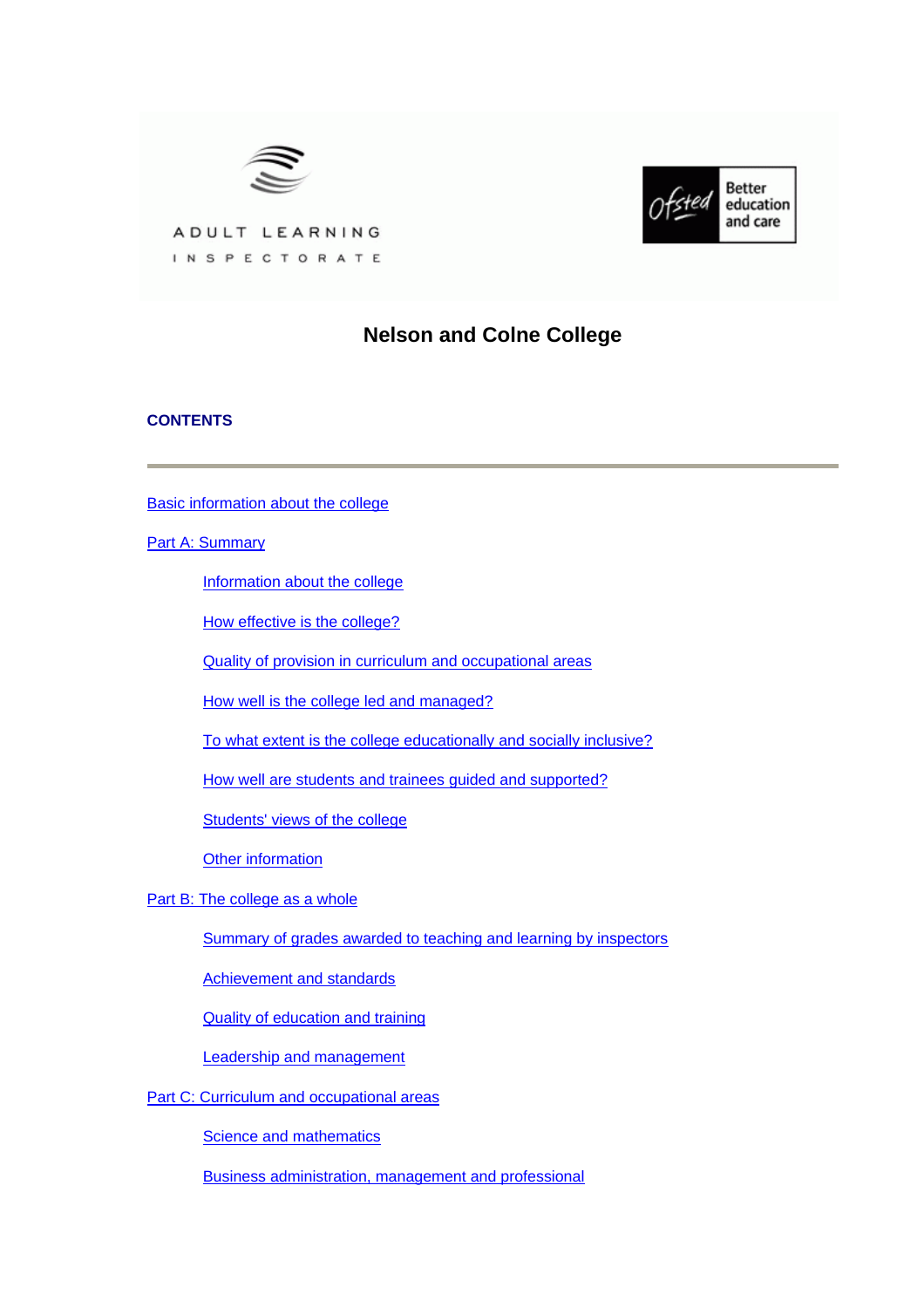<span id="page-1-0"></span>[Information and communications technology](#page-20-0)

**[Hairdressing and beauty therapy](#page-23-0)** 

[Visual and performing arts and media](#page-26-0)

**[Humanities](#page-29-0)** 

[English and communications](#page-32-0)

### [Part D: College data](#page-34-0)

[Table 1: Enrolments by level of study and age 2004/05](#page-35-0)

[Table 2: Enrolments by curriculum area and age](#page-35-0) 

[Table 3: Retention and achievement](#page-36-0)

[Table 4: Quality of teaching observed during the inspection by level](#page-37-0)

### **Basic information about the college**

 $\overline{\mathbf{x}}$ 

| Name of college:             | Nelson and Colne College                  |
|------------------------------|-------------------------------------------|
| Type of college:             | <b>General Further Education Tertiary</b> |
| Principal:                   | Dr Alison Birkinshaw                      |
| Address of college:          | Scotland Road                             |
|                              | <b>Nelson</b>                             |
|                              | Lancashire                                |
|                              | BB97YT                                    |
| Telephone number:            | 01282 440200                              |
| Fax number:                  | 01282 440274                              |
| Chair of governors:          | Andrew Buchanan                           |
| Unique reference number:     | 130738                                    |
| Name of reporting inspector: | Sandra Tweedie HMI                        |
| Dates of inspection:         | 9-13 May 2005                             |
|                              |                                           |

### **Part A: Summary**

 $\overline{\phantom{a}}$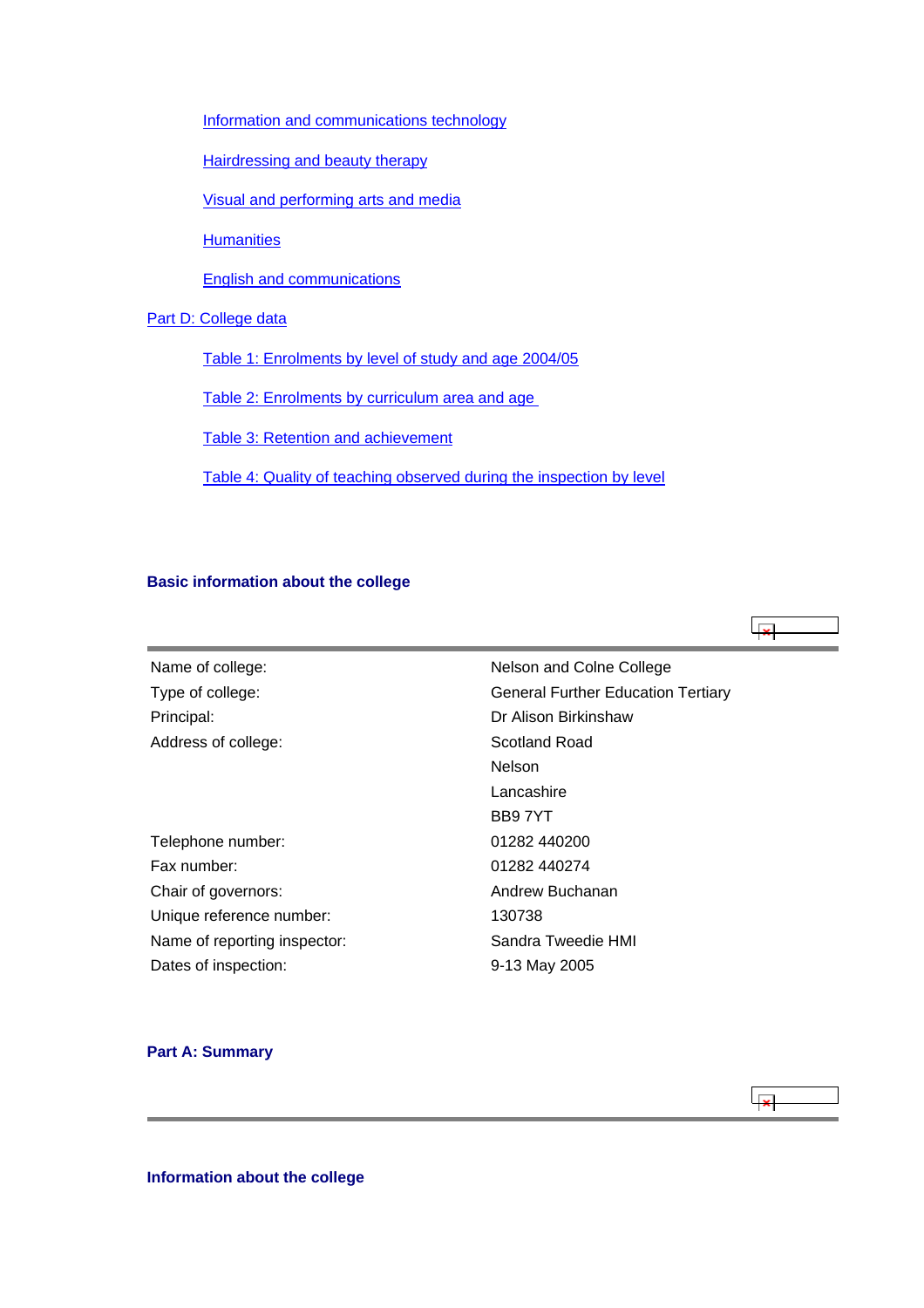<span id="page-2-0"></span>Nelson and Colne College is a tertiary college for 14 to 19 year olds and adults of all ages. A new principal took up post in April 2004. Since then the college has undertaken a reorganisation of the management structure and reviewed many of the strategic aims of the college. The college's two main centres are based at Nelson and at Colne. A significant range of its provision is located in the community. Students at the college are drawn principally from the Pendle district, but also from Burnley, East Lancashire and a small number from Yorkshire. The college plans to consolidate its mainstream provision on to a single site in Nelson, with a new building and the refurbishment of existing accommodation. The college offers academic and vocational provision in 11 of the 14 areas of learning. The curriculum offer has been extended and ranges from pre-foundation courses to a small number of higher education (HE) qualification courses. General certificate of education advanced level courses (GCE A levels) are available in 34 subjects and vocational qualification courses in 14 subjects, with apprenticeships available in 8 curriculum areas. There are approximately 280 trainees in work-based learning. The college has played a significant part in the growth of 14 to16 provision in the area by working with schools, the local education authority, the local Learning and Skills Council (LSC) and the Lancashire Business Education Partnership. Over 600 students aged 14 to 16 attend the college.

The Pendle Borough is composed of industrial towns, small villages and open countryside. The total population is approximately 89,000. There is high deprivation in seven of the Pendle wards. The percentage of adults living in Pendle who have no educational qualifications is 36% compared with 29% nationally. General certificate of secondary education (GCSE) attainment varies between schools but is, overall, considerably lower than the national average. Some 41% of students gained five or more A\* to C passes in 2004. College recruitment patterns have fluctuated over the last three years; enrolments have increased for adults at level 1, but declined at level 2 for all students. The large majority of full-time enrolments are students aged 16 to 18, with adults accounting for around 87% of part-time enrolments. When considering gender and ethnic background, the proportions of students differ widely depending on the mode of study. Some 33% of full-time students are from minority ethnic backgrounds compared with 15% in the local population. In 2004/05, full-time enrolments have increased by approximately 10%. There are 3,672 enrolments for students aged 16 to 18 and 4,432 adult enrolments.

The college's core values and vision statement have been developed as part of the new strategic plan for 2004 to 2007. In its mission statement the college aims to be the centre of excellence in education and training for the communities it serves, working in partnership to achieve success for all.

### **How effective is the college?**

Inspectors judged the college provision to be outstanding in five curriculum areas and good in two. Work-based learning was awarded a contributory grade of good in hairdressing and beauty therapy, and satisfactory in business administration, management and professional.

The college's key strengths and what should be improved are listed below.

### *Key strengths*

- o an open and inclusive college
- o high student achievement at all levels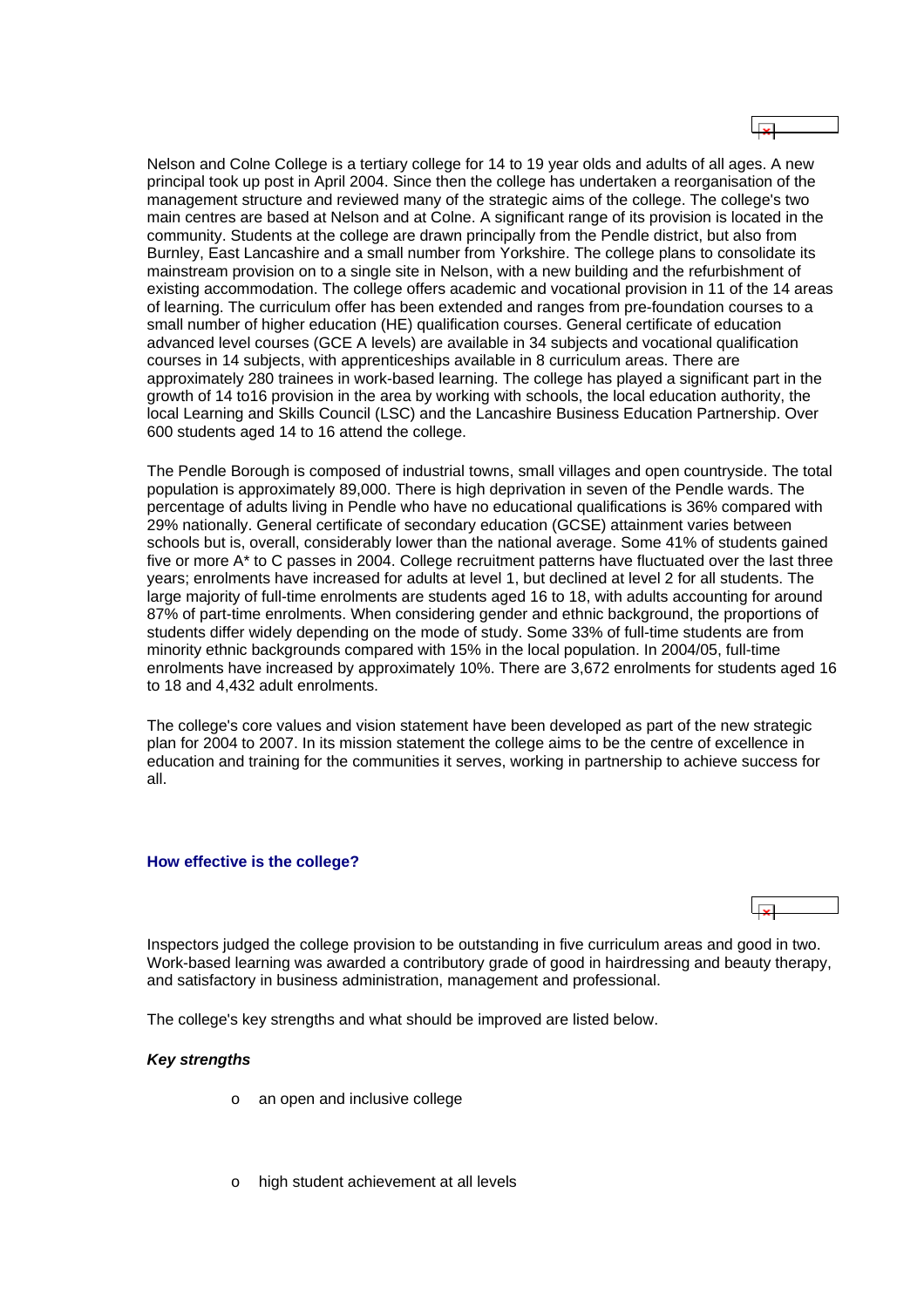- o students' very good progress in relation to their prior attainment
- o much good and very good teaching
- o rigorous assessment and close monitoring of students' progress
- o outstanding personal and subject support for students
- o accurate self-assessment with a focus on improving standards
- o highly effective strategy and management of the Skills for Life programme
- o good systems and procedures in work-based learning
- o productive partnerships with schools and the community
- o outstanding leadership and effective management at all levels.

### *What should be improved*

- o the use of information and learning technology (ILT) in teaching and learning
- o some overcrowded accommodation
- o links with industry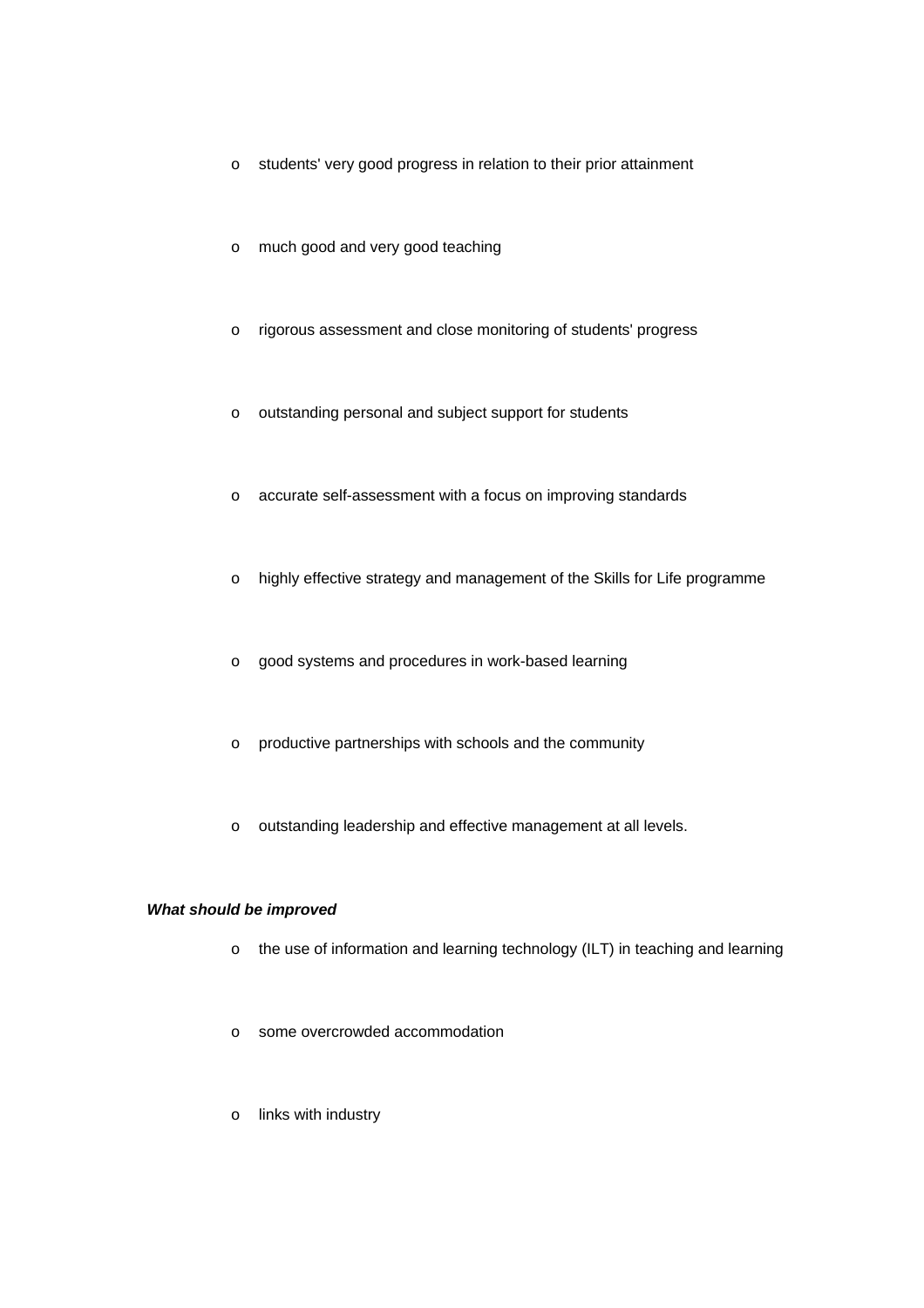o the financial reserves of the college.

<span id="page-4-0"></span>Further aspects of provision requiring improvement are identified in the sections on individual subjects and courses in the full report.

#### **Quality of provision in curriculum and occupational areas**

*The table below shows overall judgements about provision in subjects and courses that were inspected. Judgements are based primarily on the quality of teaching, training and learning and how well students achieve. Not all subjects and courses were inspected. Inspectors make overall judgements on curriculum areas and on the effectiveness of leadership and management in the range: Outstanding (grade 1), Good (2), Satisfactory (3), Unsatisfactory (4), Very Poor (5).*

| Area                                                       | Overall judgements about provision, and comment                                                                                                                                                                                                                                                                                                                                                                                                                                                |
|------------------------------------------------------------|------------------------------------------------------------------------------------------------------------------------------------------------------------------------------------------------------------------------------------------------------------------------------------------------------------------------------------------------------------------------------------------------------------------------------------------------------------------------------------------------|
| Science and mathematics                                    | <b>Outstanding.</b> Pass and retention rates are very high for most<br>advanced subsidiary-level (AS-level) and GCE A-level courses. Most<br>students make very good progress. Teaching is very effective and<br>thorough, but little use is made of ILT in lessons. Science teachers<br>and technicians work very well together to ensure high-quality<br>provision. Curriculum leadership and teamwork are outstanding.                                                                      |
| Business administration,<br>management and<br>professional | Good. The contributory grade for work-based learning is satisfactory.<br>Pass rates are high on most courses. AS-level and GCE A-level<br>accounting achievements are outstanding. Much teaching is good and<br>very good; in a minority of lessons there is insufficient involvement of<br>students. Assessment of students' learning is rigorous and highly<br>effective. Leadership and management are good. There is insufficient<br>co-ordination of on-the-job and off-the-job training. |
| Information and<br>communications<br>technology            | <b>Outstanding.</b> Pass and retention rates are very high and value added<br>results are excellent overall. There is much good and very good<br>teaching and learning. Assessment is rigorous, with close monitoring<br>of students' progress and very good support. Leadership and<br>management are very effective. Links with industry are not well<br>established.                                                                                                                        |
| Hairdressing and beauty<br>therapy                         | Good. The contributory grade for work-based learning is good. Pass<br>and retention rates are high and improving on many courses. There is<br>much good and innovative teaching and learning. Students<br>demonstrate good practical skills, better than would normally be<br>expected. Tutorials and one-to-one student support are effective.<br>Work-based learning is well planned and co-ordinated, but there is<br>little reinforcement of equal opportunities in the workplace.         |
| Visual and performing arts<br>and media                    | Outstanding. Pass rates are high on most courses. Students make<br>very good progress in music and theatre studies. There is very good<br>teaching and learning overall, but a minority of lessons lack pace and<br>variety of activity. Students produce high standards of visual,<br>performance and written work. Support is very good. Curriculum<br>management is very effective and focuses on improvement.                                                                              |
| <b>Humanities</b>                                          | <b>Outstanding.</b> Pass and retention rates are exceptionally high with                                                                                                                                                                                                                                                                                                                                                                                                                       |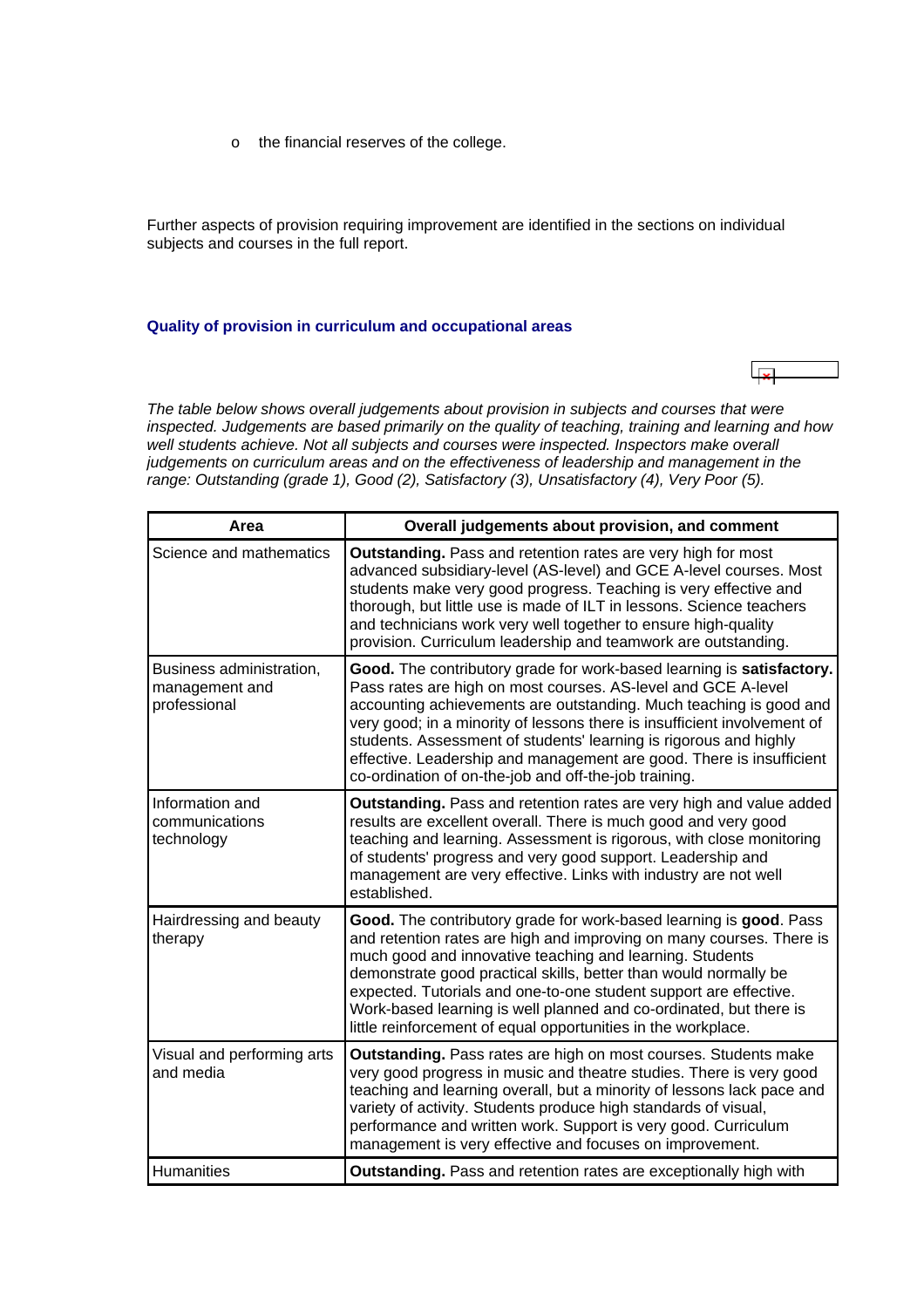<span id="page-5-0"></span>

|                               | many students achieving high grades. Teaching is very good and<br>students respond well in appropriately structured lessons. Students<br>are very well supported and their progress is monitored closely. The<br>use of ILT as a learning tool is limited in some lessons. Curriculum<br>management is highly effective.                  |
|-------------------------------|-------------------------------------------------------------------------------------------------------------------------------------------------------------------------------------------------------------------------------------------------------------------------------------------------------------------------------------------|
| English and<br>communications | <b>Outstanding.</b> Teaching is very good. Students are very well<br>supported. Pass and retention rates at GCE A level and GCSE are<br>exceptionally high, with most students achieving higher grades than<br>their prior attainment would have predicted. Curriculum management<br>is highly effective, focusing firmly on improvement. |

#### **How well is the college led and managed?**



Leadership and management are outstanding. Pass and retention rates are very high for both adults and young people and, in many cases, represent very good `value added'. The quality of teaching has improved significantly since the last inspection. A new management structure has been introduced to reinforce further the commitment to excellence in teaching and learning. Quality assurance procedures are long established and effective. Their outcomes influence staff development policy and the excellent strategic planning process. There is an excellent management information system. The self-assessment report is thorough and inspectors agreed with its judgements. Procedures are robust and well implemented, ensuring that all action plans and procedures are monitored thoroughly. The principal and senior managers pay close attention to performance indicators and communicate very well with staff. Clear targets for achievement are set and carefully monitored to ensure they are met. The governors perform their duties well. Equality and diversity are integrated in all college procedures. There is good participation in collaborative projects to address local needs. The college has successfully implemented its recovery plan to address financial difficulties experienced a year ago, and has turned a £1.4 million deficit into a modest surplus. The college has increased its efficiency whilst improving the quality of students' experience. It produces very good and outstanding results for students who have a wide range of abilities, and assists many of them to progress to higher levels of education. The college provides good value for money.

### **To what extent is the college educationally and socially inclusive?**



The college's response to education and social inclusion is outstanding. A large proportion of its students come from wards with high social deprivation. The college has good and improving links with local schools, offering programmes to raise aspiration and encourage progression. There are also strong links with local special schools. A summer school programme has been offered since 1995 to encourage disaffected young people to enrol on college courses or enter employment. Provision has been developed at community venues, particularly to address the needs of the minority ethnic community. Provision for students experiencing or recovering from mental health problems is very good. The percentage of students from minority ethnic communities is more than double that in the community. Multi-lingual advice and guidance facilities are provided. Retention and pass rates are monitored carefully for all racial and gender groups to identify and respond to areas of underperformance. The equality and diversity committee is very effective and diversity is celebrated. Students with identified learning needs are very well supported. Support for students' literacy, numeracy and language skills is outstanding. The college has made good progress in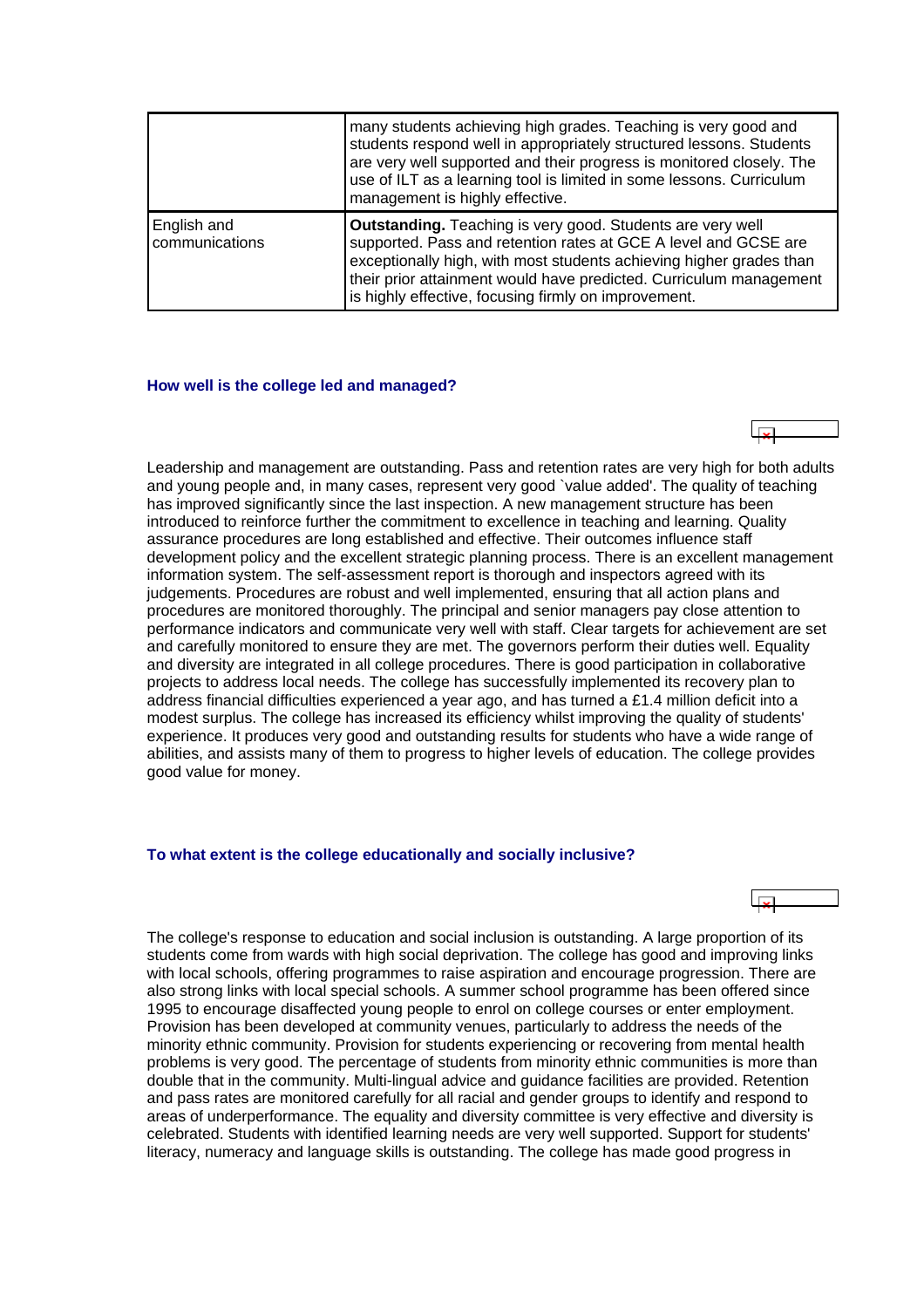<span id="page-6-0"></span>Disability Act 2001 (SENDA). Policies have been updated and a programme of diversity training is being provided for all staff. The college has conducted a full audit of all its premises and complies with disability discrimination legislation. Where access is poor for those with restricted mobility, it makes reasonable adjustments or provides appropriate alternative accommodation.

### **How well are students and trainees guided and supported?**

Guidance and support for students are outstanding. The work of three school liaison officers is effective in fostering links with local schools. During college open days and events in the community, parents and students are provided with multi-lingual, impartial advice and guidance regarding prospective courses. Induction procedures are comprehensive and suitable for the range of programmes available. Arrangements for initial screening to identify students' support needs are excellent. Learning support is valued highly by students. There are 550 students receiving additional learning support. Students with disabilities, including 140 students with mental health difficulties, receive an excellent range of support. A high priority is placed on a structured tutorial programme and regular monitoring of students' attendance. Students receive very effective support in group and individual tutorials and from teachers in their subject workshops. Students receive good assistance when making applications for HE and for employment. Student welfare services are well used. Over 65% of students are in receipt of educational maintenance awards. The college has comprehensive child protection procedures and, at the time of inspection, the implementation arrangements were satisfactory. There are effective external links to a range of agencies including the Connexions service, employers, and centres in the community.

### **Students' views of the college**

Students' views about the college were taken into account and a summary of their main comments is presented below.

### *What students like about the college*

- o the friendly atmosphere and encouragement from college staff and other students
- approachable teachers and tutors who give excellent support
- the quick return of students' work with constructive comments
- good support in financial, childcare, personal, advice and guidance
- access to computers and resources on the intranet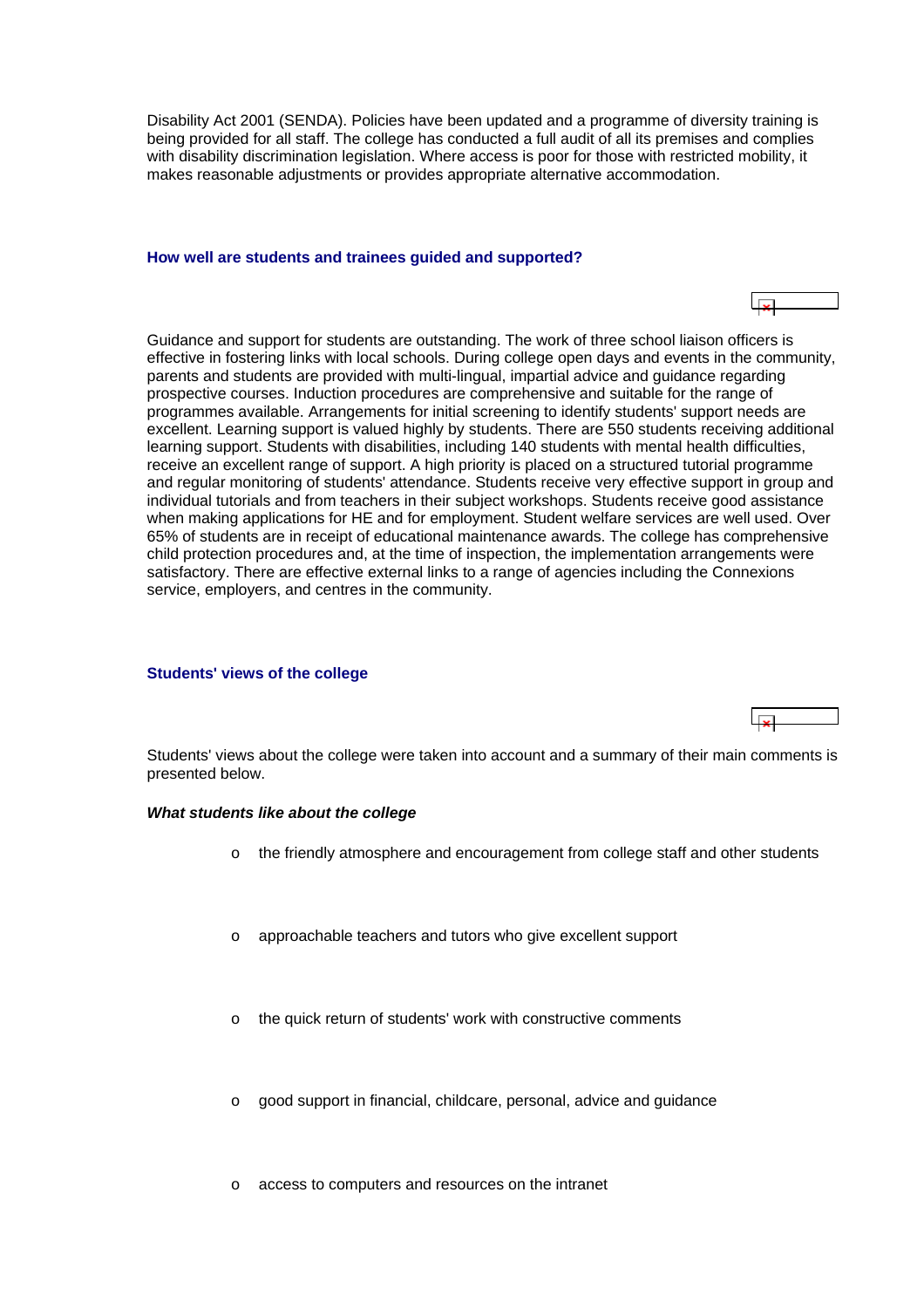<span id="page-7-0"></span>o the view that `it's a great place to be'.

### *What they feel could be improved*

- o the opening hours of the learning resource centre and the refectory
- o a better choice available for vegetarian and Asian food
- o the common rooms
- o noise levels in the learning resource centre.

### **Other information**

The college inspection report will normally be published 12 working weeks after the formal feedback of the inspection findings to the college. Once published, the college has two months in which to prepare its post-inspection action plan and submit it to the local LSC. The college's action plan must show what action the college will take to bring about improvements in response to issues raised in the report. The governors should agree it before it is submitted to the local LSC. The local LSC should send to Ofsted only action plans from colleges that have been judged inadequate or have been awarded a grade 4 or 5 for curriculum provision, work-based learning and/or leadership and management.

 $\overline{1}$ 

 $\overline{\phantom{a}}$ 

**Part B: The college as a whole**

### **Summary of grades awarded to teaching and learning by inspectors**

| <b>Aspect &amp; learner</b><br>type | Graded good or better<br>(Grades 1 to 3) $%$ | <b>Graded</b><br>satisfactory<br>(Grade 4) $%$ | <b>Graded less than</b><br>satisfactory<br>(Grades 5 to 7) $%$ |
|-------------------------------------|----------------------------------------------|------------------------------------------------|----------------------------------------------------------------|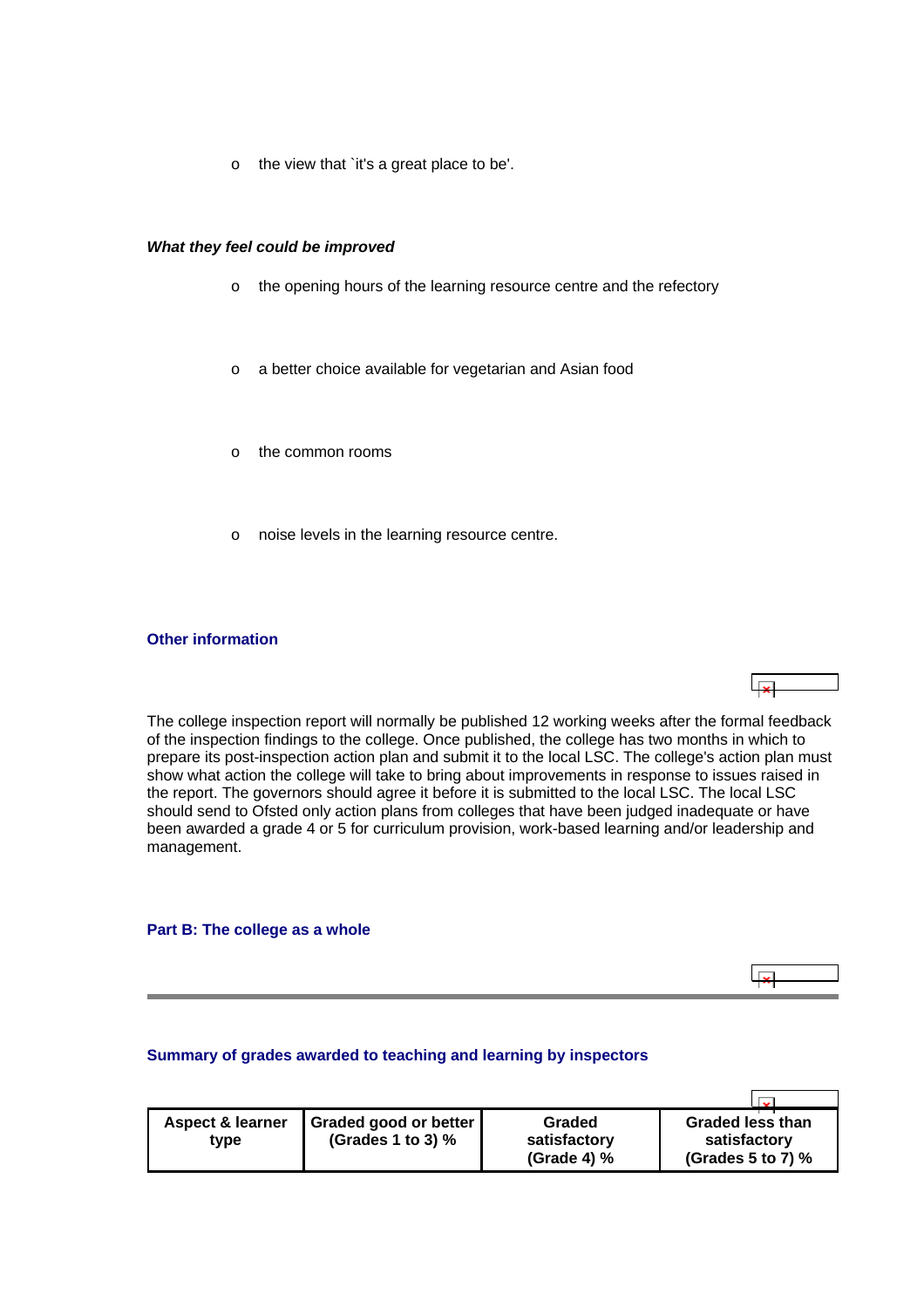<span id="page-8-0"></span>

| Teaching 16-18           | 75 | 25 |  |
|--------------------------|----|----|--|
| Teaching 19+ and<br>WBL* | 83 | 14 |  |
| Learning 16-18           |    | 28 |  |
| Learning 19+ and<br>WBL* | 83 |    |  |

*Key: The range of grades includes: Excellent (Grade 1), Very Good (Grade 2), Good (Grade 3), Satisfactory (Grade 4), Unsatisfactory (Grade 5), Poor (Grade 6) and Very Poor (Grade 7).*

*\*work-based learning*

#### **Achievement and standards**

1. Overall achievement is consistently good or very good at all levels. The college sets and meets challenging targets for retention, pass and success rates. Overall success rates for all students at levels 1 to 3, and long courses, place the college in the top 10% of general further education (FE) and tertiary colleges. As part of its quality assurance measures, the college makes a detailed analysis of achievements and takes effective action to maintain high standards or raise standards where they are too low. The proportion of students who reside in areas with post codes which indicate a high level of disadvantage increased by 5 percentage points in 2003/04 and to 47% in 2005. This proportion at the time of inspection was 54% for full-time students and 80% for students from minority ethnic backgrounds.

### *16 to 18 year olds*

2. Achievement is very good overall. Retention rates have shown a steady improvement at all levels and are consistently above the national average of 82%. Pass rates are significantly above the national average on courses at levels 1 and 2. Pass rates on courses at level 3 are very high, placing the college in the top 10% of similar colleges between 2001 and 2003. In 2004, there was a drop in the overall level 3 pass rate to 85%, still well above the sector average, while retention rates improved by 8 percentage points to 91%. The large increase in enrolments for AS-level general studies, from 37 to 470, had an adverse impact in 2004. Although the success rate for AS-level general studies is at the national average, the pass rate is 10 percentage points below. Without ASlevel general studies, the overall level 3 pass rate for 16 to 18 year olds is 92%, similar to 2002 and 2003. In 2004, the GCE A-level overall pass rate was very high, at 98%, and for AS level, without general studies, 91%. On vocational courses at level 3, there are around 160 students. The overall retention rate improved in 2004 to 75%, which is 13 percentage points above the national average. The pass rate is above the national average. On courses at level 2, for general national vocational qualification (GNVQ) intermediate qualifications, retention and pass rates are consistently well above the national average.

3. In 2005, the college recruited over half of 16 year olds from Pendle schools. Attainment on entry is relatively modest for some students. In local schools, the GCSE pass rate at grades A\* to C for five of more subjects is 41%, well below the national average. All students aged 16 to 18 achieve better than the national average for their ethnic backgrounds. Approximately 35% of full-time students aged 16 to 18 are from minority ethnic backgrounds, mainly Pakistani and smaller numbers of Indian and Chinese. Pass rates are significantly higher than the national average and also when compared with their ethnic group. The college uses internal measures based on individual GCSE scores to assess the progress that students make. By these measures, students make particularly good progress in GCE A-level law, sociology, accountancy, geography, information technology (IT), music technology and theatre studies. For 14 to 16 year olds, results for all applied GCSEs taken in 2004 have not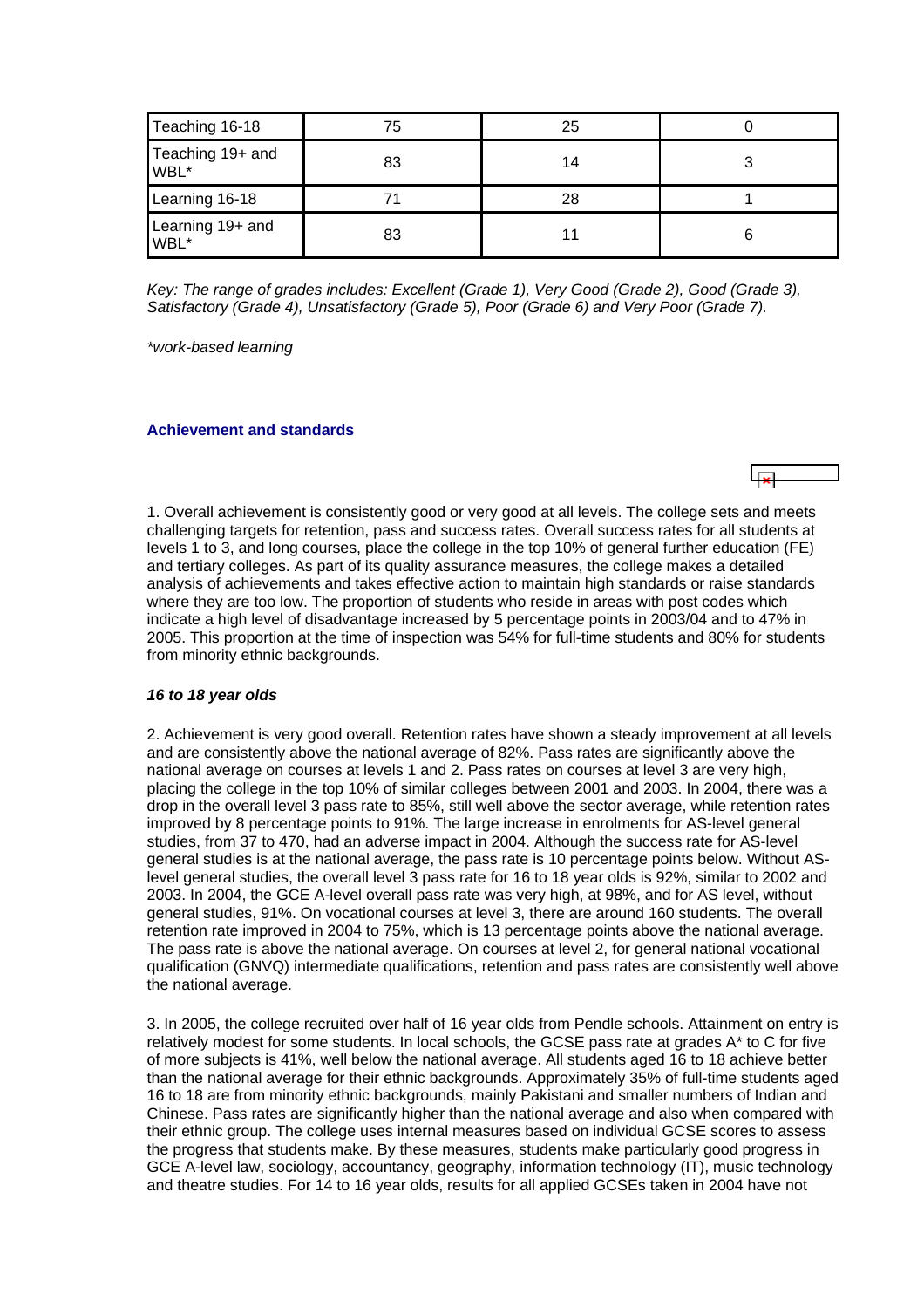<span id="page-9-0"></span>been fully disseminated, hindering a prompt overview and evaluation of all the partnership provision. In 2004, most pass rates for year 11 students on the national vocational qualification (NVQ) catering course were high.

4. Approximately 70 students are enrolled for each key skill programme at level 1. Retention rates and some pass rates are relatively high. For example, in IT, the pass rate is 77%, application of number 73%, and communication 72%. Pass rates are more varied on the level 2 programme, but highest in communication at 61%. The pass rate for application of number at level 3 is low.

5. The college currently has 152 work-based learners in 5 areas of learning. There are 54 advanced apprentices, 91 are apprentices at level 2, and 7 are working towards an NVQ. Retention rates are high. For example, the overall retention rate for all work-based learning programmes between 2002 and 2005 is 83%, rising to 90% for advanced apprentices. Achievement rates are satisfactory overall. Achievement on NVQ courses is good: 73% of learners who leave the programme achieve their qualification. The former low achievement of apprenticeship frameworks has improved significantly and is now satisfactory. Between 2002/03 and 2004/05, 59% of advanced apprentices and 57% of apprentices who left the programme achieved the full framework.

### *Adult learners*

6. Achievement is good overall. Retention rates are very high, particularly at levels 1 and 2, and at level 3, the rate is 8 percentage points above the national average. Pass rates are approximately 5 percentage points above the national averages at all levels. Over all courses, this places the college at the 90th percentile when compared to similar colleges. Success rates for adults on short courses fell slightly in 2004 to 5 percentage points above the national average and at the 50th percentile. Approximately 27% of full-time and 23% of part-time students are from minority ethnic backgrounds. Pass rates fluctuate more on courses at level 1. Generally, adults from minority ethnic backgrounds achieve better on courses at levels 2 and 3.

7. Over 87% of part-time students are adults. Most are enrolled on courses leading to level 1 and level 2 qualifications, for example, in information and communications technology (ICT) and literacy and numeracy courses. Over 300 adults are enrolled on level 3 GCE A-level, NVQ and access courses. Overall pass rates are high. Pass rates on adult literacy and numeracy courses are high. There is very good development of listening, responding and writing skills. Students achieve high standards and they speak confidently of the progress that they make. Increasing numbers of students are undertaking programmes leading to Skills for Life qualifications. The college has exceeded this year's target by 15%.

8. Students from across the college participate in regional and national events successfully. For example, the college's girls' hockey team is representing the North West at the national championships held in summer 2005. Catering students have won the Covent Garden Foods student of the year competition in 2003 and 2004. In engineering, a college student who is an aerospace apprentice at Rolls Royce has reached the finals in a new regional award recognising excellence.

9. Attendance during the inspection was good at 85% overall. Attendance was highest in ICT at 90%, in hairdressing and beauty therapy at 87%, and English and communications at 87%. Students are punctual in most curriculum areas.

### **Quality of education and training**

10. Teaching, learning and attainment were graded in 111 lessons. Teaching was good or better in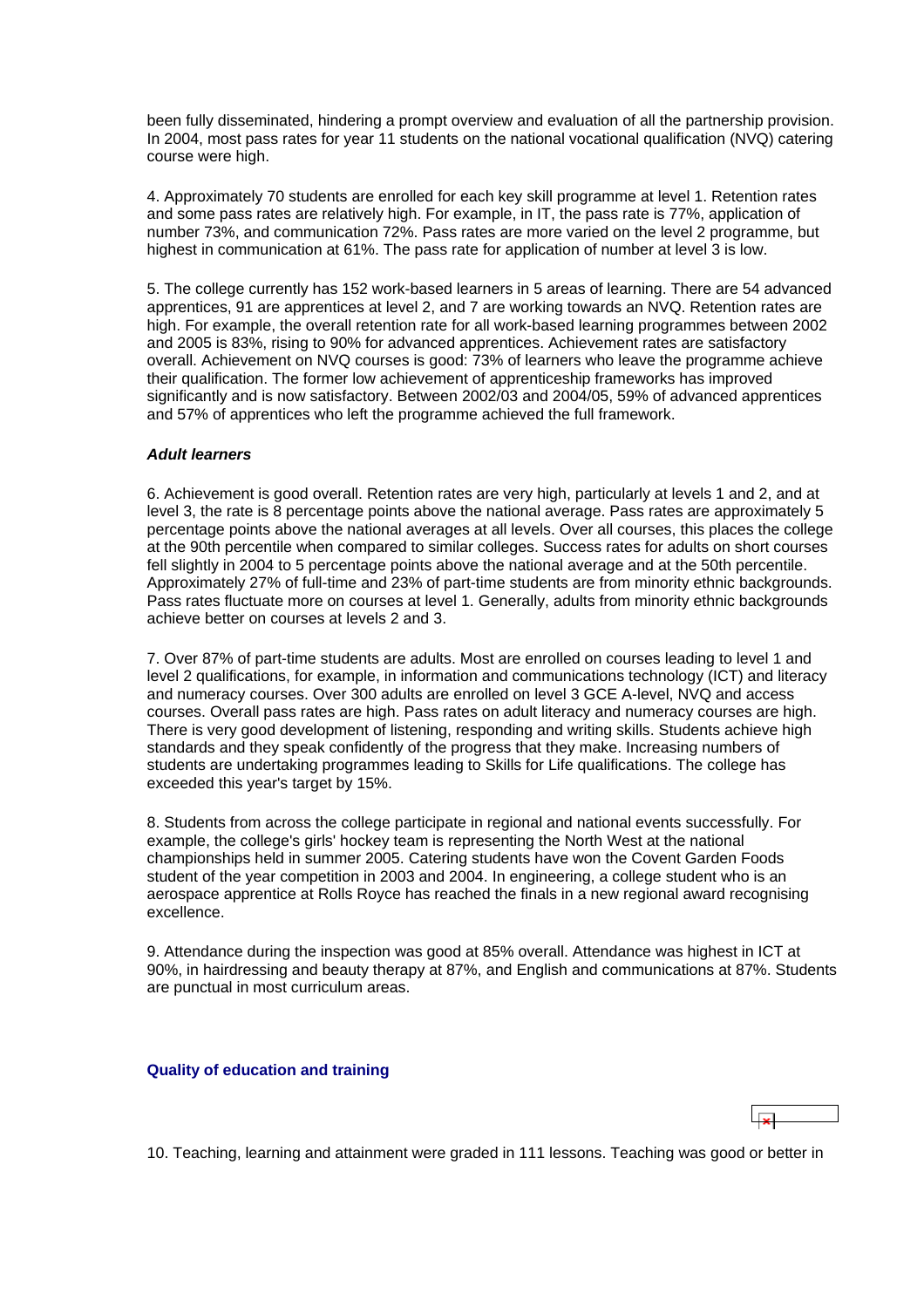is significantly above the national average. The proportion of good and better teaching and learning is consistent at all levels. The quality of teaching and learning for adults is slightly better than for younger students. Two lessons were observed for 14 to 16 year olds and were judged to be good, with a good awareness of professional standards being fostered. There is a large proportion of good and very good teaching in AS-level lessons and on NVQ level 1 courses. The teaching in practical lessons is notably good. At the time of the inspection, students were preparing for their end of course examinations and the majority were involved in revision activities.

11. Teachers are knowledgeable subject specialists and many are skilful practitioners. Most lessons are very well prepared and well structured. In effective lessons, teachers are successful in engaging students' interest fully. Students benefit from excellent subject support from their teachers. Teachers take a strong interest in students' progress and general welfare. The support provided by technicians is valued by students and teachers. Health and safety procedures are given appropriate emphasis. Technicians in the science and mathematics area make a notable contribution to a range of lesson and field work activities. There is much good and some very good teaching in literacy, numeracy and additional support. A range of communication strategies is used. Students work effectively in pairs, small groups and individually. Both young and adult students interact well.

12. In less effective lessons, students are not involved enough in discussion or in a greater range of activities. They listen and take notes while the teacher talks at length. In a minority of lessons, students work at a slow pace or there are too few extension activities for more able students. The use of ILT is not well established in teaching and learning, particularly in humanities and science and mathematics. When used well, for example, in hairdressing and beauty therapy, it clarifies students' understanding.

13. Staff are well qualified in their subjects and many have industrial experience. Almost all full-time and many part-time staff are qualified teachers. The focus of staff development is on improving teaching and learning. The learning resource centres are well used, staff are helpful and the accommodation provides a good balance of private study space, computer access and space for group activity. Each area of learning has an established link with a `learning resource champion'. Good communication between learning resource staff and the curriculum informs planning for future resource needs. Training and support are provided to teachers about the use of ILT to enhance the curriculum. New teaching staff receive an individual IT induction. Most classrooms have good computer access. Fixed data projectors are available in many of the teaching rooms, with portable projectors also available. A specialist team has developed a student intranet that provides detailed course information and information about learning resources. The ILT strategy is effective in promoting the sharing of good practice in resource development. The college achieved a Beacon Award for its learning resource centre in 2003/04.

14. Accommodation at the two college sites is welcoming, well equipped and well maintained. Resources are well managed at both sites. Most teaching rooms provide a high-quality environment for learning. In vocational areas, specialist resources are very good and of industrial standard. Most areas of the college are fully accessible to those with restricted mobility. On the few occasions where accommodation is not accessible, the college makes special arrangements. For example, a portable language laboratory was purchased to enable a student to study languages in an accessible room. Specialist equipment is provided for students with particular disabilities. Students and staff use good social and work spaces near classrooms. The college is planning to move to a single site at Nelson. Accommodation, mainly at the Colne site, is not of a consistently high standard and parts of the older building show signs of wear. Curriculum rooms in hairdressing and beauty therapy are too small or do not have enough storage space. Some classrooms are poorly ventilated.

15. Assessment and monitoring of students' progress are very good. Students understand what is expected of them. The process of setting a minimum acceptable grade is used very effectively to motivate students. Assessments are timed well throughout the year and records are detailed and accurate. Students receive very good feedback on their work. The feedback is detailed, timely and outlines clearly where improvements need to be made. There are rigorous internal verification procedures in place. Work is well marked and moderated internally. There are effective internal verification systems in place across most subject areas. Measures are in place to ensure effective standardisation. There is good compliance with external body requirements and where necessary,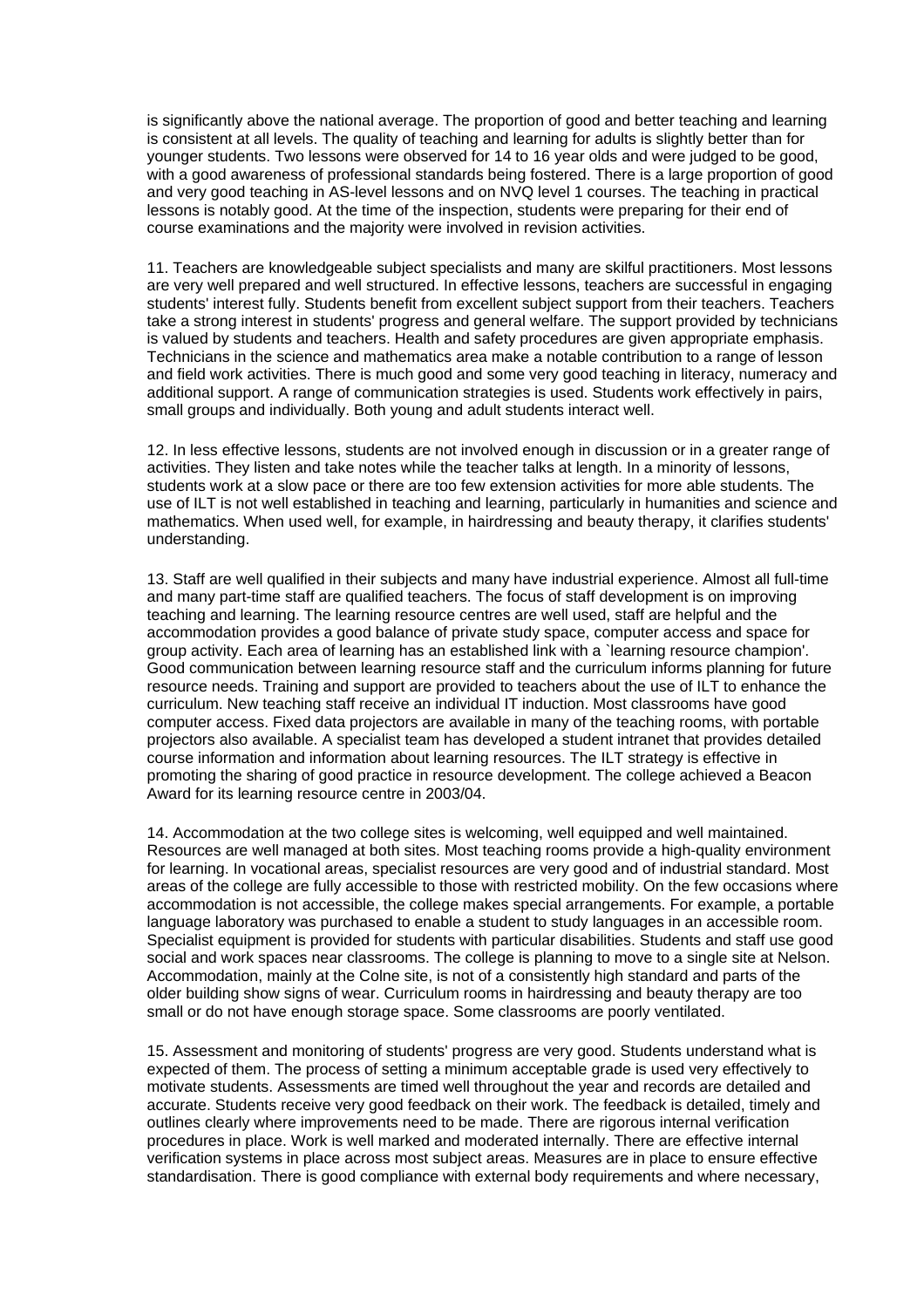action plans are monitored.

16. The assessment of literacy, numeracy and language levels is thorough. All full-time students who are studying at entry level or above undertake an online assessment which gives them immediate feedback. Tutors are given clear guidelines on how to assess students' writing skills in order to measure students' level of attainment. English for speakers of other languages (ESOL) testing is undertaken and support provided where necessary.

17. Tutors are very effective in monitoring students' progress and attendance and in providing support. The quality of most tutorials observed during inspection was high. Students also receive very good support from their teachers in subject workshops. The progress of individual students is well monitored through individual learning plans. These are detailed and outline clearly the actions required by students to improve. Heads of studies observe tutors regularly to ensure consistency and quality of approach. All parents are invited to attend an information evening within the first two weeks of term. Parents' evenings are held every term where staff discuss progress. In addition, letters are sent regularly to parents giving details on progress or course information.

18. A wide range of subjects and courses is offered for young people and adults in eleven areas of learning. Courses are provided at the college's two main sites, in the local community and in a number of employers' premises. Full-time and part-time courses from entry level to levels 3 and 4 are available. In ICT, the provision is well designed to meet students' needs. One curriculum area, visual and performing arts, has no full-time provision at level 2 for 16 to 18 year olds. The college is making good progress in developing provision outside its historical profile of level 3 courses. Marketing and publicity materials have improved. Overall enrolment figures increased significantly in 2004.

19. The college's strategy and action plan to implement Skills for Life is well devised and managed. It is having a positive impact. The college has expanded substantially the number of foundation level courses for young people. A `fresh start' programme, in a number of vocational areas, has literacy and numeracy components which are taught by specialist staff. The college is beginning to provide literacy and numeracy in the workplace for a number of local employers, including the National Health Service (NHS).

20. The detailed Skills for Life policy includes clear reference to the organisation of key skills. Weaknesses in key skills are being resolved, and they are now satisfactory. Key skills have been integrated with the curriculum and a number of areas are making good progress. Key skills are now taught and developed at the beginning of work-based learning programmes. Test results are improving. In the hairdressing apprenticeship framework, achievement has increased significantly. However, there is still a lack of understanding by some tutors about how key skills can be made relevant in the workplace.

21. The college has a number of productive external links and partnerships. Links with the local schools are well established. Approximately 600 students from the local schools study on college courses such as engineering, catering, hairdressing and beauty therapy. Progression to college is increasing and one third of these students joined full-time college courses in 2004. The college contributes to the strategic area partnerships to ensure full, balanced and accessible learning provision is available for the area. Individual employers value the response of the college in meeting their needs and developing customised courses, but there is no established local employer network.

22. A wide enrichment programme is offered. Students benefit from visits abroad, master classes, participation in public performances, work placements and sporting activities. Good university links help students to take up specialist degrees at reputable institutions. Students extend their subject knowledge and awareness through visits abroad. For example, law students have visited Brussels to improve their understanding of law and government. Other students elect to participate in activities for fun, or to try something new. Successful work placement links have led to some students gaining employment. The art and music departments offer summer schools.

23. Guidance and support for students are outstanding. Student support services are very well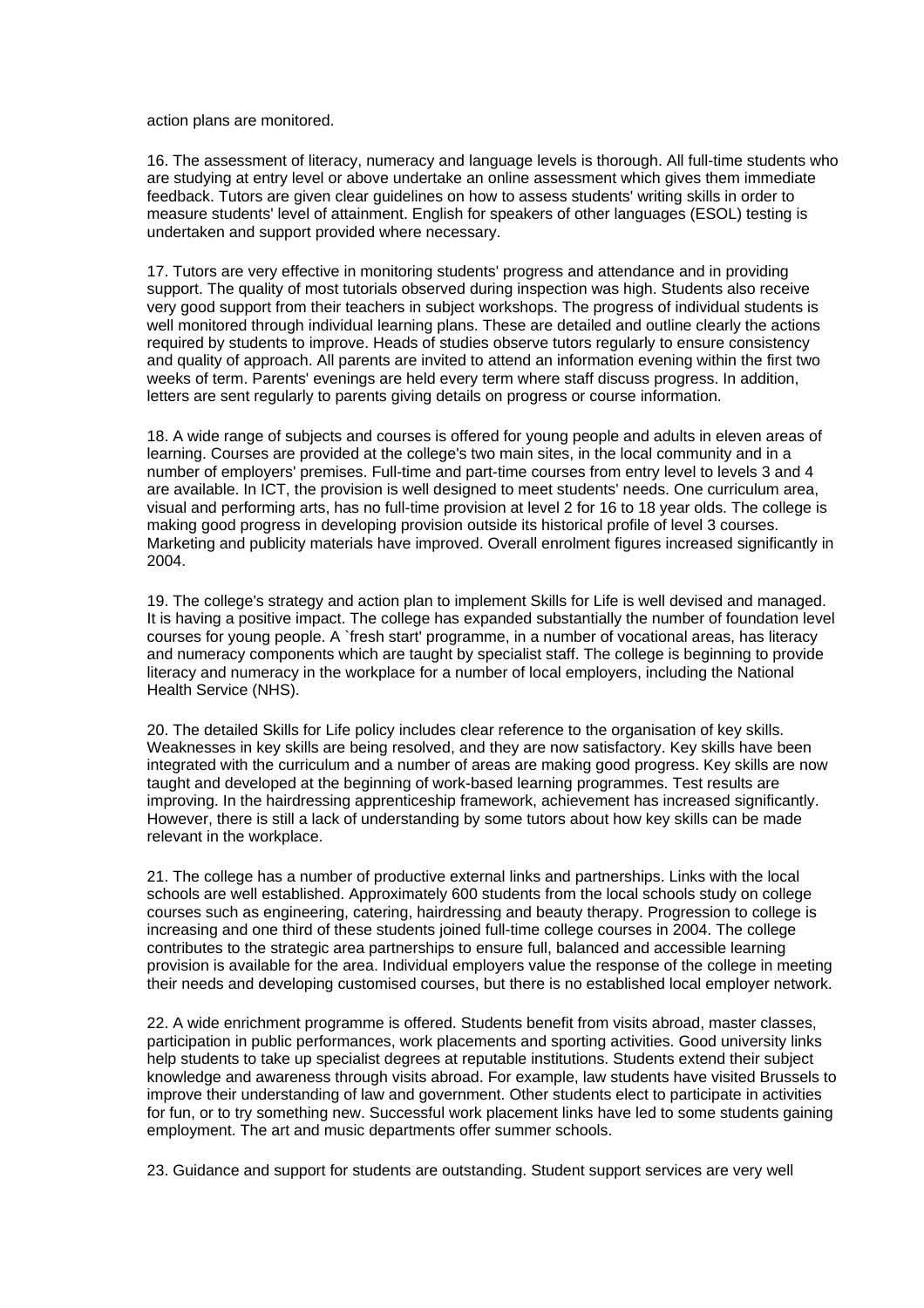<span id="page-12-0"></span>managed. The work of three school liaison officers is effective in fostering links with local schools. At college open days and events in the community, parents and students are provided with multilingual, impartial advice and guidance regarding prospective courses. Induction procedures are comprehensive and suitable for the range of programmes available. There are good informal links with support staff and curriculum staff. Where communication links are more formal, for example, in art programmes, the feedback to teaching staff is consistent and systematic.

24. Arrangements for initial screening for any learning support for students are thorough. Students with specific learning difficulties undertake specialist assessment and receive very good support. Some students at entry level are offered individual support using a sensory approach. Well-qualified and experienced staff provide good literacy and numeracy support. This is provided sensitively and unobtrusively on an individual basis, in lessons and as an integral part of vocational courses for young foundation students. Young students with challenging behaviour who have a range of specific learning needs make good progress.

25. The college supports a wide range of students including some with profound and multiple needs, with dyslexia, dyspraxia, dyscalculia and Asperger's syndrome. Of particular note are the support arrangements for students with mental health difficulties. At the time of inspection, 120 students were being supported on programmes within the community, and 20 students supported on mainstream courses. Students value highly the support they receive. Study support for mainstream students includes motivational support providing help with study skills, revision techniques and individual problems.

26. The college has comprehensive arrangements to support the welfare of students. Some 65% of students are in receipt of educational maintenance awards, with many other students receiving financial advice and guidance. There is a confidential counselling service with a fully qualified counsellor and students are seen promptly. The college has a nursery for 2 to 4 year olds with 24 places available. There are good links to a range of other agencies including the Connexions service, employers, and centres in the community. The college arrangements for child protection are satisfactory overall. The comprehensive policy is implemented and key staff receive training to undertake their role. Governors review the policy annually, but have not yet received training. Although new staff have clearance procedures on appointment, existing staff have not been reviewed again.

27. Advice and guidance are comprehensive, impartial, multi-lingual and provided at appropriate levels throughout students' time at college. Some 300 students apply to HE. Students have opportunities to have practice interviews with staff as part of their preparation for HE and for employment.

### **Leadership and management**

28. Leadership and management at the college are outstanding. The principal and senior management team have set a clear strategy for the college, with a strong emphasis on raising the quality of teaching and learning. Following the appointment of a new principal in April 2004, a thorough strategic review was carried out, involving consultation with all staff. The three-year strategic plan provides an excellent framework for future development. It sets out the college's vision and values and sets detailed targets for improvement for all sections of the college. Progress against targets is reviewed regularly through meetings between managers and the principal. Good progress has been made, with improvements in almost all target areas, including measurable improvements in teaching quality, student recruitment, and staff deployment. The proportion of good or better teaching observed by inspectors has risen from 62% at the last inspection to 77%.

29. The college recently introduced a new management structure. Its implementation was well planned and completed without disruption to teaching. It created eight subject divisions and four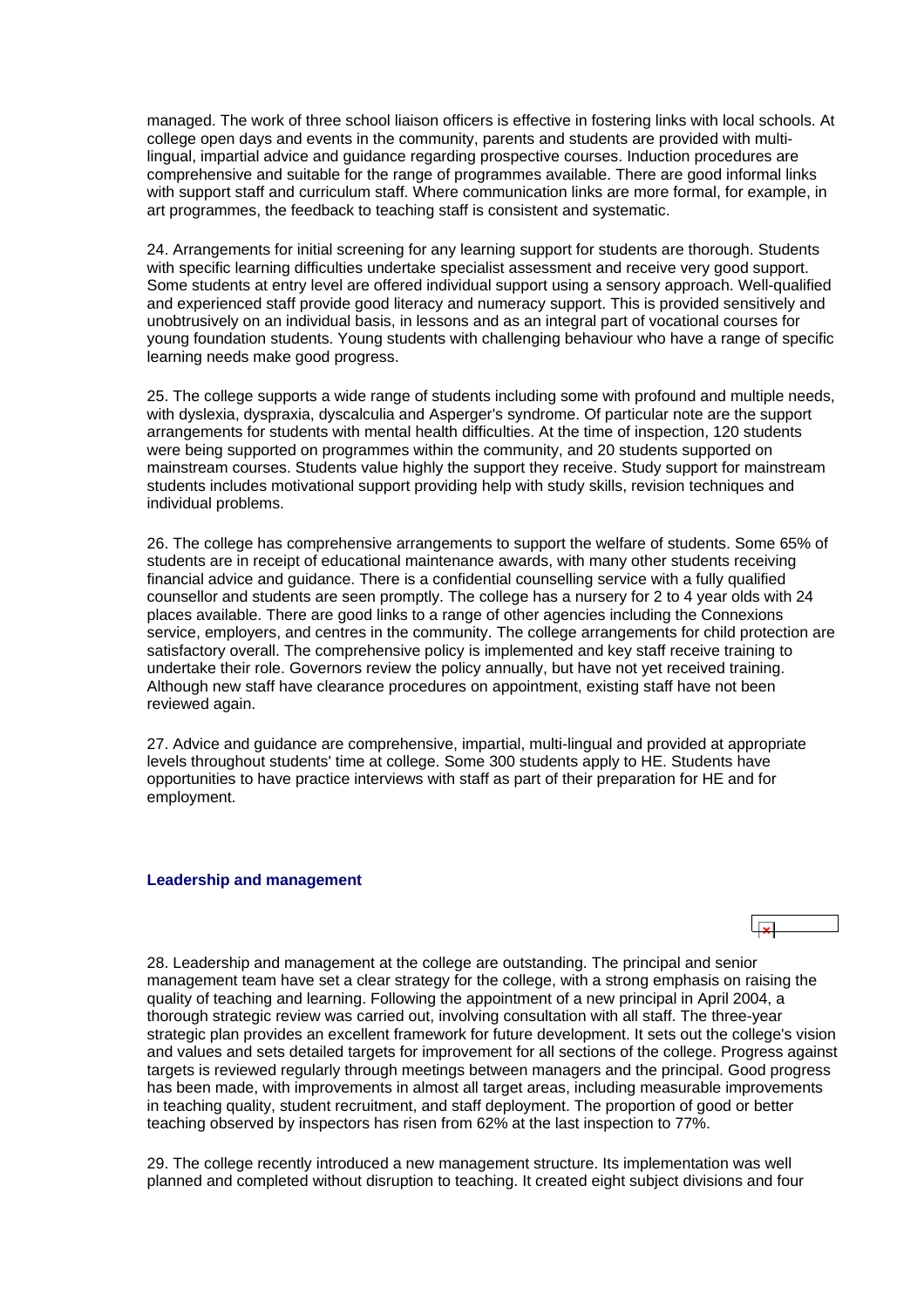heads of studies, who are responsible for the recruitment and overall college experience of students. The new structure allows teaching staff with middle management responsibilities to spend more time teaching, and provides greater clarity of roles and responsibilities. It has been welcomed by teachers and managers. Roles within the senior management team have also changed to clarify lines of accountability. Managers are now more visible, setting aside time each day to walk around the college and talk to staff and students.

30. Curriculum leadership and course management are highly effective. Course teams meet regularly to discuss students' progress, retention rates and achievements. They intervene early when a student encounters difficulties. Course planning is thorough. Documents are well organised and completed. Arrangements for assessment, verification and the recording of students' progress are very good. There is an ethos of striving for continuous improvement. Self-assessments are detailed and self-critical. All areas for improvement identified at the previous inspection have been addressed, and nearly all have been rectified. The college has achieved consistently good results over recent years. It sets and meets challenging targets for retention, pass and success rates. Overall success rates place it in the top 10% of general FE and tertiary colleges, and retention rates are consistently above the national average for both young and adult students. These results are particularly significant given the large proportion of students who reside in post codes which indicate a high level of disadvantage, the proportion of students from minority ethnic backgrounds and the relatively low attainment of many school leavers in the Pendle area.

31. Communication in the college is excellent. The principal has introduced new channels of communication, and staff report that they are well informed about management decisions. The college academic board, curriculum team meetings, and college management meetings are all used to gather views of staff at different levels in the organisation. The principal holds a staff meeting each term, and there is a fortnightly newsletter to keep everyone informed of current developments. The college intranet also provides valuable resources for staff, including excellent access to up-to-date data on the performance of courses.

32. The college has good and improving links with local schools. In 2004, the college set up a school liaison team which has successfully increased these contacts. It participates fully in local initiatives such as the increased flexibility (IF) programme for 14 to 16 year olds, which has 600 pupils enrolled. The college also has strong links with special schools. Links with employers are less well developed. There are few courses aimed at employers' needs, though the Employer Training Pilot has recruited over 150 adult learners. A director of curriculum has recently been appointed with responsibility for employer support, and is developing a marketing plan.

33. Procedures for quality assurance are excellent. They are long established and very effective in improving the high standards of teaching and learning. The college carries out regular internal inspections which generate action plans for improvement. These are monitored rigorously, and are used in the self-assessment process. Self-assessment procedures are well established and effective. Action is taken quickly to improve areas of weakness. Self-assessment judgements are underpinned by excellent data on students' performance from the college management information system. Section reports are used as a basis for divisional reports, and the overall college report, which is scrutinized by governors. Links between quality assurance processes and professional development of staff are strong; both are managed by the same senior manager. The staff development plan for the college is compiled from the self-assessment report and through individual staff reviews.

34. Governors perform their duties well. The number of governors has been increased recently and the board now has a good balance of new and experienced members. Governors meet monthly in term time. They thoroughly interrogate managers about the performance of the college, and particularly about progress with the action and recovery plans. The information they receive has improved over recent years, with the introduction of a regular principal's report and better data on college and student performance. Governors receive briefings from college staff, but few attend other training. In particular, they have not received recent formal training in equality and diversity or child protection.

35. Management of equality of opportunity is good. College statements on equality and diversity,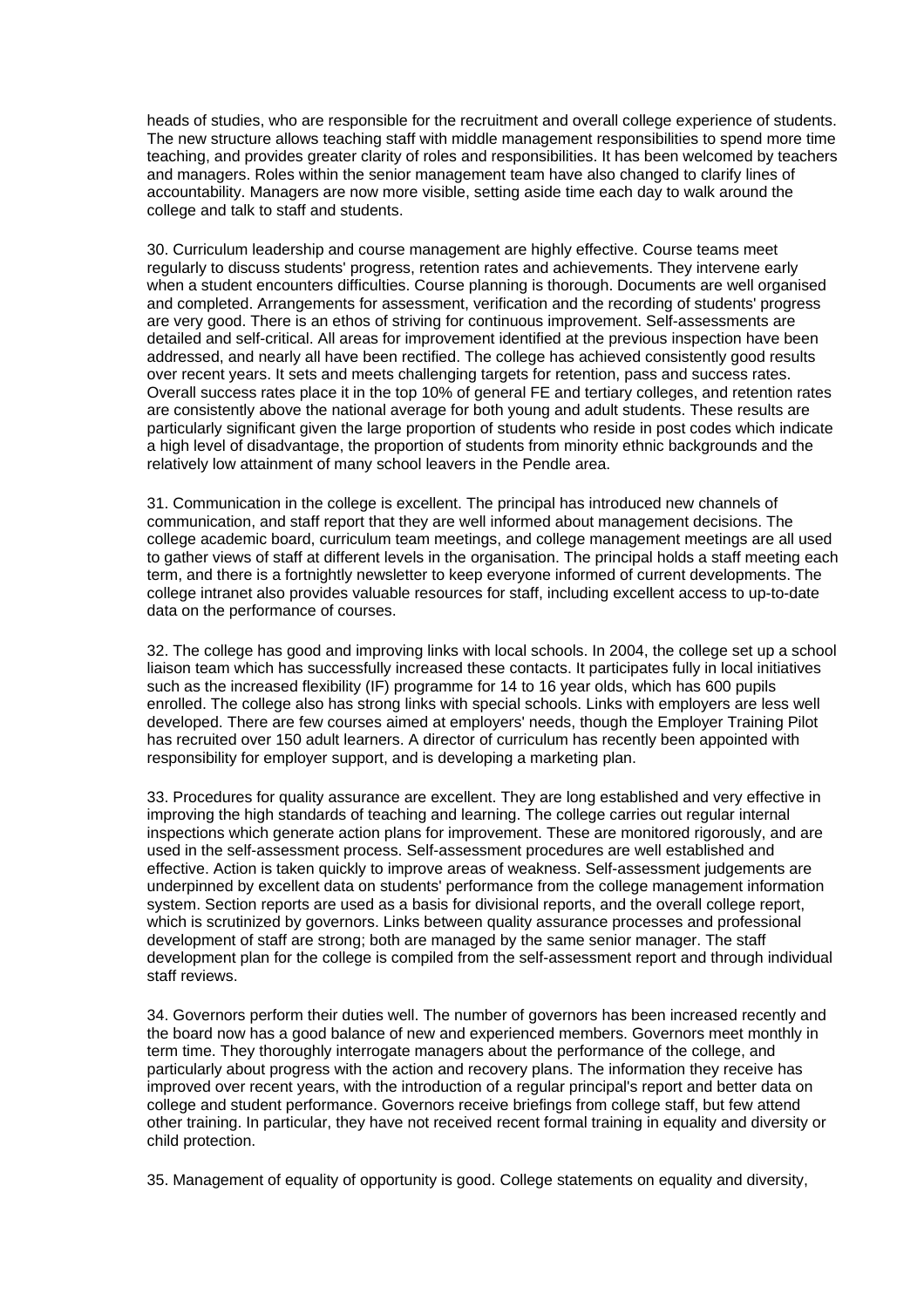<span id="page-14-0"></span>race relations, and disability have recently been updated and publicized. Targets for increasing participation of under-represented groups are set at strategic level and by divisions. The college equality and diversity committee represents groups from all areas of the college, including two student representatives. It meets termly to review policies and procedures, and monitor progress against the college's race relations action plan. Multi-lingual advice and guidance is available at the college. Diversity is celebrated: the college provides a prayer room for all faiths, and recreational activities to suit the interests of different ethnic groups. The college complies with the requirements of the disability discrimination legislation and the SENDA. The college makes considerable efforts to accommodate the needs of students with disabilities, including outstanding support for individuals. A range of courses is taught at community venues, for example, for students who need help with English, or to meet the needs of students with mental health problems.

36. Over the past two years, the college has faced considerable financial difficulties, resulting from a long-term failure to meet recruitment targets which led to a £1.4 million deficit in 2003/04. In response, the new principal and management team have developed and successfully implemented a recovery plan. Elements of the plan included staff cuts in areas of declining recruitment and underdeployment, through voluntary redundancy. Managers also worked to reduce costs by more efficient deployment of teachers. Clear targets for financial improvement were set and rigorously monitored. Costs are now significantly reduced. A considerable improvement in the marketing of the colleges' courses has improved recruitment. The college now meets its LSC recruitment targets. While financial reserves remain low and will take several years to rebuild, the college is now forecasting a modest surplus for 2004/05. Through good management, the college has increased its efficiency whilst improving the quality of students' experience. It produces outstanding results for students with a wide range of abilities, and assists many of them to progress to higher levels of education. The college provides good value for money.

### **Part C: Curriculum and occupational areas**



Overall provision in this area is **outstanding (grade 1)**

### *Strengths*

o high pass and retention rates for most AS-level and GCE A-level courses

 $\overline{1}$ 

- o much good teaching
- o very good progress in relation to prior learning on most GCE A-level courses

o good progression to science related HE courses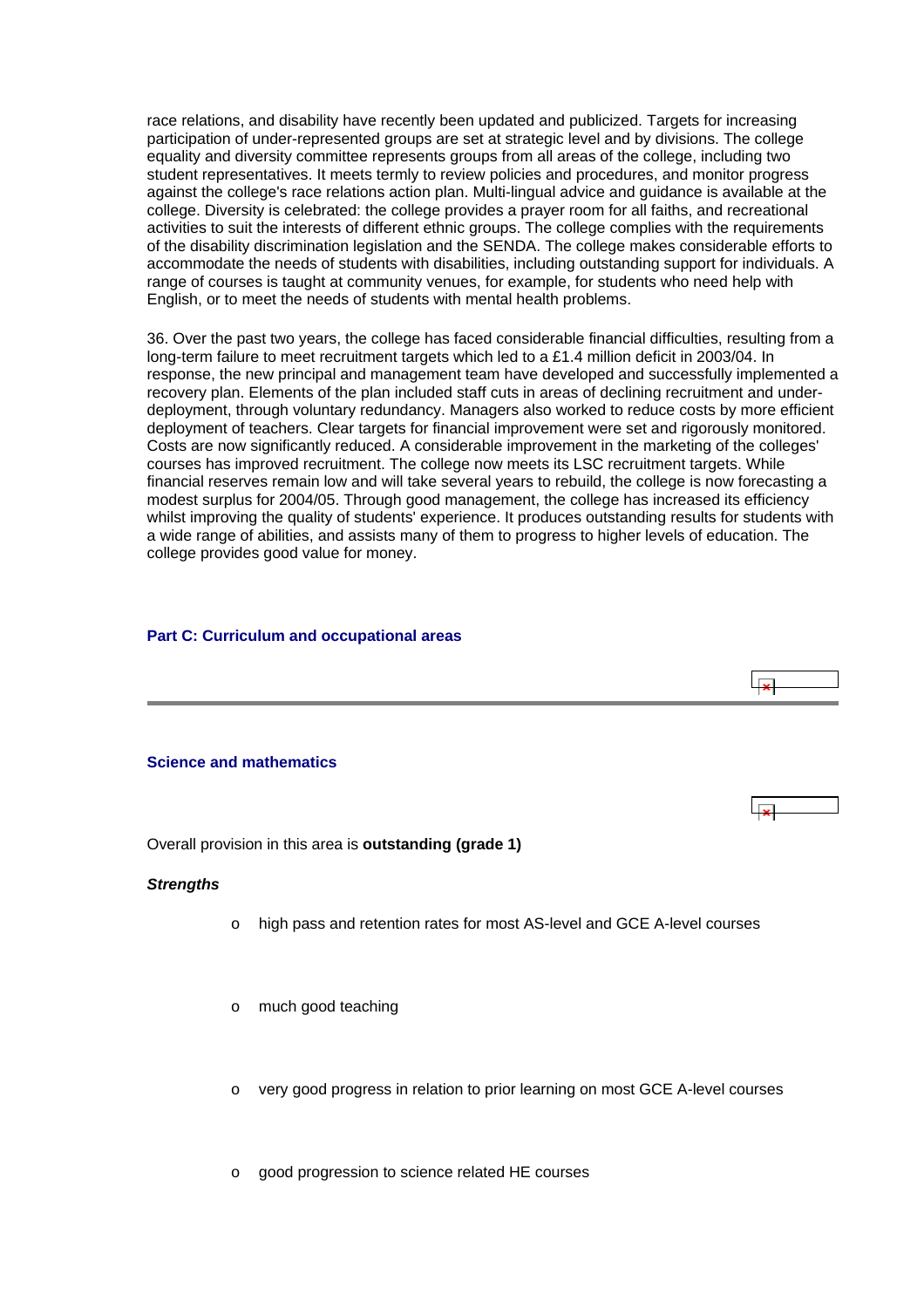- o very effective curriculum leadership and management
- good use of technical support.

#### *Weaknesses*

o little use of ILT in lessons.

### *Scope of provision*

37. The college offers a wide range of courses in science and mathematics. GCE A-level subjects include biology, chemistry, physics, mathematics and further mathematics. The advanced vocational certificate of education (AVCE) in science provides a vocational option but recruitment is low. This course is due to be replaced in September 2005 by one which will allow students to take forensic science or medical science pathways. At level 2, GCSE courses are offered in mathematics, human physiology and health and in vocational science. The access to HE programme includes courses in science, forensic science and human physiology and health. The curriculum area works closely with local schools, providing courses for gifted and talented year 10 pupils. There are currently 633 enrolments on to science and mathematics programmes at levels 2 and 3, of which 454 are aged 16 to18.

#### *Achievement and standards*

38. Overall retention and pass rates are very high. Pass rates on the majority of GCE A-level and AS-level mathematics and science courses are consistently well above the national average. The retention rate is high on AS-level science courses and in mathematics is at the national average. The retention rate on the AVCE in science has improved to 78% and pass rates are high. The GCSE mathematics pass rate at grades A\* to C was 54% in 2004, compared with the national average of 37%. Students on the access to HE course in psychology and health achieve well. GCE A-level students in all subjects consistently achieve better results than would be expected based on their GCSE results. In 2004, the performance of GCE A-level mathematics and chemistry students was particularly good. Those studying GCE A-level physics failed to make the progress expected. The proportion of students achieving high grades is often well above the national average. Students of Asian origin make up 43% of the enrolments on the GCE A-level programme. These students perform as well as other students; in 2004, male students from Asian backgrounds made significantly good progress. Progression to HE is good; 63 students out of 92 progressed to science related courses in 2004.

39. Students work well in lessons and are interested and attentive. The standard of work is very high on most courses. Students' assignment work is very good on the access to forensic science course. Most GCE A-level mathematics students show well-developed mathematical techniques and sound algebraic skills. Attendance was satisfactory at 81% during inspection.

| A sample of retention and pass rates in science and mathematics, 2002 to 2004 |  |
|-------------------------------------------------------------------------------|--|
|-------------------------------------------------------------------------------|--|

| Qualification              | Level | <b>Completion year:</b> | 2002 | 2003 | 2004 |
|----------------------------|-------|-------------------------|------|------|------|
| <b>IGCSE</b> mathematics ( |       | No. of starts           | 202  | 173  | 129  |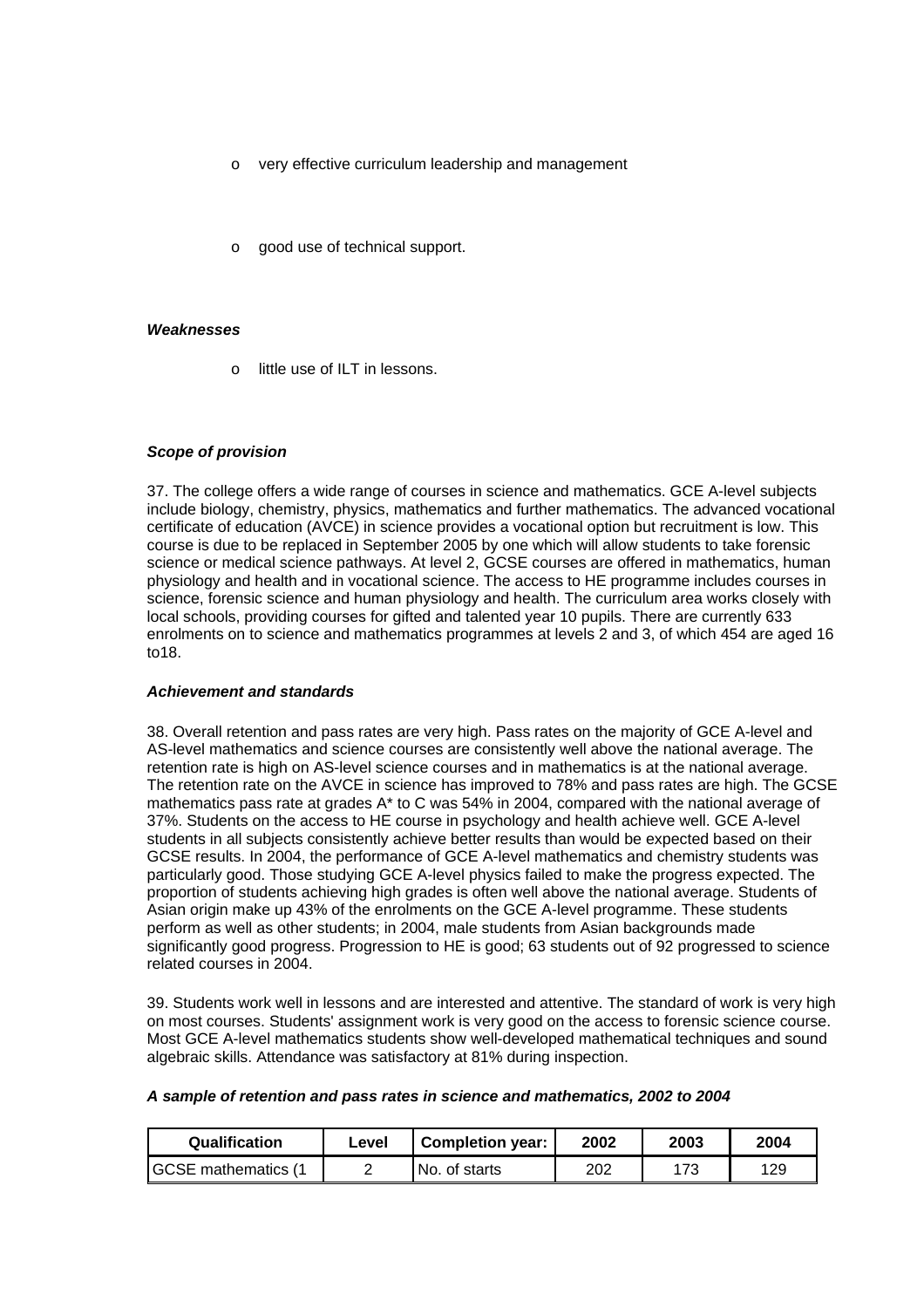| year course)                 |   | % retention   | 65  | 72  | 78  |
|------------------------------|---|---------------|-----|-----|-----|
| A* to C grades               |   | % pass rate   | 52  | 53  | 54  |
| AVCE science (double         | 3 | No. of starts | 19  | 21  | 18  |
| award)                       |   | % retention   | 47  | 76  | 78  |
|                              |   | % pass rate   | 100 | 100 | 86  |
| <b>AS-level mathematics</b>  | 3 | No. of starts | 61  | 51  | 46  |
|                              |   | % retention   | 79  | 76  | 78  |
|                              |   | % pass rate   | 83  | 97  | 97  |
| AS-level biology             | 3 | No. of starts | 65  | 79  | 55  |
|                              |   | % retention   | 86  | 82  | 87  |
|                              |   | % pass rate   | 93  | 91  | 90  |
| AS-level physics             | 3 | No. of starts | 29  | 34  | 22  |
|                              |   | % retention   | 79  | 76  | 91  |
|                              |   | % pass rate   | 74  | 88  | 90  |
| <b>GCE A-level chemistry</b> | 3 | No. of starts | 18  | 23  | 30  |
|                              |   | % retention   | 94  | 87  | 100 |
|                              |   | % pass rate   | 100 | 100 | 100 |
| <b>GCE A-level biology</b>   | 3 | No. of starts | 42  | 43  | 55  |
|                              |   | % retention   | 93  | 95  | 98  |
|                              |   | % pass rate   | 100 | 100 | 94  |

*Source: ISR (2002 and 2003), college (2004)*

### *Quality of education and training*

40. Much teaching is good or better. Lessons are very well planned. In the best lessons teaching and learning are lively. In an effective physics lesson, students were asked to describe what was happening to the electron in various unusual applications of the laws of electromagnetic induction. An interesting software programme from the Internet was displayed on the screen using a desktop projector. This caused lively debate amongst the enthusiastic students. A wide range of activities is used in biology lessons when revising for examinations. Whiteboards are often used effectively to test out ideas, and lessons often end with a memory game such as dominoes. Students work confidently in the laboratory and good attention is paid to health and safety requirements. In mathematics lessons there is often effective explanation of topics followed by students working individually on problems. There is insufficient use of ILT in both science and mathematics programmes. Students appreciate the good resources found on the college intranet, but have little opportunity to use computers in lessons. Some over-directed teaching prevents students from learning at their own pace, and more able students are not always provided with extension activities.

41. Assessment and monitoring of students' progress are very good, and work is marked thoroughly and promptly. Students regularly discuss with teachers their progress against their target grades. Encouraging and supportive comments are given on students' work. Tutors receive information regularly. Students' attendance is monitored closely and absence is followed up quickly. Students' parents are informed when attendance or behaviour gives cause for concern.

42. Staff are well-qualified subject specialists who regularly update their knowledge and skills. One teacher is developing science materials for the Department for Education and Skills (DfES) standards unit. Technicians are involved closely in supporting students and staff. For example, they help a student with dyspraxia in practical sessions and also when students undertake conservation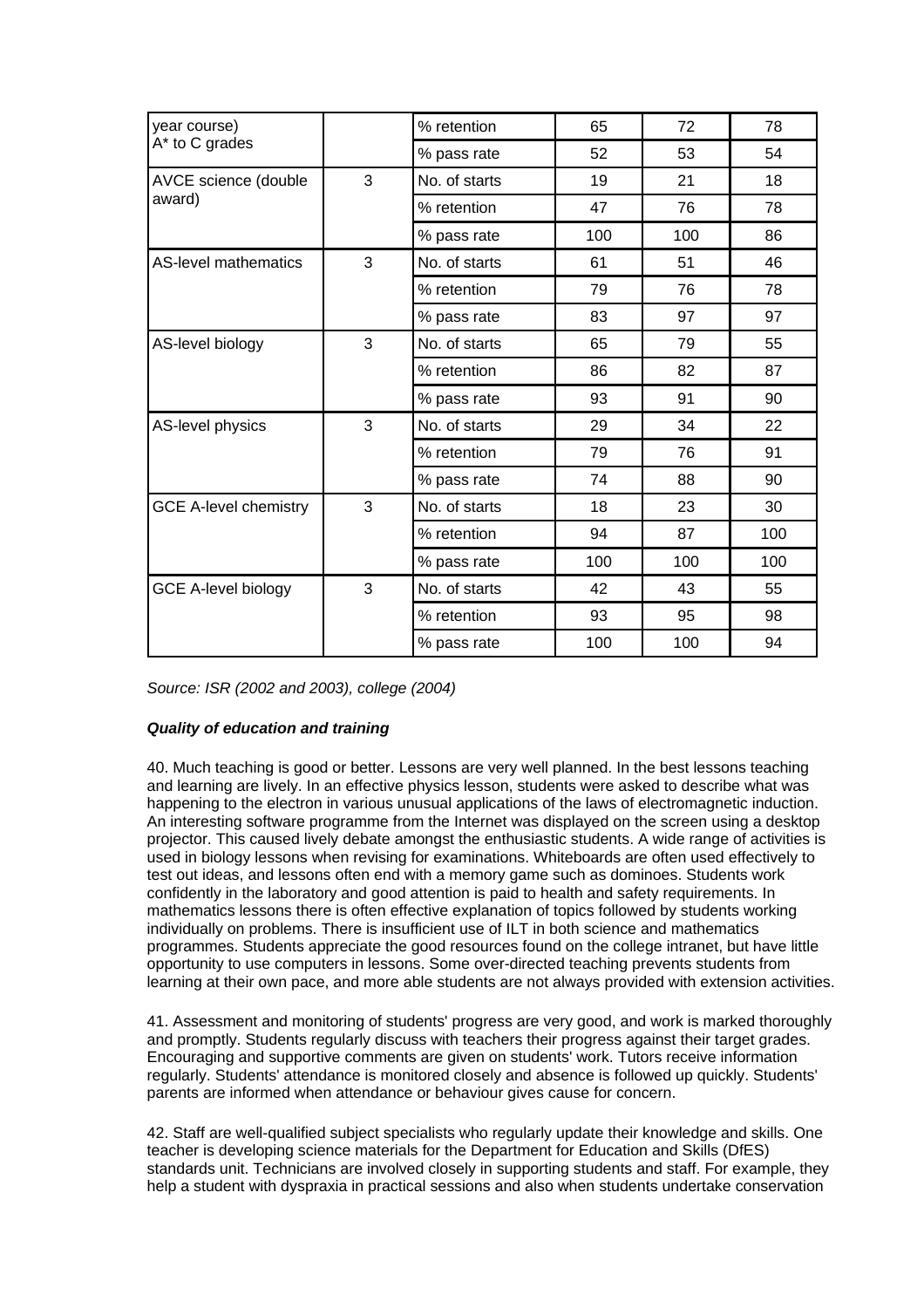<span id="page-17-0"></span>activities at Wycoller Country Park. Mathematics and science rooms have interesting examples of students' work displayed on walls. Equipment is generally of a high standard and rooms are clean and well kept. Desktop projectors are fitted in some of the mathematics and science rooms.

43. The curriculum area has strong links with partner schools. Subject enrichment is very good, for example, AVCE science students visit different industrial sites and GCE A-level students make visits to Chester Zoo and Daresbury Nuclear Physics Laboratories. Guest speakers are invited to give talks. Teachers provide very effective individual support in lessons and through the science and mathematics workshop. Diagnostic testing on entry is used to identify students' support needs. Science and mathematics courses have helpful booklets that ensure students are well informed early on of the requirements and demands of the course.

### *Leadership and management*

44. Leadership and management are outstanding. The department is very well organised and led effectively. Members of staff are clear what their responsibilities are. Teamwork and communications between staff are excellent. Strong emphasis is given to improving the quality of teaching and learning. Good, efficient systems are in place for the production of the critical self-assessment report and an action plan which focuses upon improving performance. Demanding targets are set based upon sector averages and current success. Equality of opportunity is good, with teachers aware of individual students needs and concerned to foster mutual respect.

### **Business administration, management and professional**



### *Strengths*

- o outstanding retention rates, pass rates and value added on AS-level and GCE Alevel accounting courses
- high pass rates on most courses
- much good and very good teaching
- o rigorous assessment procedures
- very good guidance and support for individual students
- o regular review and thorough evaluation of courses.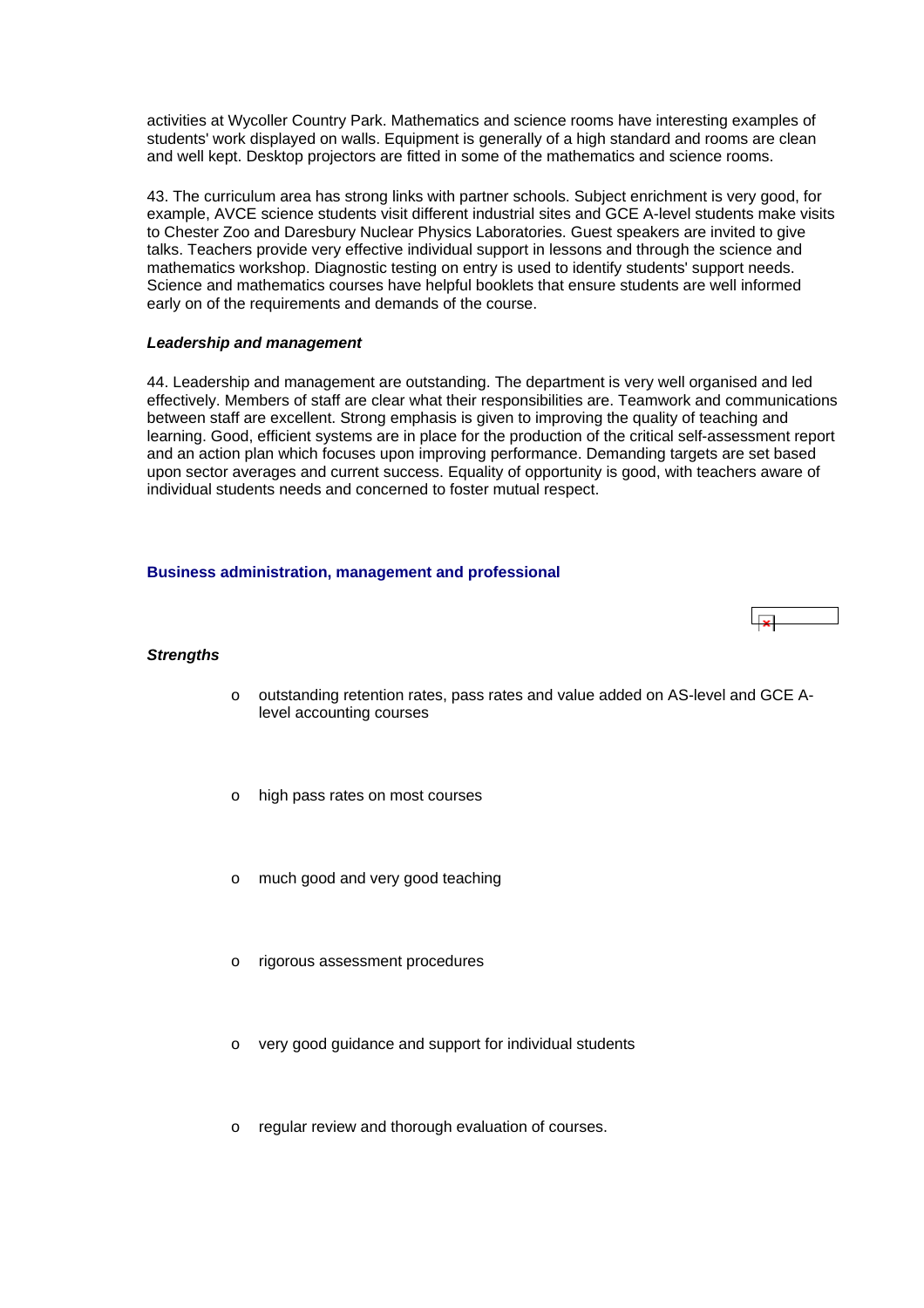### *Weaknesses*

- o low pass rates on the diploma in medical reception
- insufficient involvement of students in a minority of lessons
- insufficient co-ordination of on-the-job and off-the-job training.

### *Scope of provision*

45. The college offers a range of full-time and part-time courses from foundation to advanced and higher levels, with good progression opportunities. There are full-time courses in business and for medical receptionists, and part-time courses in business, secretarial studies, operations management and accountancy. AS levels and GCE A levels are offered in accounts, economics and business studies. In 2004, the college replaced AVCE business with the national diploma. At level 2, GCSE business studies and the Business Technology Education Council (BTEC) first diploma in business are offered. The college has developed a `fresh start' business course at foundation level. The large majority of the 212 full-time students are aged 16 to 18. In addition, there are 81 adults on part-time business courses and 28 on word processing qualifications. There are 52 work-based learners in administration and accounting.

### *Achievement and standards*

46. Pass rates are high on most courses. Achievements are good on AS-level and GCE A-level business courses, and pass rates are consistently above the national average. Achievement is outstanding in AS-level and GCE A-level accounting. Most students complete their course and they consistently achieve grades above those predicted by their GCSE results. Pass rates on full-time vocational courses are high; the proportion of students achieving high grades on AVCE business is above the national average. Pass rates on the diploma in medical reception are low. Retention rates are at, or above, national averages on all courses except GCE A2 business studies. In the period 2001 to 2003, the retention and pass rate of students on work-based learning programmes were low in administration and average in accounting. Current college data show high retention rates and these learners are making good progress towards apprenticeship framework completion.

47. The quality of students' work is high on most courses. Students' assignment work on vocational courses is well planned and presented. In business studies, students have a good understanding of business terminology and key concepts and can apply these well to realistic business case studies and project work. Most students are confident in presenting their ideas to others. Adult students on part-time secretarial courses develop a good range of practical skills. Attendance during the inspection was good at 85%.

| <b>Qualification</b>  | Level | <b>Completion year:</b> | 2002 | 2003 | 2004 |
|-----------------------|-------|-------------------------|------|------|------|
| l Certificate in word |       | No. of starts           | 545  | 461  | 270  |
| processing            |       | % retention             | 86   | 91   | 96   |

### *A sample of retention and pass rates in business administration, management and professional, 2002 to 2004*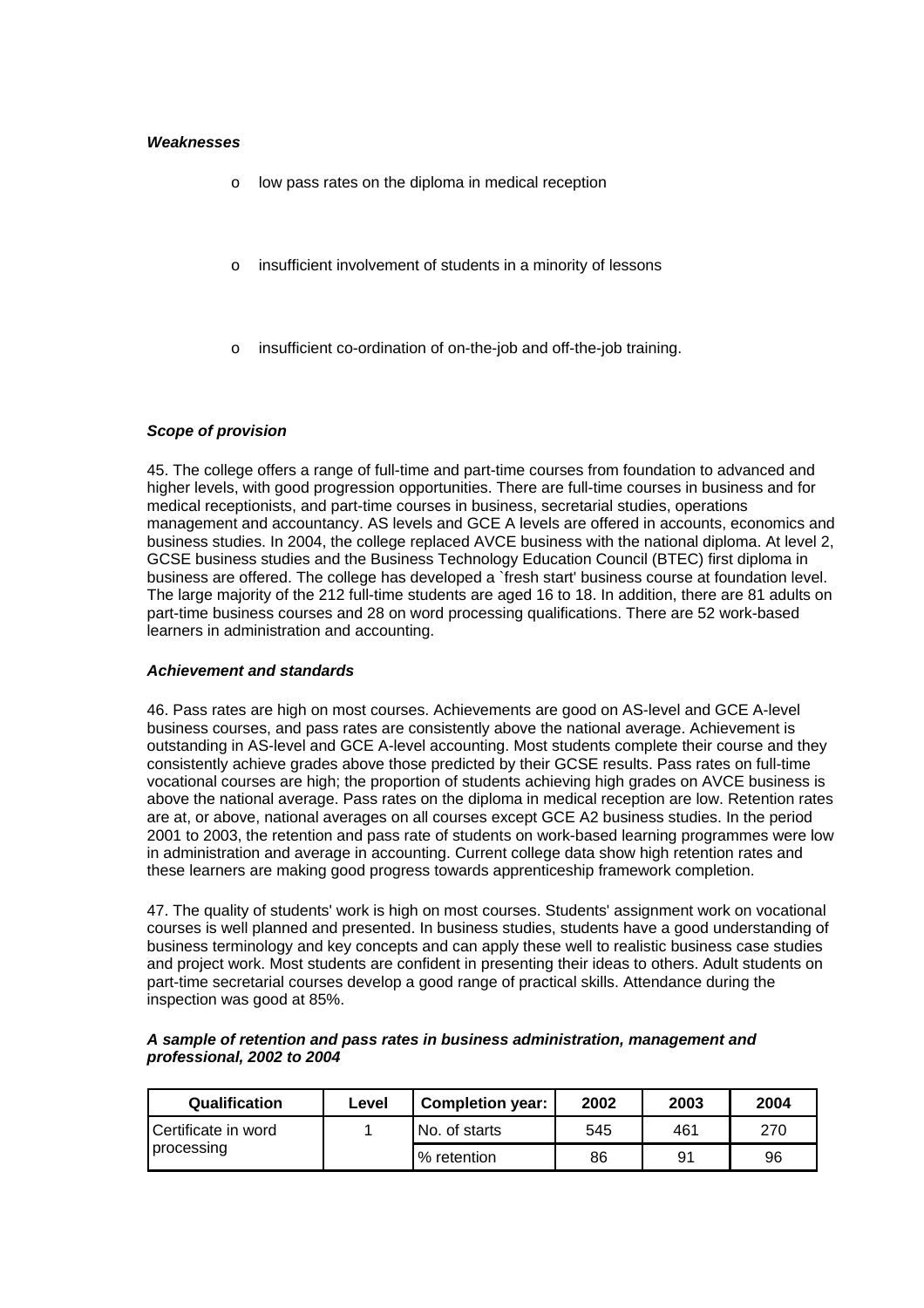|                                 |                | % pass rate   | 59  | 87      | 80  |
|---------------------------------|----------------|---------------|-----|---------|-----|
| GNVQ intermediate               | $\overline{2}$ | No. of starts | 26  | $\star$ | 15  |
| business                        |                | % retention   | 73  | $\star$ | 80  |
|                                 |                | % pass rate   | 58  | $\star$ | 67  |
| NVQ accounting                  | 2              | No. of starts | 23  | 17      | 18  |
|                                 |                | % retention   | 78  | 88      | 78  |
|                                 |                | % pass rate   | 89  | 100     | 93  |
| AS-level accounting             | 3              | No. of starts | 28  | 23      | 31  |
|                                 |                | % retention   | 86  | 78      | 87  |
|                                 |                | % pass rate   | 79  | 100     | 96  |
| <b>GCE A-level business</b>     | 3              | No. of starts | 53  | 50      | 29  |
|                                 |                | % retention   | 92  | 80      | 83  |
|                                 |                | % pass rate   | 100 | 100     | 100 |
| AVCE business (double<br>award) | 3              | No. of starts | 29  | 30      | 16  |
|                                 |                | % retention   | 83  | 47      | 81  |
|                                 |                | % pass rate   | 29  | 100     | 85  |

*Source: ISR (2002 and 2003), college (2004) \* fewer than 15 students enrolled*

### *Quality of education and training*

48. Much of the teaching is good and very good. Teachers plan their lessons carefully and take account of students' different ability levels. Lesson plans, work schemes and assignments cover a good range of activities. Handouts are well written, easy for students to follow and help them to learn very effectively. Teachers have high expectations of their students. In practical lessons, they ensure that students learn in a way that suits individual needs. For example, in a word processing workshop, students who were working to achieve qualifications at different levels, had clear objectives linked to their individual learning plans. In the best lessons, learning is checked regularly and students show interest and involvement. In an accounting lesson, working in small groups, students calculated the component parts of a profit and loss account; the results were collated to produce a final balance sheet. At the time of the inspection, GCE students were revising for external examinations. Teachers used a wide range of imaginative activities to develop students' understanding and their examination technique; these included work in pairs and groups, presentations and quizzes and time lines. Students make good use of the Internet to research their assignments, but there is little use of ILT during lessons. In a minority of lessons, teachers play too prominent a role and do not give students enough scope to use their own initiative or to develop their understanding. For part-time students, their experience from their workplace is not used enough.

49. Teachers are well qualified; many have relevant vocational experience, but some lack recent industrial experience. Classrooms are spacious and contain good displays of students' work. Students have good access to computers to complete their assignments. The intranet contains a good range of interactive learning materials.

50. Assessment practice is rigorous and highly effective. Homework is set regularly and marked accurately. All full-time students are given a minimum target grade; progress against this is monitored closely. Coursework assignments are well written and encourage students to achieve high grades. Teachers provide helpful comments on how to improve their performance and on the use of English. Teachers monitor students' attendance closely and follow up absences. The assessment and review procedures in work-based learning are good.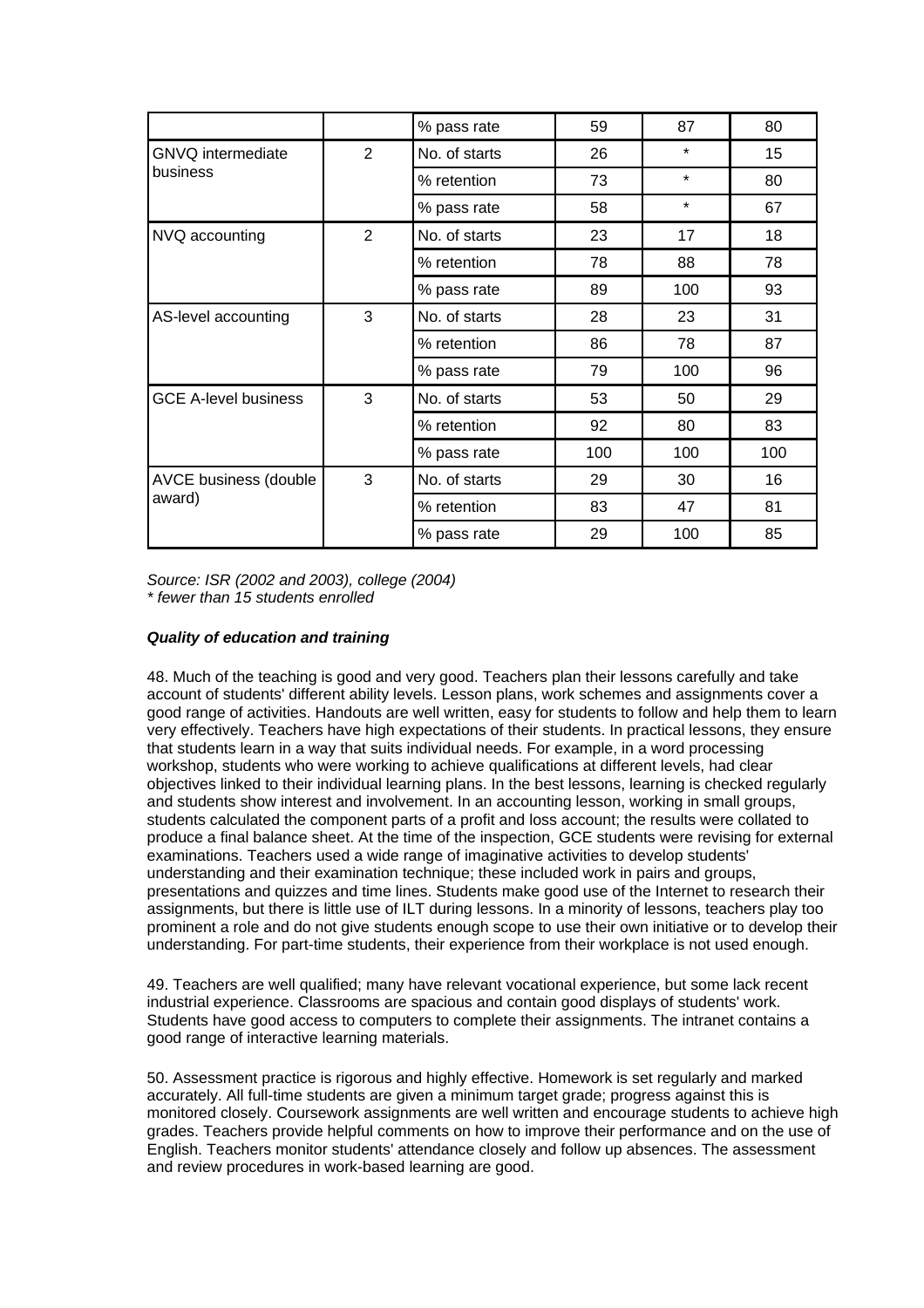<span id="page-20-0"></span>51. Students benefit from a range of enrichment opportunities. These include visits to local universities and businesses, a trip to a theme park, a residential visit to Barcelona and an additional qualification, the certificate in financial studies.

52. Guidance and support for individual students are very good. Teachers provide a high level of support outside lessons. Subject workshops are well attended by AS-level and GCE A-level students. Group and individual subject tutorials are effective. Full-time vocational students review their individual targets at the weekly tutorial sessions. Initial assessments identify students who need additional support and this is organised quickly. Work-based learners receive good support in college and in the workplace.

### *Leadership and management*

53. Leadership and management are good. Managers and teachers have responded well to the new college structure. Managers provide clear leadership and know what they need to do to improve the quality of provision. In the self-assessment report for the area, staff have identified the majority of the key issues, and action plans are monitored closely. Staff development focuses on teaching and learning. The quality and accessibility of management information is very good; it is used appropriately to monitor the performance of students and for decision making. Equality of opportunity is promoted well. In a lesson on employment legislation, race and gender issues were discussed and handled sensitively. Work-based learning is managed effectively, but there is insufficient coordination of on-the-job and off-the-job training.

### **Information and communications technology**



Overall provision in this area is **outstanding (grade 1)**

### *Strengths*

- o very high retention and pass rates and outstanding value added results
- good practical and oral skills of vocational students
- much good and very good teaching
- rigorous assessment and monitoring of full-time students' progress
- well-designed vocational and adult provision to meet students' needs
- o very good support for students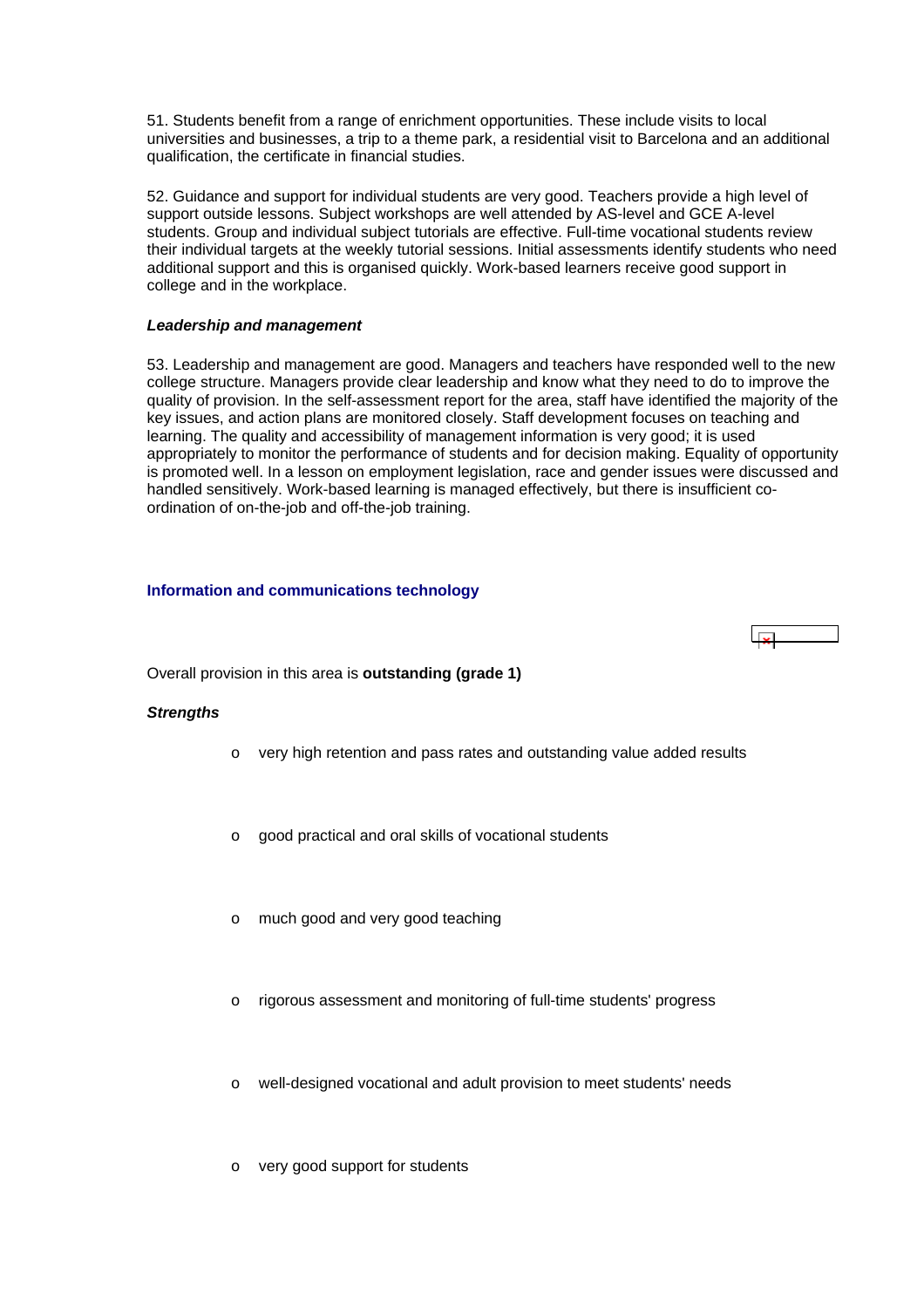o highly effective leadership and management.

### *Weaknesses*

o lack of links with industry.

### *Scope of provision*

54. Courses are offered at the college sites, community venues and at the `drop in' skills centre in Colne. There are 228 full-time students studying GCSE ICT, AS levels and GCE A levels in ICT and in computing. Vocational courses offered are the introductory diploma for IT at work, and first diploma and national diplomas in IT. Most students are 16 to 18 years old. Full-time students are also enrolled on IT key skills programmes. With partner schools, the double award GCSE in ICT is offered to 14 to16 year olds. Approximately 360 part-time students follow courses which include the START award, new computer literacy and information technology (new CLAIT), CLAIT plus, the European computer driving licence (ECDL), and level 2 certificates for IT users.

### *Achievement and standards*

55. Retention and pass rates on the majority of adult, vocational and academic IT courses are high. In 2004, most courses had high pass rates. Over the last three years the proportion of high grades on advanced level courses was well above national averages. In 2004, GCE A-level ICT was 32 percentage points above the national average. Students perform very well in GCE A-level computing and ICT and above that predicted by their GCSE results. Students perform significantly better than expected on the AS-level computing course. Results for the large number of adults are very good. Approximately 70% of students on advanced level courses progress to HE or employment.

56. Students' written work is very well presented and of a high standard. Students on full-time vocational courses have good practical skills and talk clearly and confidently about their work. First diploma students demonstrate very good manipulation of animation and web design packages to produce and upload attractive websites. They confidently describe problems relating to a particular animation software and web browsers.

57. Attendance during the inspection was very good at 90%.

| Qualification                           | Level | <b>Completion year:</b> | 2002    | 2003 | 2004 |
|-----------------------------------------|-------|-------------------------|---------|------|------|
| New CLAIT 1 year                        | 1     | No. of starts           | $\star$ | 238  | 268  |
|                                         |       | % retention             | $\star$ | 88   | 87   |
|                                         |       | % pass rate             | $\star$ | 74   | 70   |
| START award in                          | 1     | No. of starts           | $***$   | 133  | 105  |
| technology, computing<br>and IT (1year) |       | % retention             | $***$   | 100  | 98   |
|                                         |       | % pass rate             | $***$   | 80   | 92   |
| <b>GNVQ</b> intermediate                | 2     | No. of starts           | 15      | 17   | 18   |

### *A sample of retention and pass rates in information and communications technology, 2002 to 2004*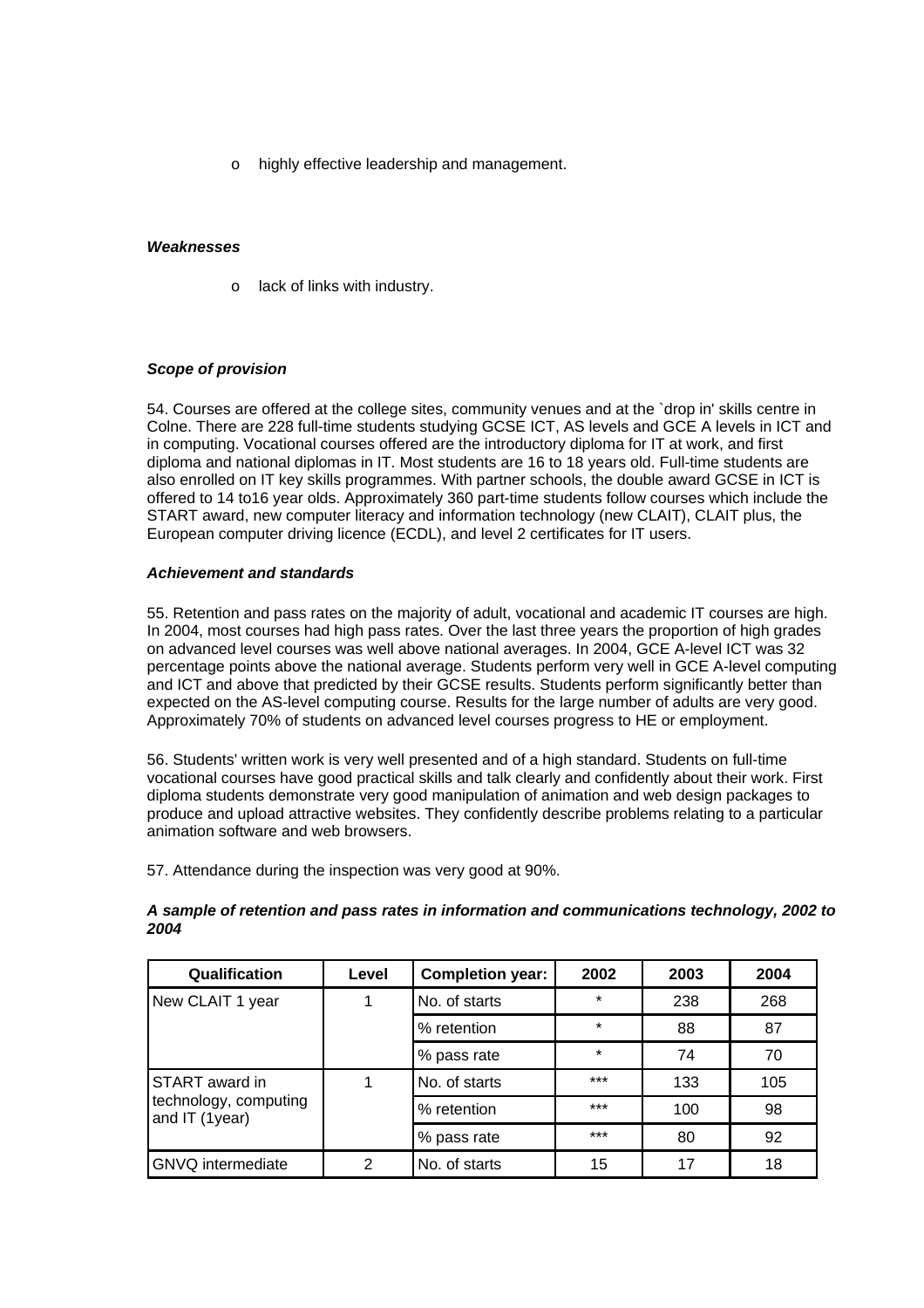| information technology           |   | % retention   | 100 | 88    | 89  |
|----------------------------------|---|---------------|-----|-------|-----|
|                                  |   | % pass rate   | 80  | 87    | 100 |
| European computer                | 2 | No. of starts | 145 | $***$ | 87  |
| driving licence (ECDL)<br>1 year |   | % retention   | 98  | $***$ | 91  |
|                                  |   | % pass rate   | 72  | $***$ | 94  |
| AVCE ICT (double                 | 3 | No. of starts | 19  | 33    | 28  |
| award)                           |   | % retention   | 68  | 70    | 86  |
|                                  |   | % pass rate   | 85  | 96    | 88  |
| AS-level computing               | 3 | No. of starts | 32  | 24    | 25  |
|                                  |   | % retention   | 84  | 83    | 84  |
|                                  |   | % pass rate   | 96  | 90    | 95  |
| <b>GCE A-level ICT</b>           | 3 | No. of starts | 44  | 50    | 36  |
|                                  |   | % retention   | 91  | 94    | 97  |
|                                  |   | % pass rate   | 98  | 100   | 100 |

*Source: ISR (2002 and 2003), college (2004)* 

*\* course did not run* 

*\*\* comparable data not available* 

*\*\*\* fewer than 15 students enrolled*

### *Quality of education and training*

58. There is much good and very good teaching. Students are well motivated and focused throughout their lessons, and teachers have high expectations. This is particularly notable in level 1 and level 2 vocational courses. In theory lessons, teachers use good paper and electronic materials skilfully to illustrate points. Their questions are challenging and include all students. For example, in one GCE A-level ICT revision lesson on operating system interfaces, answers from students generated an animated debate about the meaning of technical terms and processes. In a wellprepared lesson for first diploma students, involving course materials prepared by the teacher, appropriate Internet resources and interactive activities, students were able to use a virtual learning environment and to move seamlessly between the different areas.

59. Part-time students make effective progress using well-devised learning materials. Students find them easy to use and help is readily available. In a minority of lessons, teachers dominate proceedings and students have insufficient opportunity to work independently.

60. Computer rooms are well equipped and have space for students to work in groups or individually when not at a computer. The excellent range of resources on the college network is well used by students. The learning resource centre provides a good range of course related texts and online databases, but little material to help the more able students extend their reading and knowledge of the subject. Staff are enthusiastic, appropriately qualified and update their skills regularly.

61. The assessment of students' work is rigorous. Teachers monitor students' progress thoroughly during the year. Extended pieces of coursework are also monitored closely with good feedback to students on how to improve at each stage. Students on the AVCE course have comprehensive individual learning plans. GCE A-level students compare their progress against a minimum target grade in a well-developed system, but it has yet to be implemented fully for vocational students.

62. There is a good range of courses with clear opportunities for progression through levels of qualifications. The provision is particularly well designed for part-time students and those on vocational programmes. The drop-in skills centre allows students to attend to meet the demands of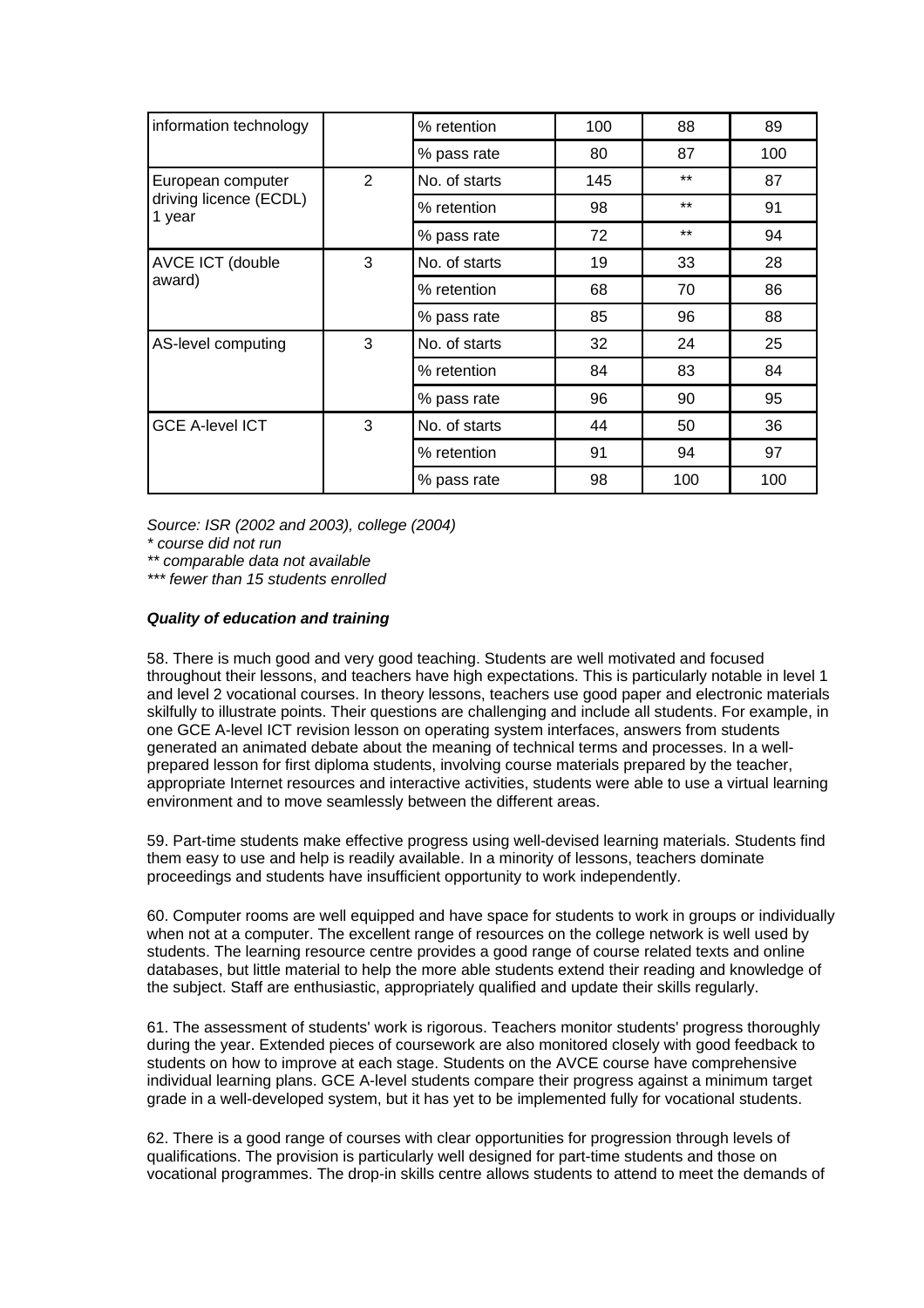<span id="page-23-0"></span>shift patterns and personal commitments. Vocational provision was identified as very good in an Ofsted survey report. Key skills for communication and improving own performance are developed effectively. Links with industry are not well established. Students do not have work experience and make few visits.

63. The support provided to help students achieve is very good. The provision of additional learning support on level 1 and level 2 courses helps students to cope very well with their work. Adult parttime students also benefit from effective support. Good use is made of motivational workers to help students with poor or underdeveloped study skills. Weekly subject workshops are provided for those who are behind with work or are having difficulty. Tutorials help students develop good study skills and provide useful careers guidance. Adults who attend the skills centre receive very good guidance.

### *Leadership and management*

64. Leadership and management are very effective. The management of the area provides consistency of quality across programmes and promotes a strong team ethos. Self-assessment is rigorous and thorough. Issues identified have been acted on and improvements secured. There is a very strong focus on monitoring progress to maintain high achievements and to meet learning needs. Discussion on good practice in teaching and learning is a standard item in fortnightly meetings. Staff appraisal is used to identify training to improve teaching and course development. The college identified under-representation of females and of students from Asian backgrounds on some full-time courses. Appropriate role models from staff and students and have been used in recruitment, resulting in an increase of applications from these groups.

### **Hairdressing and beauty therapy**



Overall provision in this area is **good (grade 2)** Contributory grade for work-based learning is **good (grade 2)**

### *Strengths*

- o high and improving retention and pass rates on many courses, including work-based learning
- o high standards of students' practical work
- o much good and innovative teaching
- o very good support for students
- o well planned co-ordination of on-the-job and off-the-job training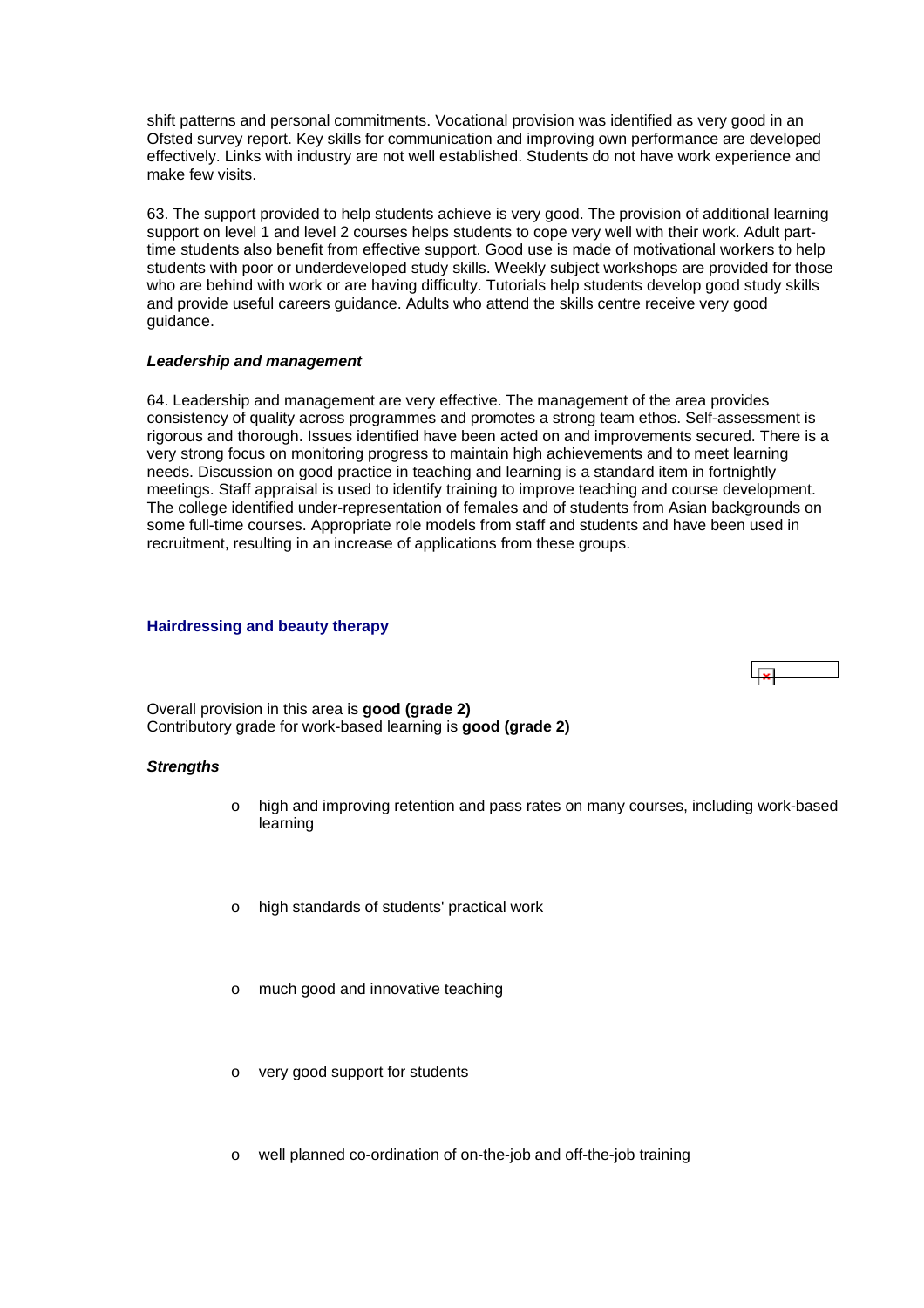o strong leadership and management.

### *Weaknesses*

- o low progression to level 3 in hairdressing, including advanced modern apprenticeships
- limited accommodation for the number of students
- o little reinforcement of equal opportunities in work-based learning.

### *Scope of provision*

65. Courses in hairdressing and beauty therapy are offered from NVQ level 1 to level 3. A range of attendance patterns is available. Courses are available in hairdressing for men, body massage, manicure and advanced nail techniques, depilation and reflexology. There are 281 students overall. Approximately 72 full-time and 35 part-time students are on hairdressing courses and 127 part-time and 47 full-time students are on beauty therapy courses. The college offers introductory programmes in hairdressing and beauty therapy for approximately 100 school pupils. There are 55 apprentices and advanced apprentices working towards NVQs levels 2 or 3 in hairdressing and key skills qualifications.

#### *Achievement and standards*

66. Retention and pass rates on many courses, including those for work-based learners, are high and improving. Pass rates on the NVQ courses at levels 1 and 2 in hairdressing, on the depilation certificate and on beauty therapy courses at level 3 are above the national averages. Pass rates are low on some short courses for advanced nail techniques and are well below the national average. Progression from level 2 to level 3 is poor in hairdressing.

67. Students make good progress and show high standards of practical ability in relation to their time spent on courses. For example, NVQ level 1 hairdressing students are able to undertake complex colouring and long hair techniques usually associated with level 3 work. School pupils on the 14 to 16 programme complete practical hairdressing treatments successfully. These included shampooing, blow drying and long hair work in preparation for a college competition. Part-time NVQ level 3 beauty therapy students demonstrate good massage skills and are able to adapt techniques to new routines and different client needs. The development of students' professional, social and practical skills is good. Attendance during the inspection was high at 87%.

#### *A sample of retention and pass rates in hairdressing and beauty therapy, 2002 to 2004*

| <b>Qualification</b>       | Level | <b>Completion year:</b> | 2002 | 2003 | 2004 |
|----------------------------|-------|-------------------------|------|------|------|
| <b>City and Guilds NVQ</b> |       | No. of starts           | 61   | 62   | 55   |
| hairdressing (one year)    |       | % retention             | 74   |      | 78   |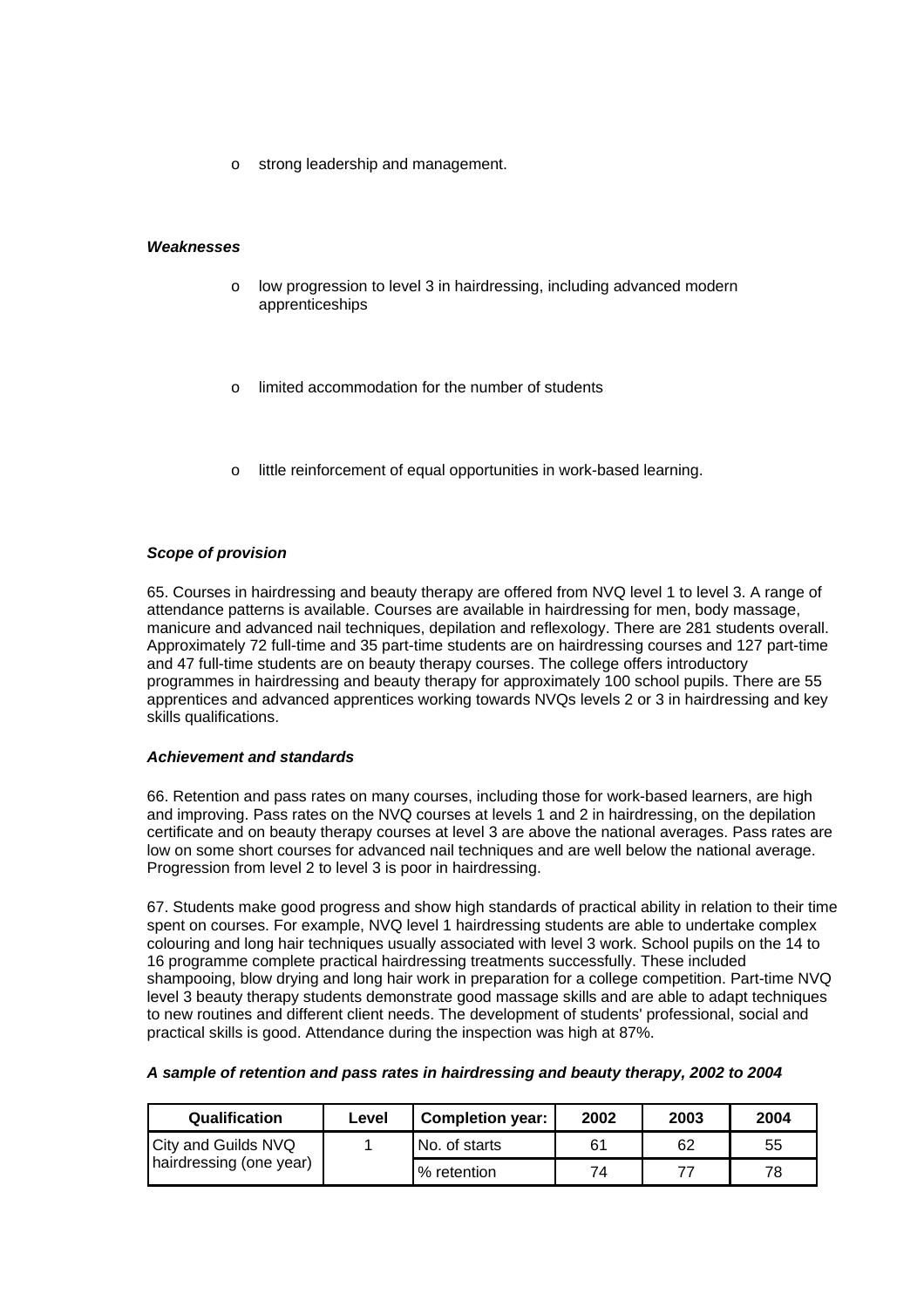|                                         |                | % pass rate   | 100     | 92 | 91  |
|-----------------------------------------|----------------|---------------|---------|----|-----|
| City and Guilds NVQ                     | $\overline{2}$ | No. of starts | 41      | 32 | 39  |
| hairdressing (one year)                 |                | % retention   | 66      | 94 | 79  |
|                                         |                | % pass rate   | 89      | 83 | 87  |
| NVQ beauty therapy                      | $\overline{2}$ | No. of starts | 29      | 35 | 49  |
| (one year)                              |                | % retention   | 69      | 69 | 94  |
|                                         |                | % pass rate   | 80      | 88 | 80  |
| Cosmetic make up (one                   | $\overline{2}$ | No. of starts | $\star$ | 73 | 15  |
| year)                                   |                | % retention   | $\star$ | 73 | 80  |
|                                         |                | % pass rate   | $\star$ | 81 | 75  |
| Depilation certificate                  | $\overline{2}$ | No. of starts | $\star$ | 16 | 15  |
| (short)                                 |                | % retention   | $\star$ | 88 | 100 |
|                                         |                | % pass rate   | $\star$ | 93 | 100 |
| <b>Vocational Training</b>              | 3              | No. of starts | 26      | 30 | 25  |
| Charitable Trust (VTCT)<br>body massage |                | % retention   | 92      | 73 | 92  |
| certificate (one year)                  |                | % pass rate   | 96      | 68 | 100 |

*Source: ISR (2002 and 2003), college (2004) \* fewer than 15 students enrolled*

### *Quality of education and training*

68. Much teaching is good and some is innovative in hairdressing and beauty therapy lessons, and work-based learning. Most lessons are well-planned and teaching methods take account of the different learning styles of students. The innovative use of ILT in teaching stimulates learning. For example, in hairdressing lessons, good use is made of college- devised interactive quizzes based on popular television programmes. Students play the part of contestants in revision lessons. This is stimulating for students and provided a good opportunity to check their understanding. In one quiz, students use the Internet for the `life line - ask a friend'. In a theory lesson for foundation students, the teacher used an Internet site as the starting point for knowledge of the neutralising process. This was linked effectively to handouts and group work to create a coherent lesson. Practical lessons emphasise the acquisition of good professional standards and technical ability. The salons are well used by clients, and the good pace of work and attention to good timekeeping keeps students busy. For work-based learning, a particularly well-designed scheme of work integrates on-the-job and offthe-job training and is shared with employers.

69. Space for practical work is inadequate overall. Some salons are too small for the number of students and there is not enough storage space for consumables and bags. Theory rooms have very good teaching resources. ILT is well used in teaching and learning, including the use of welldesigned powerpoint presentations. Students are encouraged to use the virtual learning environment and visit curriculum-specific Internet websites. The computer-based learning resource enriches learning opportunities and can be accessed from home. Teachers are well qualified.

70. Assessment is regular and verification procedures are good. Students understand the NVQ assessment process and are able to collect evidence to enable the completion of units. External verification reports are good. Progress with assessments is monitored closely in tutorials and practical lessons, and is well recorded. Students are encouraged to take responsibility for their own progress and become independent learners. A thorough review monitors the progress of work-based learners. College teachers ensure continuity between assessments carried out at the college and in the workplace. Visits to the workplace take place every four weeks. Although equal opportunities are discussed at induction, there is little reinforcement in work-based learning reviews.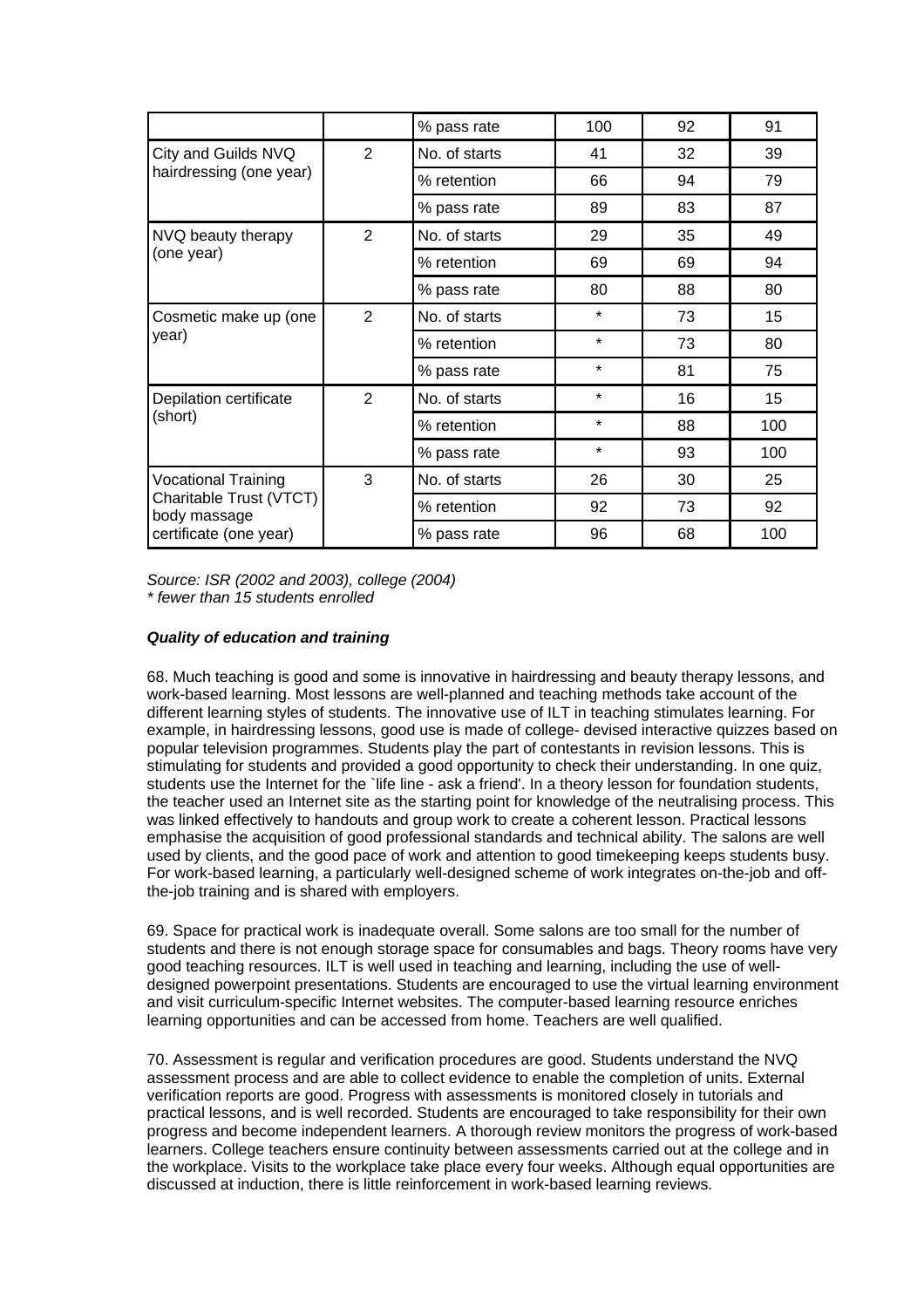<span id="page-26-0"></span>71. The range of provision is satisfactory. There is a traditional range of courses, matched to local demand. Courses are offered in hairdressing and beauty therapy from NVQ courses at level 1 to level 3 with short, additional courses in beauty therapy. An introductory programme for 14 to 16 year olds is offered at NVQ level 1 in hairdressing and beauty therapy. This programme is effective and many students have progressed to full-time courses at college. NVQs, apprenticeships and advanced apprenticeships are offered in hairdressing and beauty therapy for work-based learners.

72. The support which students receive is very good. Students with specific needs are helped with particular equipment, furniture adaptations or occasionally, where necessary, with extra lessons to achieve their qualification sooner than intended. A student with a hearing impairment has been provided with an amplifier when using the phone for reception work. Students receive good support in practical and theory lessons. College teachers also give support or make assessments outside lesson times.

### *Leadership and management*

73. Leadership and management of the curriculum area are strong. Staff and managers share a good sense of teamwork where good practice is celebrated and shared. Students' performance is monitored regularly. Resources are deployed effectively. In work-based learning, on-the-job and offthe-job training is well planned and co-ordinated and supports the good progress of learners. Links between employers and the college are good. Employers' awareness about equal opportunities and their use of equal opportunities policies are not developed sufficiently. All teachers are involved in the development of the self-assessment report. Inspectors agreed with the self-assessment report's judgements on teaching and learning. Significant improvements have been made over the last year.

### **Visual and performing arts and media**

Overall provision in this area is **outstanding (grade 1)**

### *Strengths*

- o high pass rates
- high retention rates on performing arts courses
- o very good teaching and learning in most lessons
- o high standards of students' visual, performance and written work
- o very good guidance and support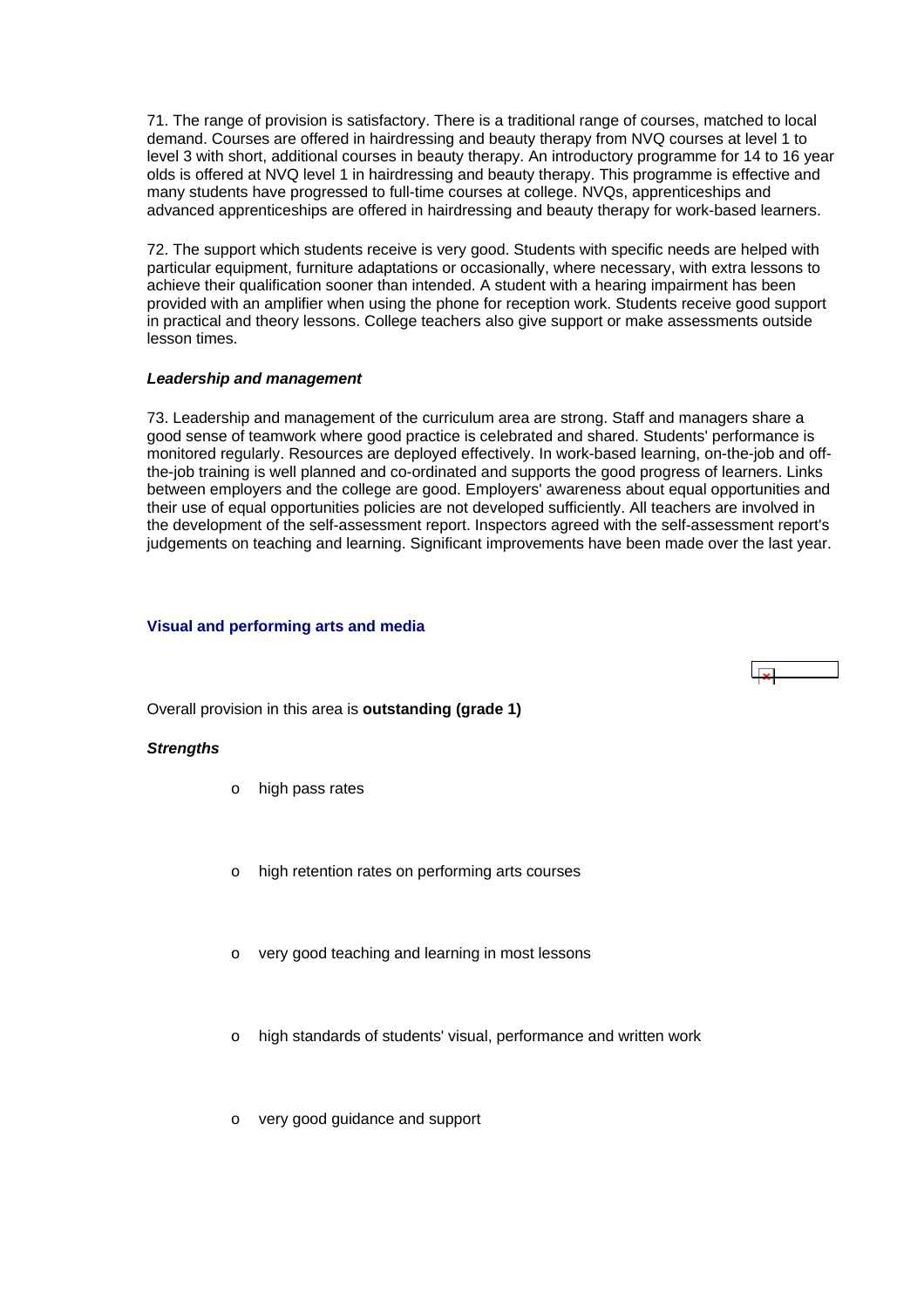o effective curriculum management.

### *Weaknesses*

- o lack of pace in media and film lessons
- o no full-time provision at level 2 for 16 to18 year olds.

### *Scope of provision*

74. A wide choice of visual and performing arts, music and media subjects is available. The majority of courses are AS-level and GCE A-level courses and qualifications at level 3. Most students are aged 16 to18. The college offers a popular foundation diploma course in art and design. Adult students on level 3 courses attend through infill the GCE A-level courses and attend full time the foundation course. There is a small amount of part-time provision for adults and school pupils at entry level, level 1 and level 2. There are no full-time courses at level 2 for 16 to 18 year olds. Overall, there are 431 students, of whom approximately 145 are on full-time courses, and the remainder are enrolled on one or more part-time courses.

### *Achievement and standards*

75. Pass rates are high on visual and performing arts and media courses, with high retention rates on performing arts courses. Pass rates in AS-level drama and music technology, GCE A-level media studies and drama and theatre studies have been 100% over the last three years. Pass rates in ASlevel media studies, music, art and design, and for GCE A-level music and art and design are at, or above, national averages. Students achieve high grades, significantly above the national average in AS-level music technology and GCE A-level drama and theatre studies. Grades achieved at A\* to C in GCSE media are 38 percentage points above the national average. On entry, significant numbers of students have very good drawing or practical musicianship skills, but low examination success at GCSE. They make very good progress overall.

76. Students are very well motivated. Technical competence in music and performance is at a high level. Technical vocabulary is well used in discussion. In music, AS-level students made pertinent analytical comments and a detailed comparison between two contrasting scores. Drawing and research skills are well developed in the visual arts. Final projects by foundation students show very good development of large-scale and dynamic images in two and three dimensions, exploring urban and rural landscapes. GCE A-level textile students produce original and very good work. Fabrics are sensitively coloured, layered and embellished. One student had made a coat to explore form, using patchwork and fragmented print images. Sketchbooks are more mixed in quality. Research and colour exploration are often good, but some pages are over annotated to the detriment of imagery. Students of all ages work together well. Creative work is celebrated and displayed prominently throughout the college.

|  |  | A sample of retention and pass rates in visual and performing arts and media, 2002 to 2004 |  |
|--|--|--------------------------------------------------------------------------------------------|--|
|--|--|--------------------------------------------------------------------------------------------|--|

| <b>Qualification</b> | Level | <b>Completion year:</b> | 2002  | 2003 | 2004 |
|----------------------|-------|-------------------------|-------|------|------|
| <b>IGCSE</b> media   |       | No. of starts           | $***$ | 20   |      |
| A* to C grades       |       | % retention             | $***$ | 70   | 82   |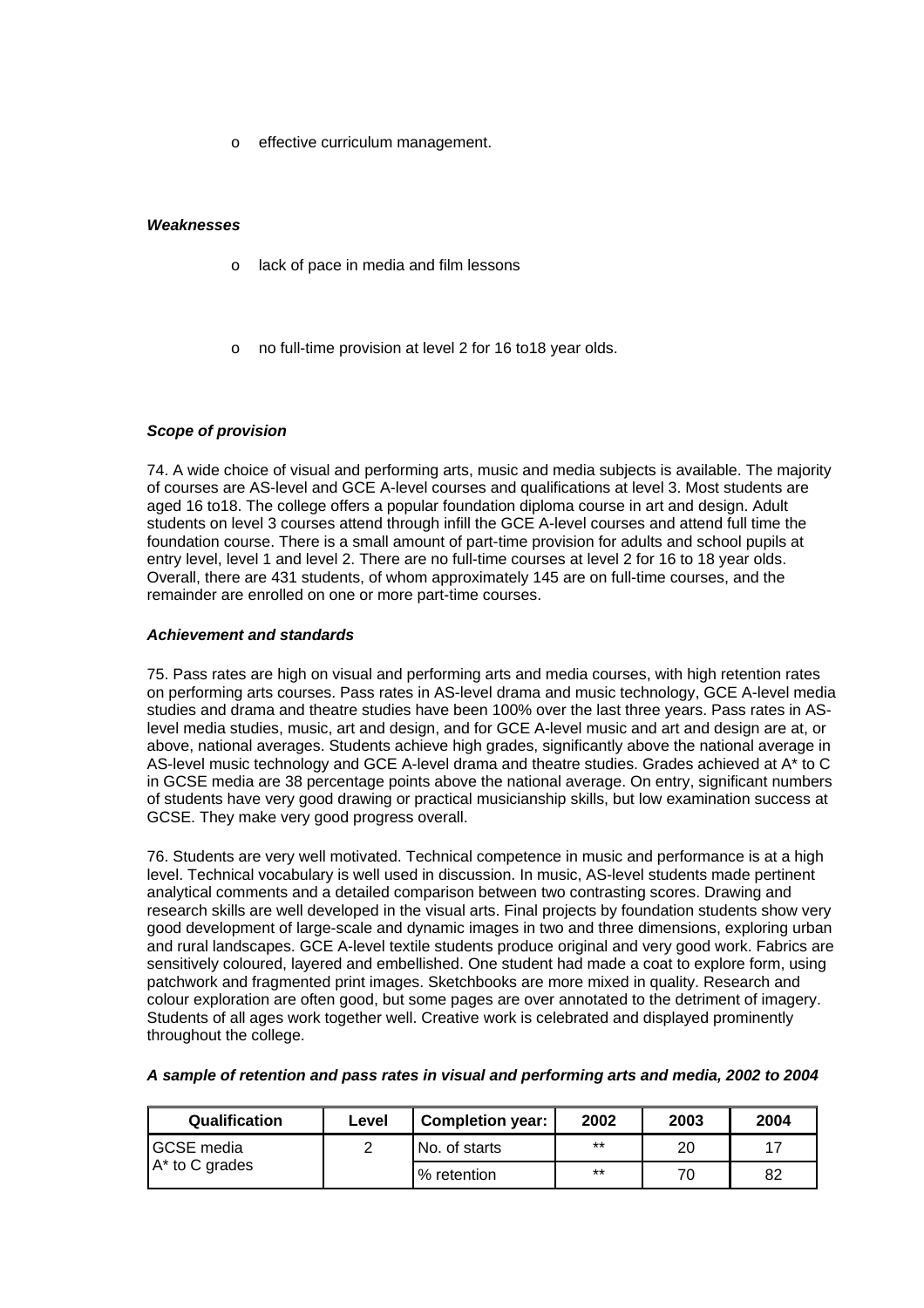|                            |   | % pass rate   | $**$    | 79  | 100     |
|----------------------------|---|---------------|---------|-----|---------|
| <b>GCE A-level media</b>   | 3 | No. of starts | 33      | 36  | 46      |
|                            |   | % retention   | 94      | 92  | 91      |
|                            |   | % pass rate   | 100     | 100 | 100     |
| <b>GCE A-level theatre</b> | 3 | No. of starts | 23      | 22  | $\star$ |
| studies                    |   | % retention   | 83      | 100 | $\star$ |
|                            |   | % pass rate   | 100     | 100 | $\star$ |
| AS-level music             | 3 | No. of starts | 24      | 26  | 18      |
| history/theory             |   | % retention   | 96      | 81  | 100     |
|                            |   | % pass rate   | 83      | 81  | 100     |
| <b>GCE A-level music</b>   | 3 | No. of starts | $\star$ | 18  | 20      |
| technology                 |   | % retention   | $\star$ | 83  | 95      |
|                            |   | % pass rate   | $\star$ | 100 | 100     |
| AS-level art and design    | 3 | No. of starts | 181     | 173 | 101     |
|                            |   | % retention   | 77      | 69  | 86      |
|                            |   | % pass rate   | 77      | 55  | 93      |
| <b>GCE A-level art and</b> | 3 | No. of starts | 102     | 131 | 67      |
| design                     |   | % retention   | 82      | 88  | 97      |
|                            |   | % pass rate   | 96      | 95  | 95      |

*Source: ISR (2002 and 2003), college (2004)* 

*\* fewer than 15 students enrolled* 

*\*\* course did not run*

### *Quality of education and training*

77. Teaching and learning are very good. Lessons in music, music rehearsals and theatre studies are vibrant and interesting, and teachers use a variety of appropriate methods and demonstrations. The most successful lessons are very well structured with clear objectives. The pace of work in these lessons is lively and students are involved fully. Teachers have high levels of specialist skill. In a GCE A-level music harmony lesson, students were analysing the chord structure of a Bach chorale. The teacher used simple mnemonics to jog students' memories. The use of formulaic solutions to harmonic progression helped students to harmonise successfully in the style of Bach. Theatre studies students who had developed new characterisations of a recently performed text were asked to justify their new treatment while maintaining the context of the original. There is a good balance of class and individual teaching in most lessons, leading to productive work. Adult students on a level 2 art access course made confident presentations to the rest of the class about their progress. Their projects included the design of a cover for a family history book, posters linked to the work of Modigliani and a series of humorous prints. The teacher facilitated the discussion through well-timed suggestions about further research, design development and choice of media. All students are making very good progress in their research skills and constantly challenge themselves and each other to fully explore the potential of their designs. In a minority of lessons, the pace of learning is too slow, there is too much direction from the teacher and too little variation in activity.

78. Specialist spaces and resources are good. For example, music students use specialist musical software for composition, and design software is available for graphics and photography students. These resources are available for individual work outside timetabled lessons. The good textiles facilities enable large scale prints and fabric lengths to be produced. Most studios are light and of good size.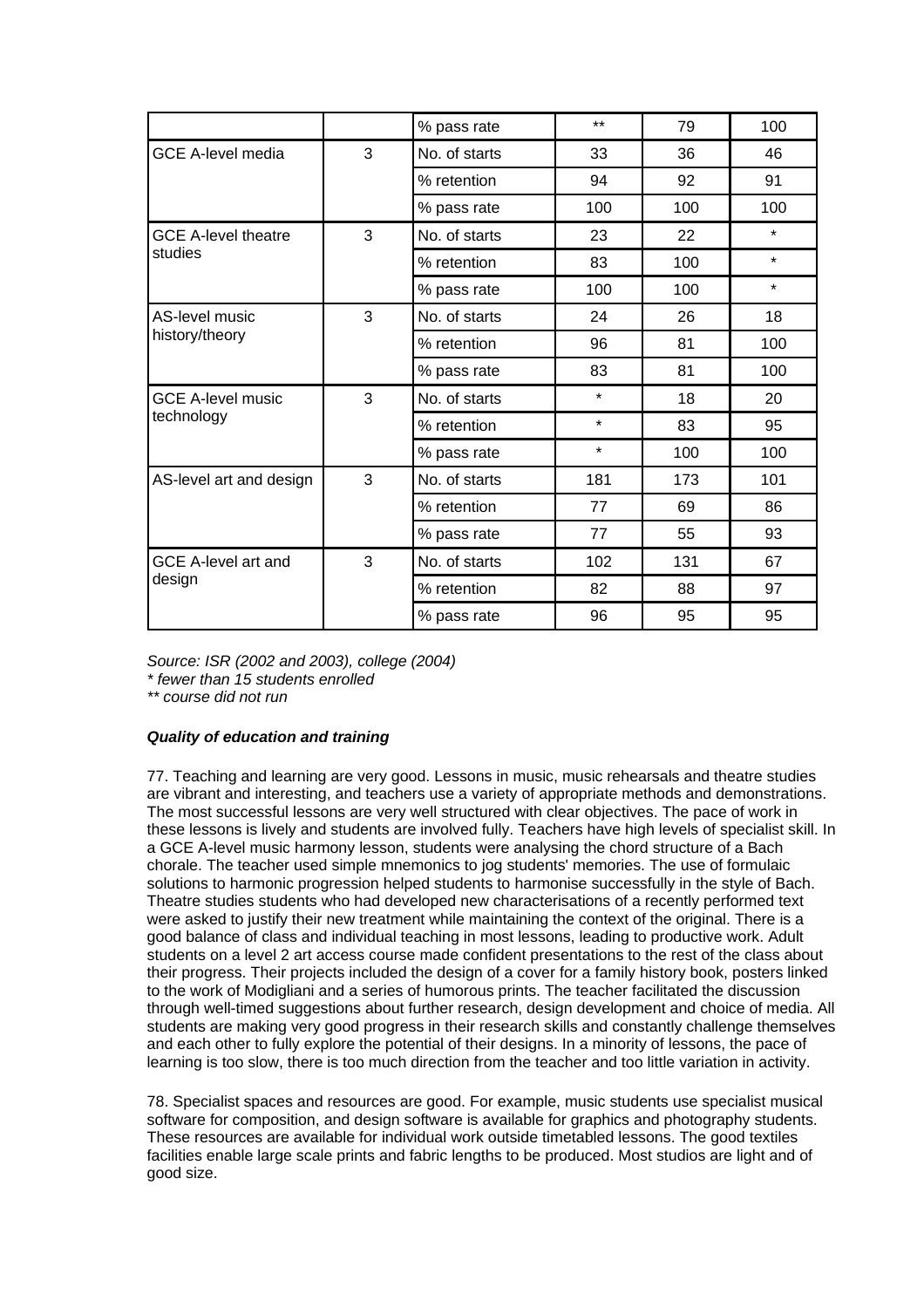<span id="page-29-0"></span>79. Assessment and monitoring of students' progress are highly effective. Students are clear about what is required of them in their assignments. Marking of work is thorough; students receive full and constructive feedback with a clear indication of where improvements could be made. Good work is acknowledged.

80. There are good links with local groups and societies. For example, the student choir was rehearsing the oratorio *Creation* in preparation for performance with a local choral group. Excellent enrichment opportunities are provided through the wide range of extra curricular music and performance ensembles, gallery visits and project-related research visits by individual students.

81. Support and tutorial guidance for students are very good. Diagnostic testing is carried out at the start of the college year. Students with specific learning disabilities, such as dyslexia, receive prompt specialist support. Students appreciate this and find the support valuable.

### *Leadership and management*

82. Leadership and management are very effective. Course teams focus on students and improvement. Meetings are well documented and action points followed up promptly in each of the subject areas. Managers work closely with staff to monitor students' progress closely. Early intervention takes place when concerns emerge. Course documentation is thorough and consistently well completed. Teamwork within each of the specialist subject areas is good. Inspectors agreed with the self-assessment report. Areas of teaching and learning which were identified for improvement at the last inspection have made good progress.

### **Humanities**

 $\overline{1}$ 

Overall provision in this area is **outstanding (grade 1)**

### *Strengths*

- o very high retention and pass rates at AS level and GCE A level
- o outstanding performance in relation to prior GCSE attainment in GCE A-level law and sociology
- o very good teaching
- highly effective monitoring of students' progress
- excellent subject and pastoral support for students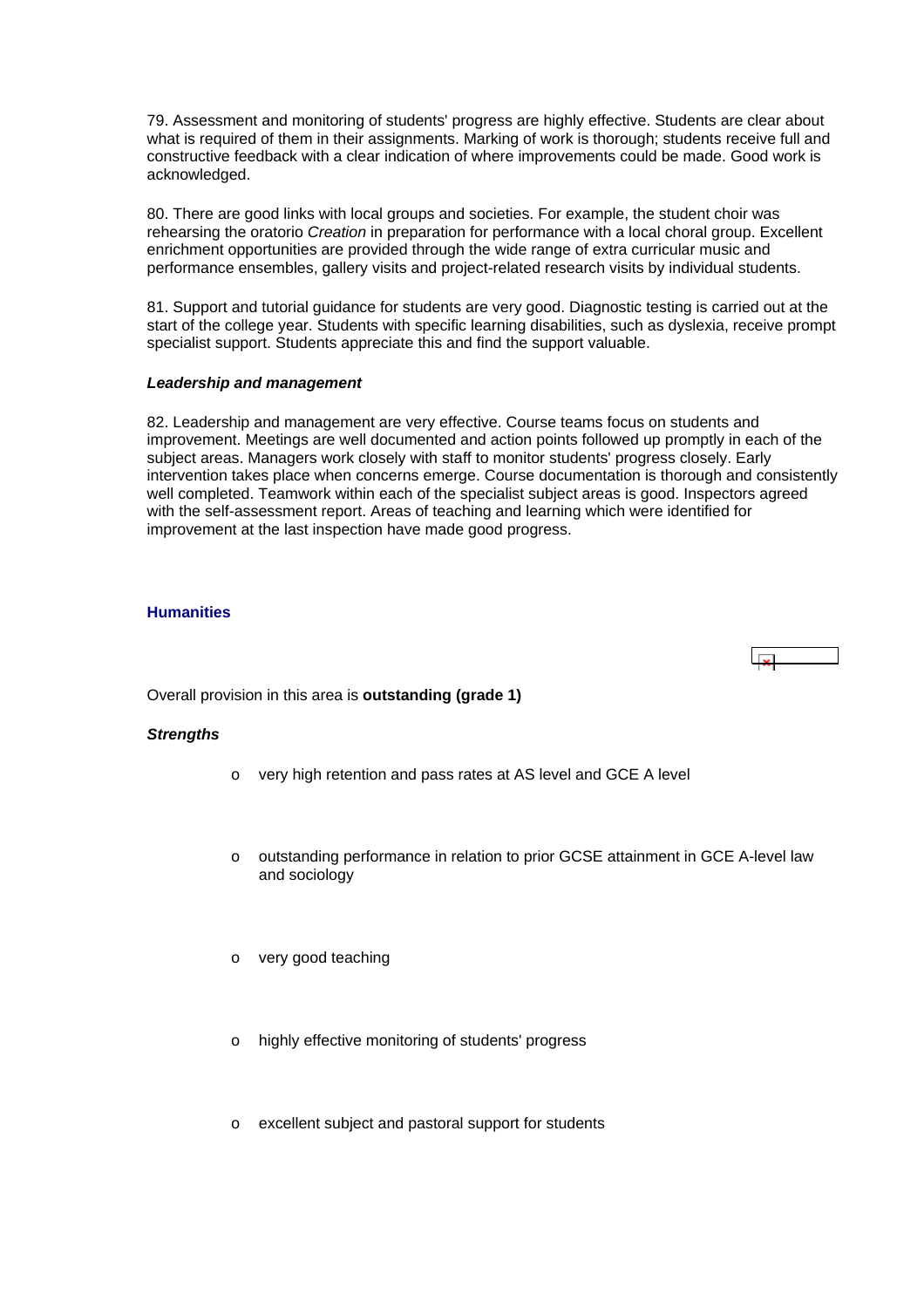o highly effective curriculum management.

### *Weaknesses*

o little use of ILT in teaching and learning.

### *Scope of provision*

83. The college provides GCSE courses in psychology and sociology and AS-level and GCE A-level courses in politics, law, psychology and sociology. Access to HE courses are offered for adults in criminology, law, psychology or sociology. There are currently 109 part-time enrolments; most are adult students. There are 403 students on GCE A-level, AS-level and GCSE courses, of whom the large majority are aged 16 to 18. The highest number of students is in psychology with 203, sociology has 135 students and there are 124 students in law.

### *Achievement and standards*

84. Pass rates at AS level and GCE A-level are very high. A significant proportion of students also achieve high grades. For example, in GCE A-level law and sociology, over 50% of students achieved high grades. Students in law and sociology make outstanding progress based on their attainment at GCSE. GCE A-level law is in the top 5% of colleges in 2004. Sociology pass rates are also very high and consistently in the top 10% of colleges. GCE A-level politics and sociology pass rates have been 100% for the last three years. Retention rates are very high and above national averages in all subjects.

85. The standard of students' work is very high. Assignments are well written with good clarity, outstanding attention to detail and very good analysis. In law and politics, students have a very good understanding of key concepts and apply these with conviction. In the best lessons, discussion is vigorous with some excellent and perceptive comments from students. On the criminology course, adult students show excellent understanding of the biases and pitfalls of criminal profiling through group discussion and giving presentations to the rest of the class. Attendance during the inspection was generally satisfactory at 81%.

| Qualification                       | Level | <b>Completion year:</b> | 2002    | 2003 | 2004 |
|-------------------------------------|-------|-------------------------|---------|------|------|
| <b>GCSE</b> psychology              | 2     | No. of starts           | $\star$ | 23   | 19   |
| grades A* to C                      |       | % retention             | $\star$ | 74   | 63   |
|                                     |       | % pass rate             | $\star$ | 94   | 83   |
| AS-level government<br>and politics | 3     | No. of starts           | 23      | 25   | 18   |
|                                     |       | % retention             | 91      | 84   | 94   |
|                                     |       | % pass rate             | 81      | 86   | 76   |
| AS-level psychology                 | 3     | No. of starts           | 126     | 112  | 91   |
|                                     |       | % retention             | 76      | 81   | 82   |
|                                     |       | % pass rate             | 94      | 91   | 89   |
| AS-level sociology                  | 3     | No. of starts           | 89      | 66   | 34   |

### *A sample of retention and pass rates in humanities, 2002 to 2004*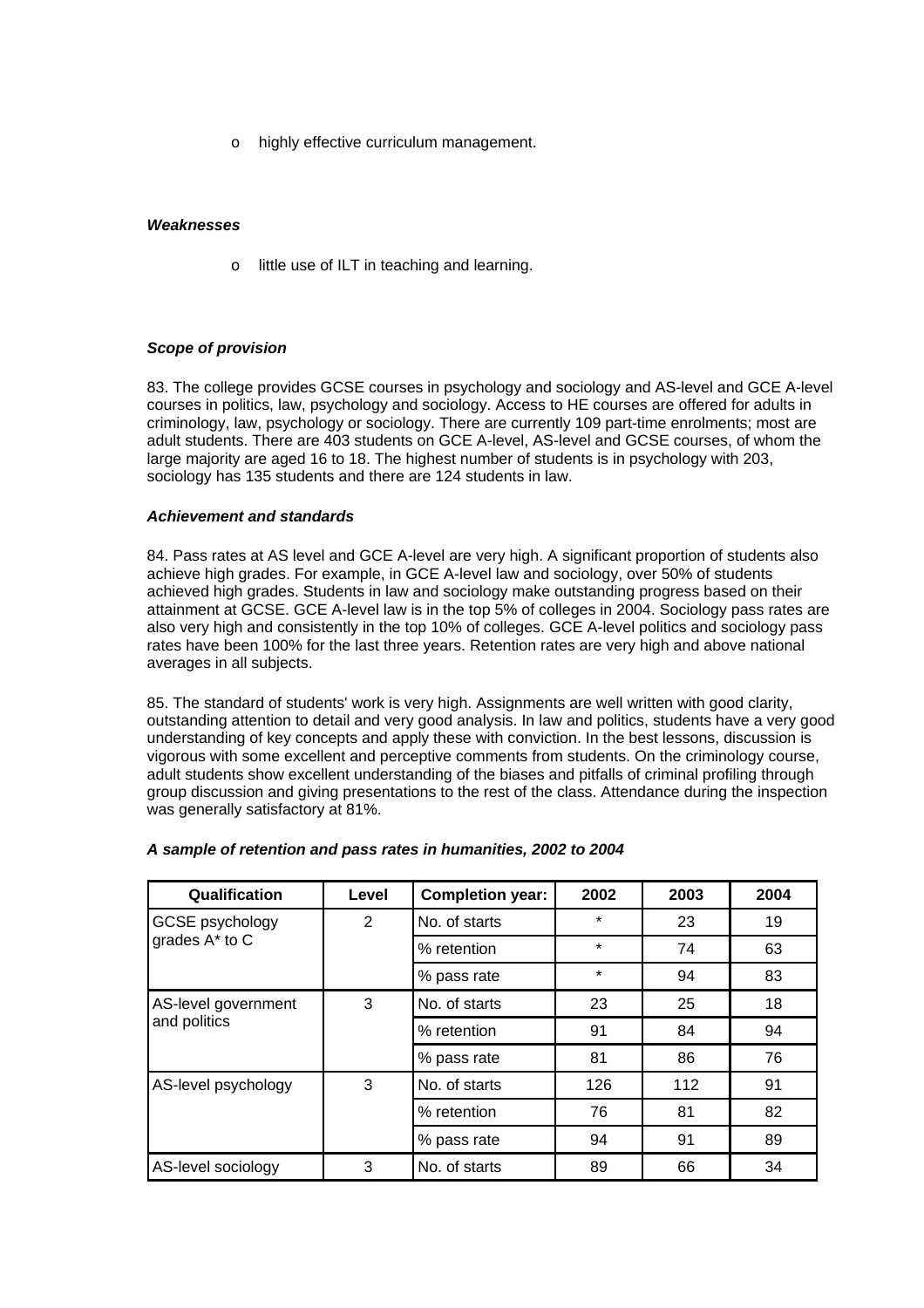|                              |   | % retention   | 81  | 77  | 94  |
|------------------------------|---|---------------|-----|-----|-----|
|                              |   | % pass rate   | 86  | 82  | 94  |
| <b>GCE A-level law</b>       | 3 | No. of starts | 41  | 46  | 43  |
|                              |   | % retention   | 95  | 89  | 93  |
|                              |   | % pass rate   | 95  | 98  | 100 |
| <b>GCE A-level</b>           | 3 | No. of starts | 53  | 62  | 72  |
| psychology                   |   | % retention   | 100 | 90  | 92  |
|                              |   | % pass rate   | 96  | 100 | 98  |
| <b>GCE A-level sociology</b> | 3 | No. of starts | 23  | 43  | 34  |
|                              |   | % retention   | 91  | 95  | 94  |
|                              |   | % pass rate   | 100 | 100 | 100 |

*Source: ISR (2002 and 2003), college (2004) \* fewer than 15 students enrolled*

### *Quality of education and training*

86. Teaching and learning are very good. Most lessons are well structured and engage students. The level of attainment in lessons is high and students are confident when faced with challenging tasks. In a psychology lesson, students investigated the differences between traditional and progressive methods of teaching. This involved assessing the impact of students tutoring each other, critical thinking skills and different methodologies following viewing scenes from the film *Kes*. The teacher skilfully drew out students' knowledge, building their confidence and developing good use of technical terminology. The lesson had humour as well as academic rigour. A GCSE sociology lesson looked at tabloid and broadsheet styles. The teacher used students' knowledge of press techniques with reference to recent Sunday papers. Students demonstrated their understanding of approaches to sensationalism by working collaboratively to produce a tabloid front page having decided which styles attract readers. Students produced witty and perceptive work illustrating their assimilation of the lesson objectives. In a minority of lessons, the development of independent learning skills is insufficient. Teachers provide erudite exposition, but student activity consists of listening and note taking with too few opportunities to test their understanding, or work collaboratively. ILT is not used to its maximum potential to illustrate and exemplify points. References to pertinent websites are made in most lessons.

87. Resources used in lessons are satisfactory. Course materials are good. The learning resources centre has a satisfactory selection of materials. Psychology resources are very good and are used extensively by students. Many classrooms are fitted with display projectors. Displays in rooms contain good examples of students' work. Teachers are well qualified and experienced.

88. The monitoring of students' progress is highly effective. Teachers make a detailed analysis. The setting of targets is thorough and motivates students who are aware of their minimum acceptable grade. Homework is set regularly. Work is marked thoroughly and returned promptly to students. The feedback that students receive on written work is very good. It is constructive, sufficiently analytical and helpful in understanding which skills need to be developed in order to improve.

89. The range of courses available and overall recruitment are good. In law and politics, there is a good range of innovative enhancement available to broaden understanding. Progression to HE is very good. For example, 42% of law students proceeded to a law related course at university. Links with universities are good. Gifted students benefit from an e-mentoring scheme with Oxford University students.

90. Students receive excellent support. Tutors and teachers give their time to assist when academic or personal difficulties are encountered. A range of support agencies supplement the work of the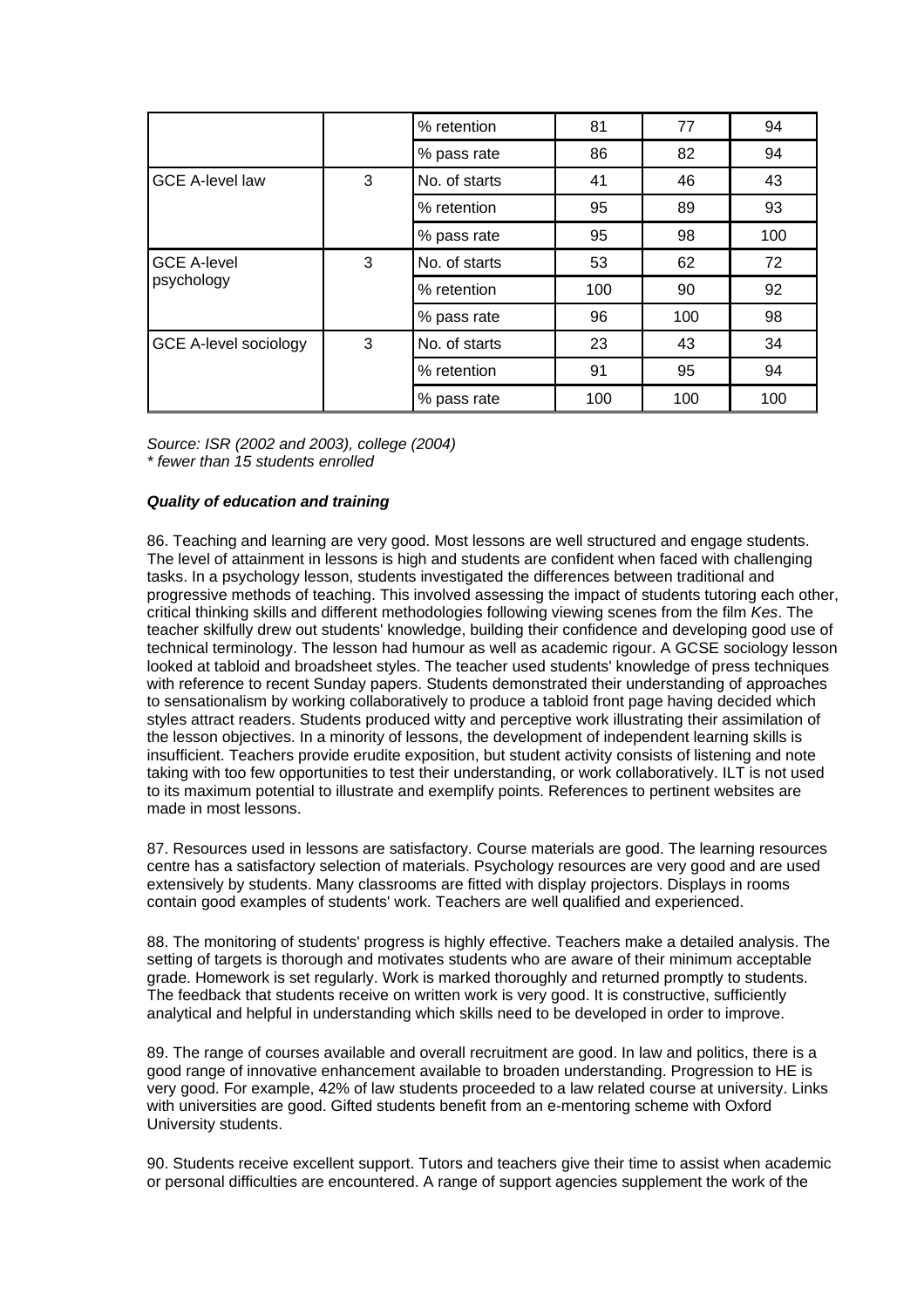<span id="page-32-0"></span>personal tutor. Motivational tutors, workshop sessions, a responsive careers and HE service and college counsellors provide good and effective personal support.

#### *Leadership and management*

91. Leadership and management in humanities are very good. The division is well led. Staff and students feel well informed. Overall, self-assessment is good and has clear action plans to make improvements. Staff share good practice through formal and informal channels. Course documentation is good, although the minutes from some meetings do not have a clear enough allocation of responsibilities to ensure actions are carried out within a set timeframe. Promotion and understanding of equal opportunities and diversity issues are good. Provision is assessed in terms of ethnicity and gender and plans to address issues are formulated. The college has a good multicultural ethos that celebrates diversity, and students believe that the college values the individual and works to develop respect and tolerance.

#### **English and communications**



Overall provision in this area is **outstanding (grade 1)**

#### *Strengths*

- o very high pass and retention rates
- o excellent student achievement relative to their prior attainment
- o very good teaching
- o outstanding academic support for students
- o highly effective curriculum management.

### *Weaknesses*

o lack of student punctuality in a minority of lessons.

### *Scope of provision*

92. The college provides GCSE English, AS level and GCE A levels in English language, English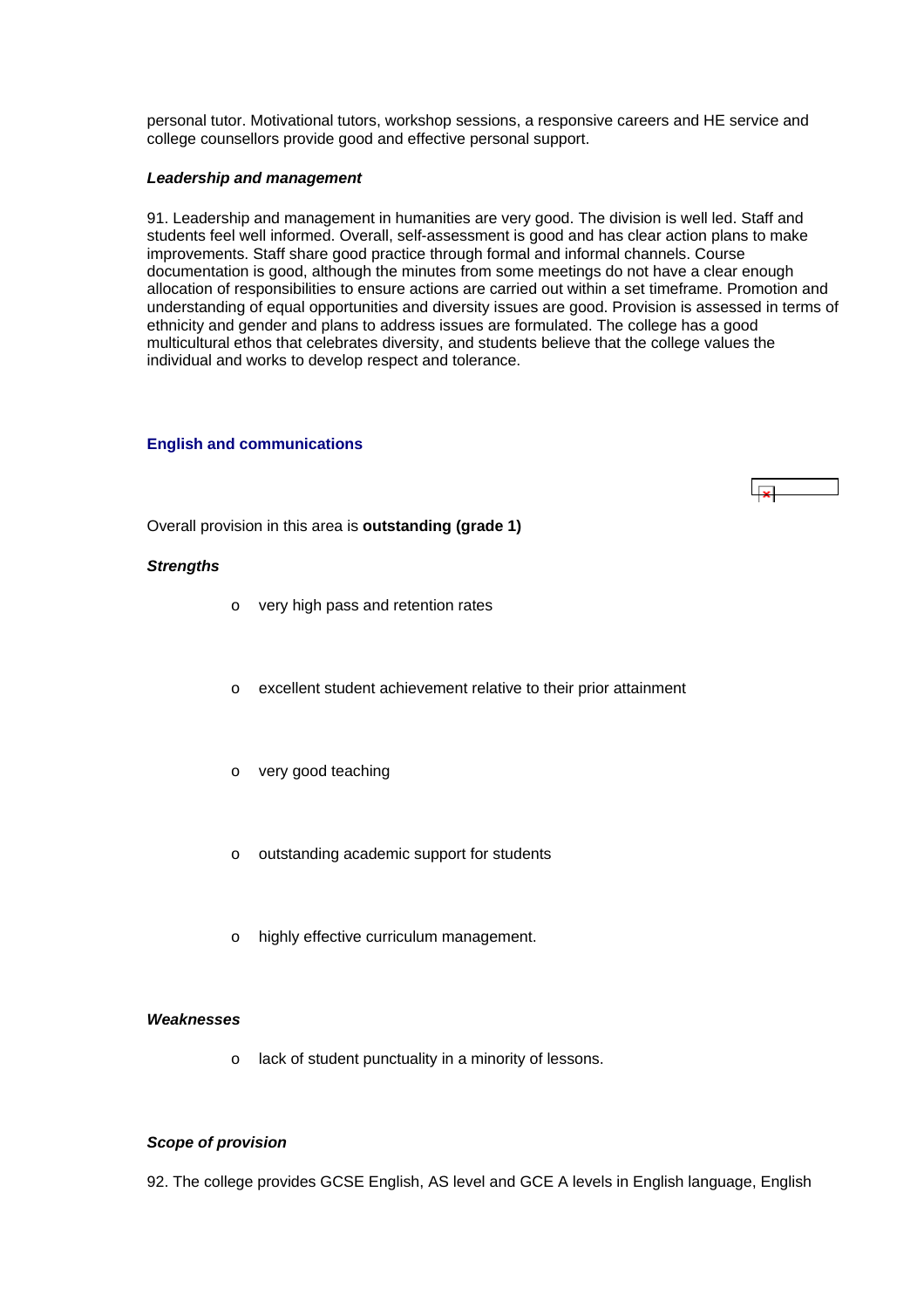language and literature, English literature and communication studies. The majority of students in this area are full time and aged 16 to 18. GCSE English represents just less than half the total provision, which caters for some 334 student enrolments in all. A tenth of the students are adults taking GCSE. Small numbers of students also take the Advanced Extension Award, and there is a small English provision for students taking access to HE.

### *Achievement and standards*

93. Students' achievements are excellent across the full range of courses. Pass rates in all English and communication subjects are consistently above the national average. The pass rate in GCE Alevel English language and literature has been 100% for the last three years, and for two of the last three years it has also been 100% in AS-level and GCE A-level English literature, GCE A-level English language and GCE A-level communication studies. Passes at grades A\* to C are above average in GCSE English. The proportion of students gaining high grades at AS level and GCE A level is larger than average in nearly all subjects. Retention rates are above average. Students progress well on their courses and to HE. Some 72% of students who completed English GCE A levels in 2004 went on to university, many of them to do an English-related degree course. Students' achievements on GCSE courses compared with their performance at AS level and GCE A level show that an exceptionally large proportion of students achieve significantly better results than those predicted.

94. Students enjoy their lessons. They work well in their lessons and make good progress. Most students produce good work that is appropriate for the level of their course. At GCE A level, the best coursework shows originality, independent thought and high levels of accuracy. Students respond perceptively to texts, showing awareness of background and context. They are able to identify and comment, making effective use of appropriate technical vocabulary, on how writers use literary and linguistic techniques. Students studying GCSE show good speaking, listening and writing skills, and develop relevant examination techniques. Attendance during inspection was good at 87%. However, the lateness of students affected a minority of lessons.

| Qualification                    | Level | <b>Completion year:</b> | 2002 | 2003 | 2004 |
|----------------------------------|-------|-------------------------|------|------|------|
| <b>GCSE English</b>              | 2     | No. of starts           | 94   | 88   | 59   |
| language<br>$(A^*$ to C)         |       | % retention             | 59   | 63   | 69   |
|                                  |       | % pass rate             | 69   | 69   | 66   |
| <b>AS-level English</b>          | 3     | No. of starts           | 58   | 40   | 19   |
| language                         |       | % retention             | 88   | 83   | 89   |
|                                  |       | % pass rate             | 98   | 94   | 100  |
| <b>AS-level English</b>          | 3     | No. of starts           | 81   | 63   | 41   |
| language and literature          |       | % retention             | 80   | 87   | 88   |
|                                  |       | % pass rate             | 100  | 93   | 89   |
| <b>AS-level English</b>          | 3     | No. of starts           | 19   | 20   | 16   |
| literature                       |       | % retention             | 89   | 70   | 94   |
|                                  |       | % pass rate             | 100  | 100  | 93   |
| AS-level<br>communication skills | 3     | No. of starts           | 27   | 37   | 29   |
|                                  |       | % retention             | 81   | 65   | 90   |
|                                  |       | % pass rate             | 100  | 96   | 96   |
| <b>GCE A-level English</b>       | 3     | No. of starts           | 53   | 62   | 40   |
| language and literature          |       | % retention             | 98   | 92   | 98   |

### *A sample of retention and pass rates in English and communications, 2002 to 2004*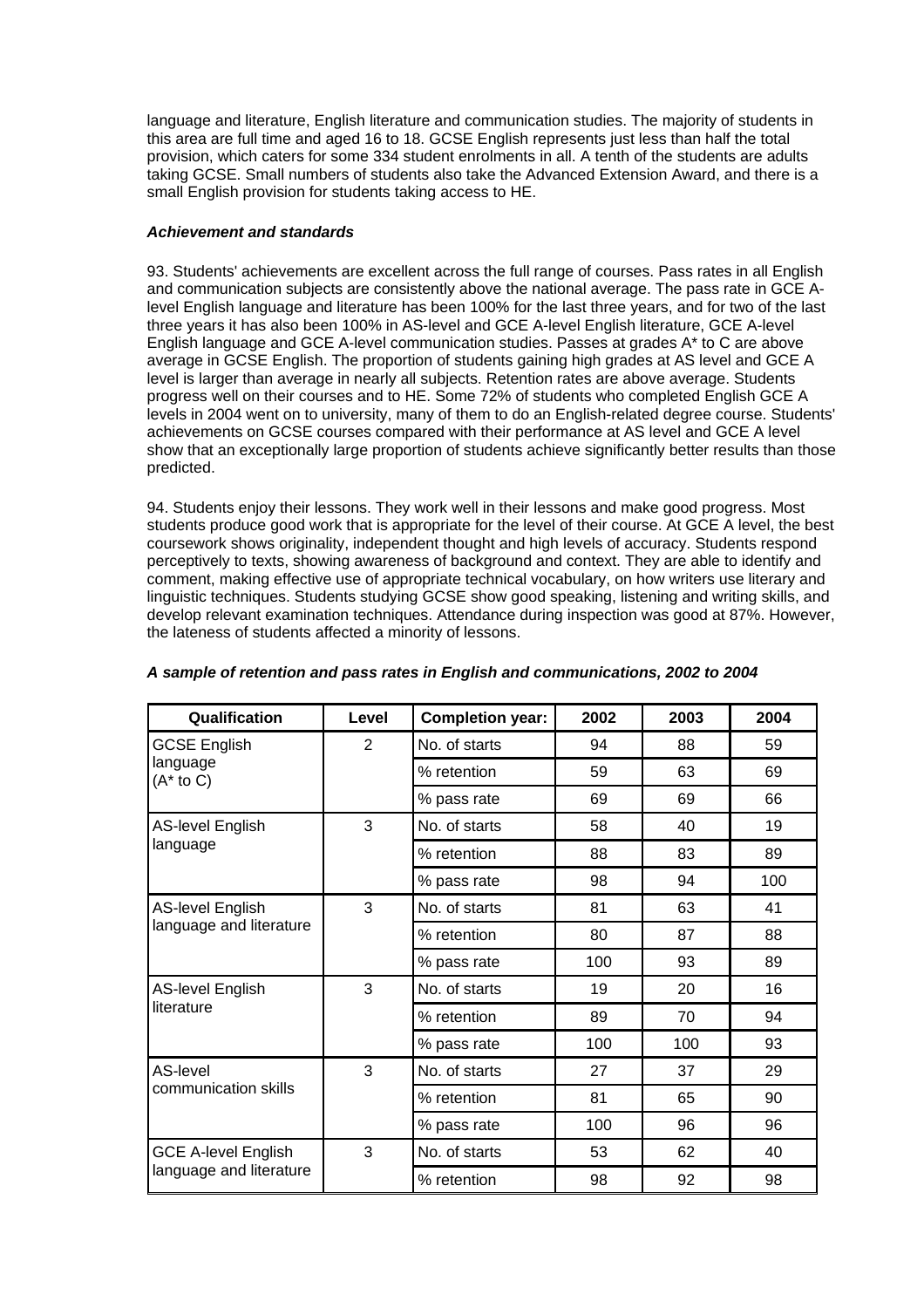<span id="page-34-0"></span>

| 100<br>O(<br>00<br>$\%$<br>rate<br>-<br>سم د<br>כסי |
|-----------------------------------------------------|
|-----------------------------------------------------|

*Source: ISR (2002 and 2003), college (2004)*

### *Quality of education and training*

95. Teaching and learning are very good. Lessons are well planned and structured, involving and supporting the students effectively in a range of learning activities to build skills and confidence. Schemes of work are detailed, flexible and realistic. Learning materials are focused and well prepared, helping students develop and practise study methods and examination techniques. In the best lessons, all the students participate in bringing together and applying the skills and techniques of linguistic and literary analysis, with enthusiasm. In one revision lesson, groups of GCE A2 English language and literature students analysed poems on similar themes in different dialects, leading to their considering the process of language change and how it contributes to literary effect. In another revision lesson, AS-level literature students engaged in a well-informed and thoughtful debate on the legacy of Caryl Churchill's *Top Girls*. In some lessons, teachers talk too much and rely too heavily on whole-class question and answer sessions.

96. Students are set demanding but realistic targets to motivate them and guide their progress. There is an effective system for setting, monitoring and reviewing targets, so that students are involved in planning their work and are always aware of what they need to do to improve. Information derived from initial assessment is well used by teachers in planning and teaching lessons to meet the needs of individuals. Homework is set regularly and marked accurately, with helpful comments from teachers. Externally verified coursework is assessed accurately in accordance with national standards.

97. The range of courses is good and meets students' needs. Students make use of good enhancement activities such as theatre trips, a readers' club, and optional preparation for the Advanced Extension Award. English is taught in pleasant classrooms with students' work well displayed. Library book stock is satisfactory. Teachers are well qualified and experienced. Good online resources for English are available to students on the college intranet. In some lessons, teachers do not fully exploit opportunities to extend learning further through imaginative use of IT.

98. Teachers give exceptionally good individual attention and support to students in and out of lessons. Workshops and holiday classes are provided for those who need them; staff are generous with their time and know their students as individuals. Subject staff and personal tutors co-operate well to provide targeted academic guidance. Students are confident that they can approach staff as appropriate, whether as part of the tutorial system or on an individual basis. They appreciate the individual help that is available to them and the commitment shown to them by staff. Tutors follow up absences effectively. Students receive helpful pre-course advice.

### *Leadership and management*

99. Curriculum management is highly effective. The area is efficiently organised and well led, with a strong focus on improvement. Self-assessment is rigorous, involving all levels of the team, with resulting actions carefully planned and followed through. Communication is good within the team and with the rest of the college. Staff development is clearly linked to the divisional plan and staff review. The team is strongly committed to supporting its students in discovering and fulfilling their highest potential.

 $\overline{R}$ 

**Part D: College data**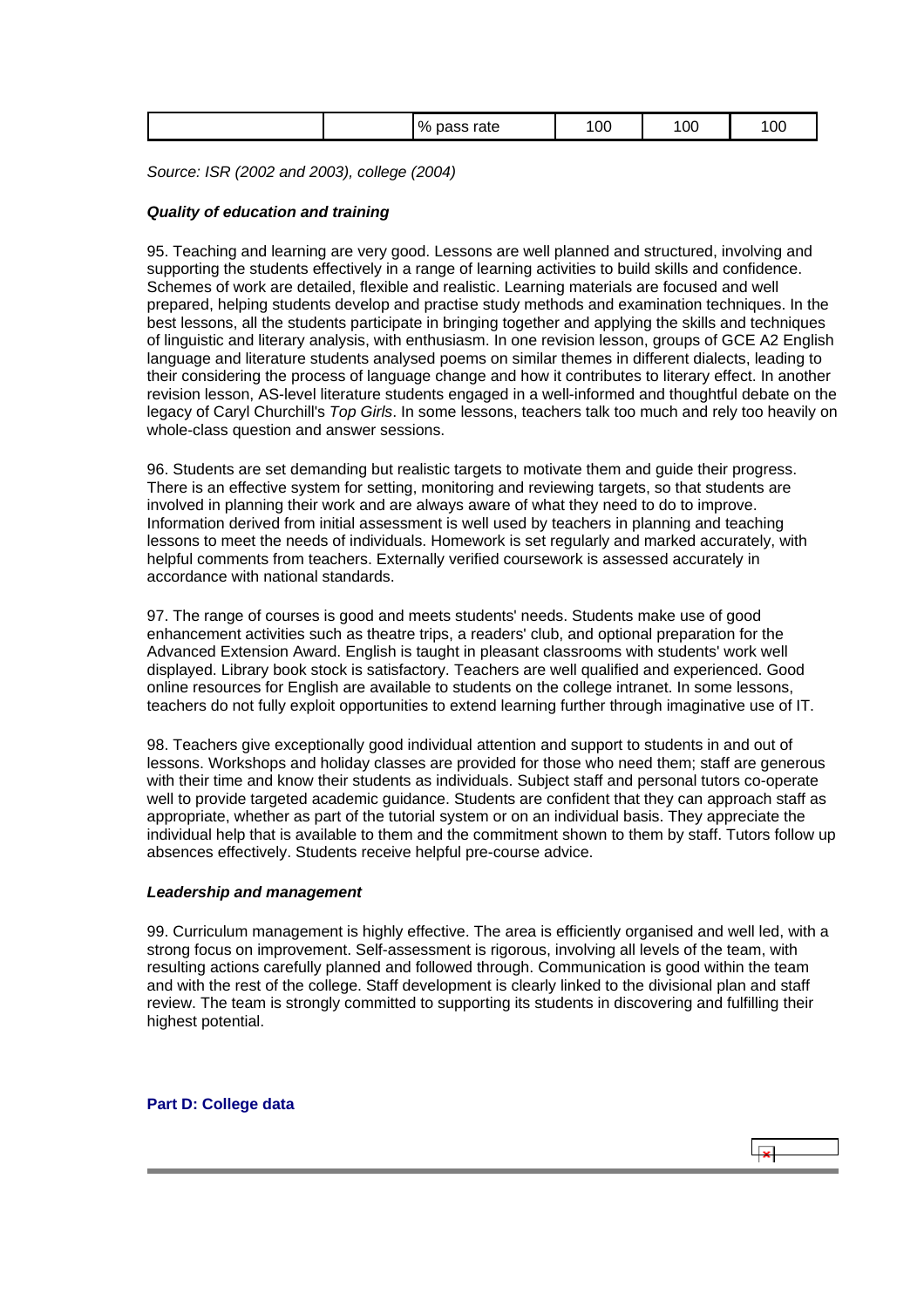## <span id="page-35-0"></span>**Table 1: Enrolments by level of study and age 2004/05**

| Level        | 16-18 % | $19 + \%$ |
|--------------|---------|-----------|
|              | 12      | 19        |
| $\mathbf{2}$ | 15      | 14        |
| 3            | 66      | 10        |
| 4/5          |         |           |
| Other        |         | 56        |
| <b>Total</b> | 100     | 100       |

*Source: provided by the college in spring 2005*

# **Table 2: Enrolments by curriculum area and age**

|                                                         |                |                | <b>I</b> <sub>2</sub> |
|---------------------------------------------------------|----------------|----------------|-----------------------|
| <b>Curriculum area</b>                                  | $16 - 18$      | $19+$          | <b>Total</b>          |
|                                                         | No.            | No.            | Enrolments (%)        |
| Science and mathematics                                 | 498            | 207            | 9                     |
| Land-based provision                                    | $\mathbf 0$    | 0              | $\overline{0}$        |
| Construction                                            | $\overline{0}$ | $\overline{0}$ | $\overline{0}$        |
| Engineering, technology and<br>manufacture              | 51             | 15             | 1                     |
| Business administration,<br>management and professional | 247            | 220            | 6                     |
| Information and communication<br>technology             | 239            | 561            | 10                    |
| Retailing, customer service and<br>transportation       | 0              | 0              | 0                     |
| Hospitality, sports, leisure and travel                 | 126            | 131            | 3                     |
| Hairdressing and beauty therapy                         | 102            | 139            | 3                     |
| Health, social care and public<br>services              | 106            | 122            | 3                     |
| Visual and performing arts and<br>media                 | 488            | 329            | 10                    |
| <b>Humanities</b>                                       | 1,046          | 282            | 16                    |
| English, languages and<br>communication                 | 236            | 148            | 5                     |
| Foundation programmes                                   | 21             | 100            | 1                     |
| <b>Unknown AOL</b>                                      | 512            | 2,178          | 33                    |

 $\overline{1}$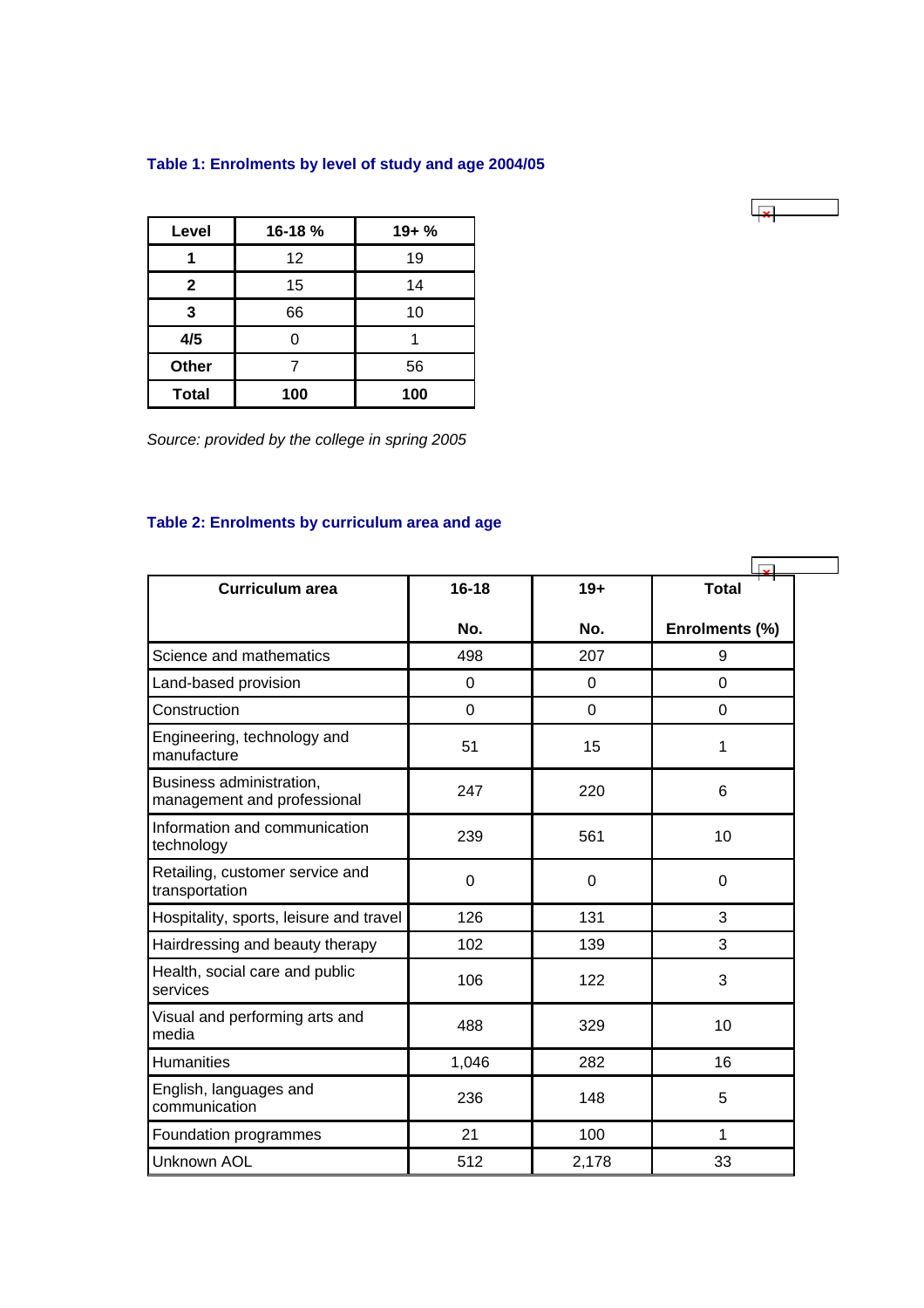<span id="page-36-0"></span>

| Total | $\sim$<br>97 Z | 122<br>∡د⊬,+ | 100 |
|-------|----------------|--------------|-----|
|       |                |              |     |

*Source: provided by the college in spring 2005*

### **Table 3: Retention and achievement**

| <b>Level (Long</b>      | <b>Retention and</b>            | <b>Completion year</b> |             |                |         |       |       |
|-------------------------|---------------------------------|------------------------|-------------|----------------|---------|-------|-------|
| Courses)                | pass rate                       | $16 - 18$              |             |                | $19+$   |       |       |
|                         |                                 | 2002                   | 2003        | 2004           | 2002    | 2003  | 2004  |
| 1                       | Starters excluding<br>transfers | 948                    | 1,005       | 727            | 1,313   | 1,384 | 1,590 |
|                         | Retention rate %                | 81                     | 85          | 90             | 81      | 88    | 88    |
|                         | National average %              | 76                     | 76          | $**$           | 71      | 71    | $***$ |
|                         | Pass rate %                     | 71                     | 81          | 84             | 65      | 74    | 79    |
|                         | National average %              | 69                     | 73          | $\star\star$   | 70      | 77    | $***$ |
| $\overline{2}$          | Starters excluding<br>transfers | 803                    | 773         | 649            | 860     | 840   | 628   |
|                         | Retention rate %                | 69                     | 74          | 81             | 82      | 80    | 85    |
|                         | National average %              | 71                     | 71          | $\star\star$   | 68      | 67    | $***$ |
|                         | Pass rate %                     | 78                     | 88          | 88             | 80      | 75    | 78    |
|                         | National average %              | 70                     | 73          | $***$          | 71      | 73    | $***$ |
| $\overline{\mathbf{3}}$ | Starters excluding<br>transfers | 2,546                  | 2,420       | 2,377          | 441     | 445   | 440   |
|                         | Retention rate %                | 84                     | 83          | 91             | 81      | 74    | 77    |
|                         | National average %              | 77                     | 77          | $\star\star$   | 70      | 69    | $***$ |
|                         | Pass rate %                     | 91                     | 93          | 85             | 81      | 82    | 79    |
|                         | National average %              | 77                     | 80          | $***$          | 71      | 74    | $***$ |
| 4/5                     | Starters excluding<br>transfers | $\mathbf 0$            | $\mathbf 0$ | 0              | $\star$ | 58    | 65    |
|                         | Retention rate %                | $\Omega$               | $\Omega$    | $\overline{0}$ | $***$   | 71    | 85    |
|                         | National average %              | $***$                  | $***$       | $***$          | $***$   | $***$ | $***$ |
|                         | Pass rate %                     | $***$                  | $***$       | $***$          | $***$   | 69    | 65    |
|                         | National average %              | $***$                  | $***$       | $***$          | $***$   | $***$ | $***$ |

*Note: summary of retention and achievement for the last three years by age and level of course, compared against national averages for colleges of the same type (that is general FE/tertiary colleges or sixth form colleges).*

*Sources of information:* 

*1. National averages: Benchmarking Data 2001 to 2003: Retention and Achievement Rates in*